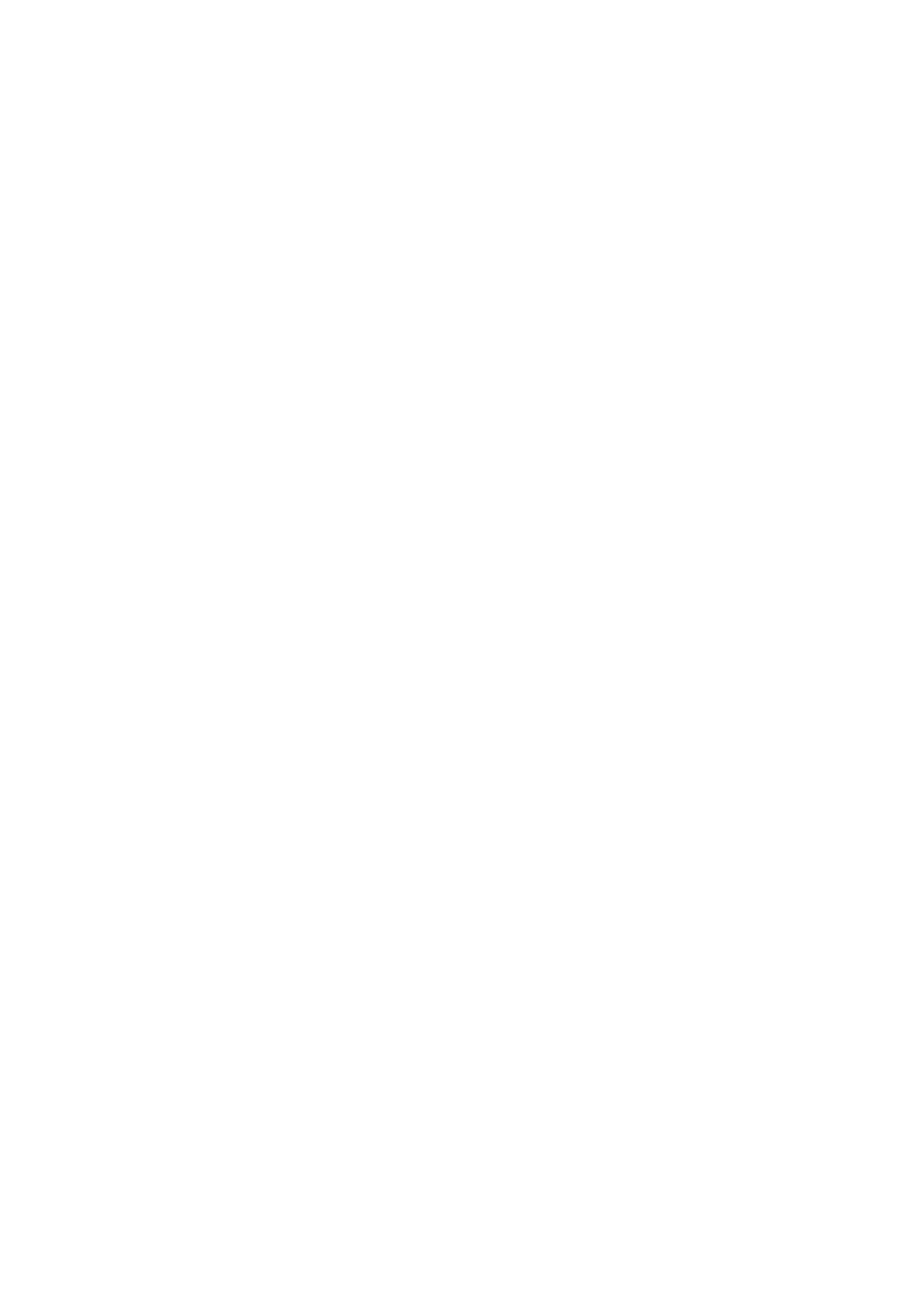## **ANNEX**

## **E-NAVIGATION STRATEGY IMPLEMENTATION PLAN – UPDATE 1**

#### **Introduction**

1 As shipping moves into the digital world, e-navigation is expected to provide digital information and infrastructure for the benefit of maritime safety, security and protection of the marine environment, reducing the administrative burden and increasing the efficiency of maritime trade and transport.

2 The Organization defines e-navigation as *the harmonized collection, integration, exchange, presentation and analysis of marine information on board and ashore by electronic means to enhance berth to berth navigation and related services for safety and security at sea and protection of the marine environment* (as defined in the Strategy for the development and implementation of e-navigation (MSC 85/26/Add.1, annex 20)). E-navigation is intended to meet present and future user needs through harmonization of marine navigation systems and supporting shore services. Hence, the implementation of e-navigation should be based on user needs and not be technology-driven. The user needs were agreed upon by the Sub-Committee on Safety of Navigation,<sup>1</sup> at its fifty-sixth session (NAV 56/WP.5/Rev.1, annexes 2 to 4), and are reproduced in annex 4 of this document.

3 The Strategy for the development and implementation of e-navigation assigns the governance of the e-navigation concept to IMO as the organization responsible for establishing mandatory standards for enhancing the safety of life at sea, maritime security and protection of the marine environment, as well as having global remit. In accordance with the strategy, the implementation of e-navigation is a phased iterative process of continuous development taking into account the evolution of user needs and the lessons learned from the previous phase.

4 It is important to understand that e-navigation is not a static concept and that the development of logical implementation phases will be ongoing as user requirements evolve and as technology develops, enabling more efficient and effective systems. If sufficient progress is made in the implementation, an e-navigation-enabling Performance Standard may be envisaged (see also sub-solution S4.1.10), providing a single-reference for e-navigation solutions.

5 The initial e-navigation Strategy Implementation Plan (SIP) was developed by the Correspondence Group on e-navigation and finalized in 2014 by the Sub-Committee on Navigation, Communications and Search and Rescue (NCSR), at its first session, and subsequently approved by the Maritime Safety Committee (MSC), at its ninety-fourth session. The SIP introduces a vision of e-navigation which is embedded in general expectations for the onboard, onshore and communications elements.

6 The main objective of the SIP is to implement the five e-navigation solutions, resulting from the IMO Formal Safety Assessment (FSA) which identified a number of required tasks. These tasks should, when completed, provide the industry with harmonized information, in order to start designing products and services to meet the e-navigation solutions.

<sup>&</sup>lt;sup>1</sup> The NAV Sub-Committee was amalgamated with the COMSAR Sub-Committee into the Sub-Committee on Navigation, Communications and Search and Rescue (NCSR).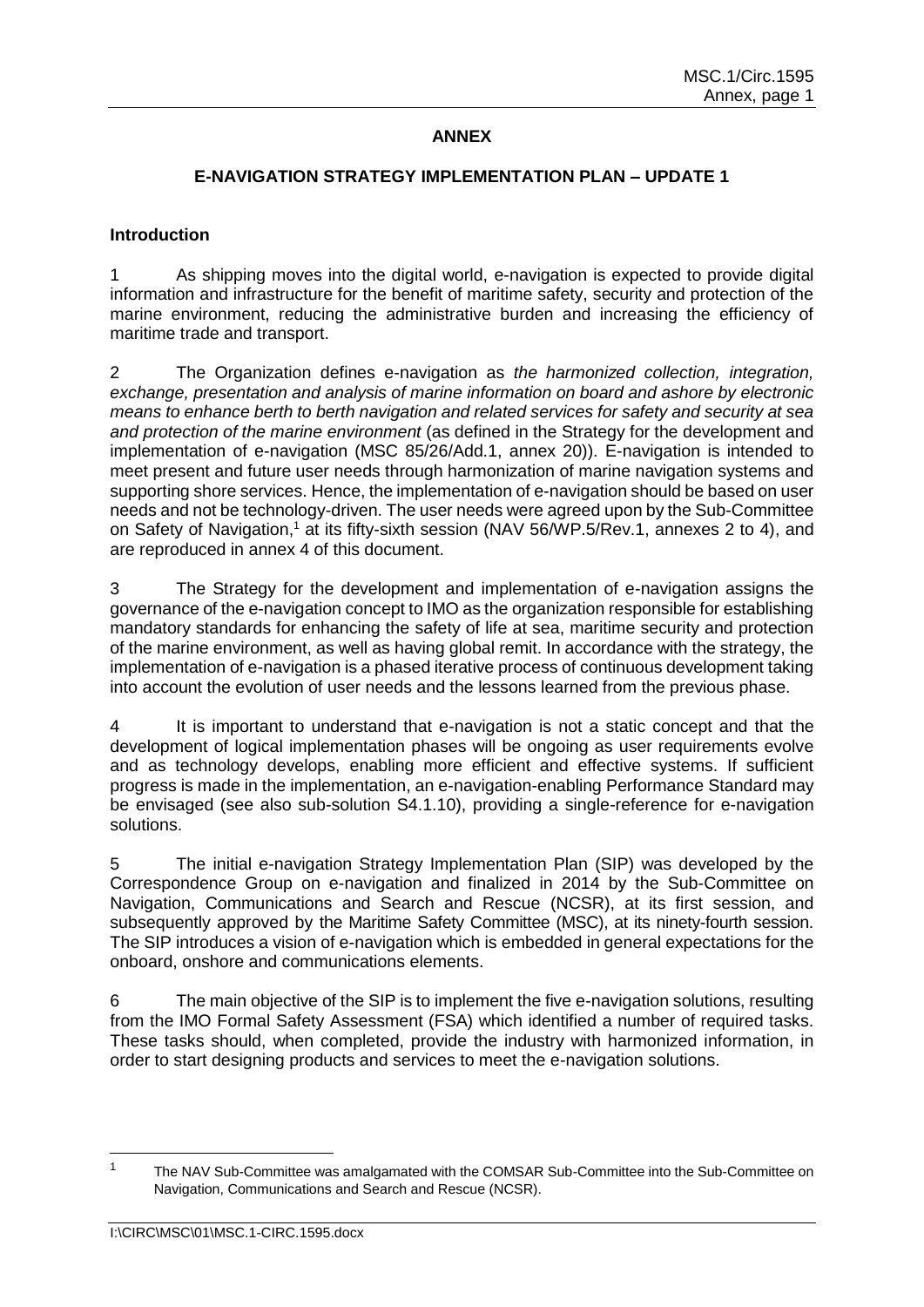7 According to paragraph 14 of the original SIP (NCSR 1/28, annex 7), which is also reproduced as paragraph 19 below, the SIP requires periodic updates.

8 The implementation strategy elements should, therefore, remain under review, and in light of recent technological developments, evolved user needs, new trends in the industry and progress made in the implementation of the SIP, NCSR 4 agreed to an update of the plan, including prioritization of the outputs and their reorganization so as to avoid duplication.

9 Consequently, the work to update the SIP was undertaken and completed by NCSR 5 in February 2018 and the updated SIP was approved by MSC 99 in May 2018.

10 Although the need to use existing equipment in a more holistic way was identified early on, some onboard equipment may need modifications to interfaces and controls. However, in the future, the need for new equipment for the deployment of future e-navigation solutions and applications cannot be disregarded.

11 The tasks listed in table 7 should be incorporated as outputs, taking into account the provisions of the *Organization and method of work of the Maritime Safety Committee and the Marine Environment Protection Committee and their subsidiary bodies*, as set out in MSC-MEPC.1/Circ.5, as may be revised (Organization and method of work).

12 In line with the provisions of the Organization and method of work, proposals to undertake e-navigation-related tasks by the Organization will need to be submitted to the Committee for approval and inclusion as output(s).

13 Interested Member States may submit proposals to the Committee for the inclusion of new outputs based on the identified tasks contained in this SIP.

14 Proposals for the further development of e-navigation solutions and tasks which are not listed in the SIP may also be submitted by Member States to the Committee for consideration; however, priority should be given to the tasks identified in the SIP.

15 Member States willing to lead a specific task should ensure the timely delivery of the task by requesting the assistance of other Member States and/or relevant Organizations.

#### **Strategy Implementation Plan (SIP) for the five e-navigation solutions**

16 The basis of the SIP are the following e-navigation solutions:  $2^2$ 

- S1: improved, harmonized and user-friendly bridge design;
- S2: means for standardized and automated reporting;
- S3: improved reliability, resilience and integrity of bridge equipment and navigation information;
- S4: integration and presentation of available information in graphical displays received via communication equipment; and
- S5: improved communication of VTS Service Portfolio (not limited to VTS stations).

 $\overline{a}$ 

<sup>&</sup>lt;sup>2</sup> A total of nine e-navigation solutions were considered for the first SIP, contained in NAV 58/WP.6/Rev.1, annex 2, but NAV 59 endorsed just five prioritized potential e-navigation solutions. Since these five prioritized potential e-navigation solutions have been listed in paragraph 16 in this updated SIP, the term "prioritized" has become redundant and has therefore been omitted.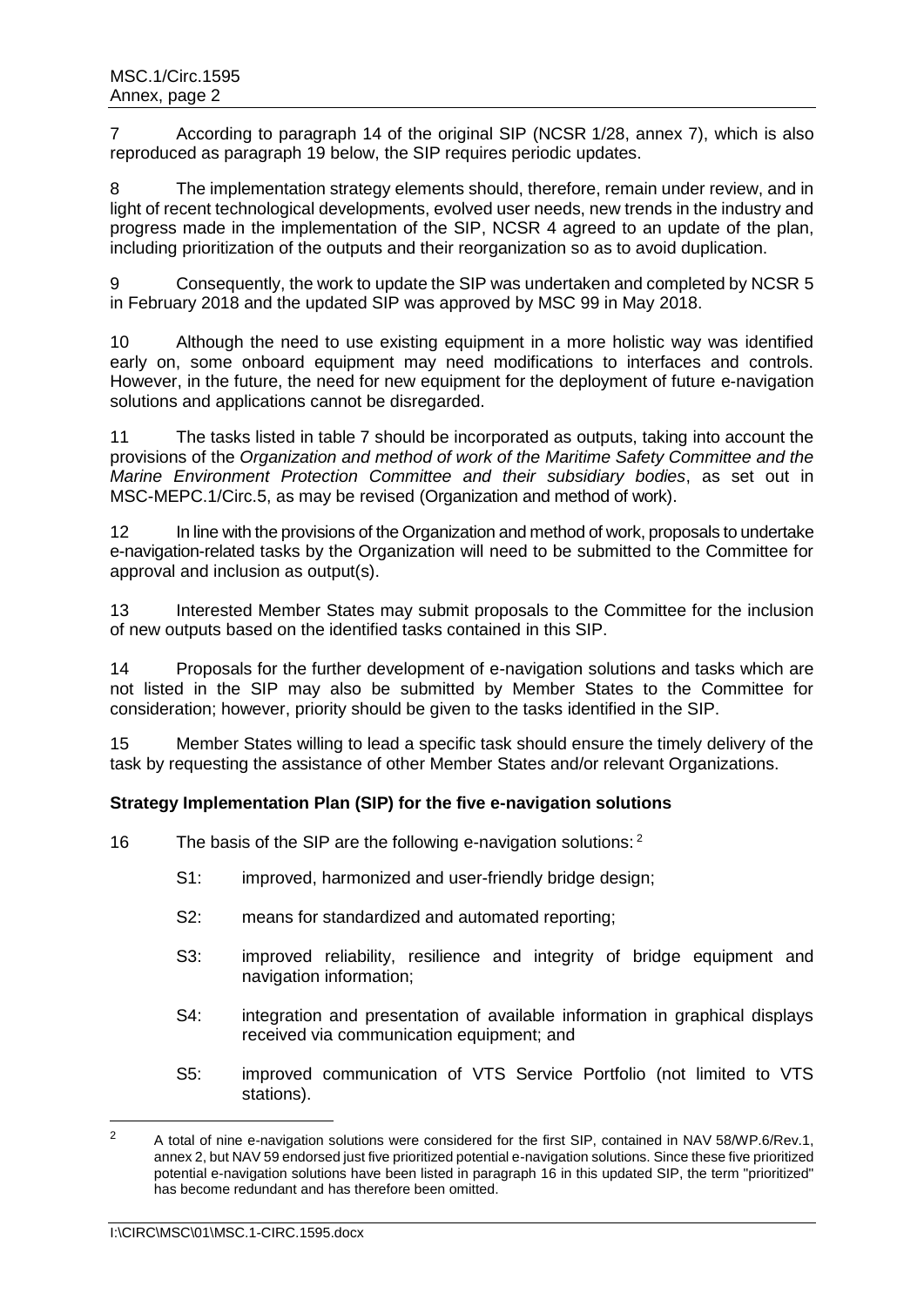17 Solutions S2, S4 and S5 focus on efficient transfer of maritime information and data between all appropriate users (ship-ship, ship-shore, shore-ship and shore-shore). Solutions S1 and S3 promote the workable and practical use of the information and data on board.

18 As part of each of the above e-navigation solutions, several sub-solutions were identified. These are listed in tables 1 to 5 below.

19 While the first steps involve implementing the five e-navigation solutions, it is important to recognize that the e-navigation development is a continuous process following user needs for additional functionalities of existing and possible future systems (e.g. implementation of onboard and/or ashore navigational decision support systems). As user needs evolve and new technology is introduced, other e-navigation solutions may be incorporated into the strategy, as appropriate.

20 During the FSA process, the following Risk Control Options (RCO) were identified in order to aid the assessment of the e-navigation solutions and some of the sub-solutions:

- RCO 1: Integration of navigation information and equipment including improved software quality assurance (related to sub-solutions S1.6, S1.7, S3.1, S3.2, S3.3, S4.1.2, and S4.1.6);
- RCO 2: Bridge alert management (related to sub-solution S1.5);
- RCO 3: Standardized mode(s) for navigation equipment (related to sub-solution S1.4);
- RCO 4: Automated and standardized ship-shore reporting (related to sub-solutions S2.1, S2.2, S2.3 and S2.4);
- RCO 5: Improved reliability and resilience of onboard PNT systems (related to sub-solution S3.4);
- RCO 6: Improved shore-based services (related to sub-solution S4.1.3 and solution S5); and

RCO 7: Bridge and workstation layout standardization (related to sub-solution S1.1).

21 A number of necessary actions and tasks have been identified in order to progress the development and implementation of the five e-navigation solutions. These are listed below under each respective solution and consolidated in table 7.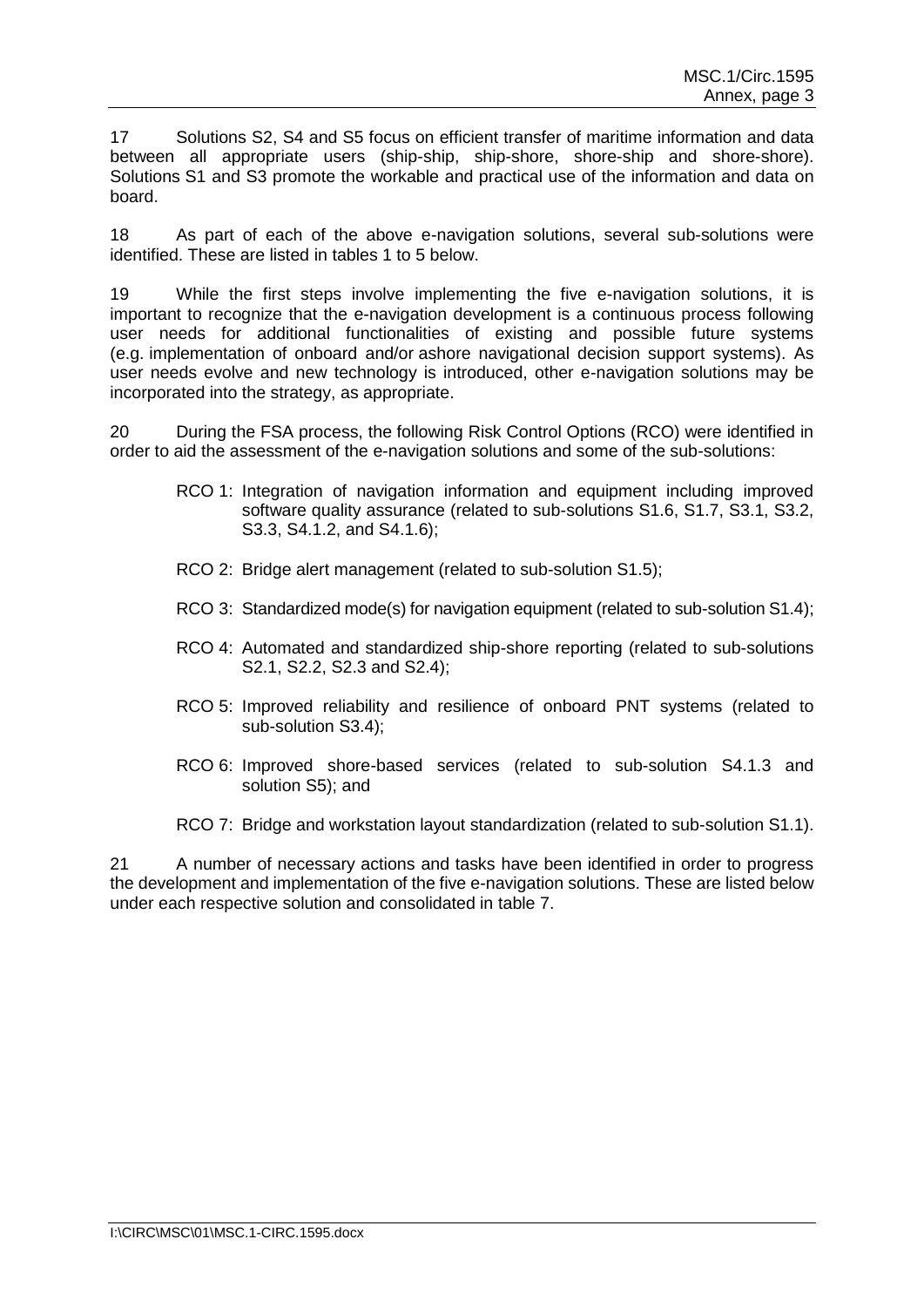#### <span id="page-5-0"></span>**Table 1: Required regulatory framework and technical requirements for implementation (tasks) for solution 1 (Improved, harmonized and user-friendly bridge design)**

| Sub-<br><b>Solution</b> | <b>Description</b>                                                                                                                       | <b>Task Action</b>                                                                                                                                                                                                                                                                                                       | <b>Task</b><br><b>Identifier</b> |
|-------------------------|------------------------------------------------------------------------------------------------------------------------------------------|--------------------------------------------------------------------------------------------------------------------------------------------------------------------------------------------------------------------------------------------------------------------------------------------------------------------------|----------------------------------|
| <b>S1.1</b>             | Ergonomically<br>improved<br>and harmonized bridge and<br>workstation layout.                                                            | Guidelines on Human Centred Design<br>(HCD) for e-navigation systems.                                                                                                                                                                                                                                                    | (Table 7)<br>T <sub>1</sub>      |
|                         |                                                                                                                                          | <b>Guidelines</b><br><b>Usability</b><br>testing,<br>on<br>Evaluation and Assessment (UTEA)<br>for e-navigation systems.                                                                                                                                                                                                 | T <sub>2</sub>                   |
|                         |                                                                                                                                          | Resolutions A.694(17), A.997(25) and<br>MSC.252(83) and MSC/Circ.982,<br>SN.1/Circ.265, SN.1/Circ.274<br>and<br>SN.1/Circ.288 are of relevance.                                                                                                                                                                          |                                  |
| <b>S1.2</b>             | Extended<br>of<br>use<br>standardized<br>unified<br>and<br>symbology<br>relevant<br>for<br>bridge equipment.                             | Develop symbology for relevant<br>equipment, using as a reference<br>resolution MSC.192(79).                                                                                                                                                                                                                             | T <sub>2</sub>                   |
| S1.3                    | Standardized manuals for<br>operations<br>and<br>familiarization<br>be<br>to<br>provided in electronic format<br>for relevant equipment. | Develop the concept of electronic<br>manuals and harmonize the layout to<br>provide seafarers with an easy way of<br>familiarization for relevant equipment.                                                                                                                                                             | T <sub>3</sub>                   |
| <b>S1.4</b>             | Standard default settings,<br>save/recall<br>settings,<br>and<br>S-mode functionalities on<br>relevant equipment.                        | Performance or technical standards<br>mandating the features on relevant<br>equipment.<br>Develop<br>testbed<br>a<br>demonstrating the whole concept of<br>standardized modes of operation<br>including store and recall for various<br>situations<br>well<br>as<br>S-mode<br>as<br>functionality on relevant equipment. | <b>T4</b>                        |
| S1.5                    | All<br>bridge equipment<br>to<br>follow IMO BAM (Bridge<br>Alert<br>Management)<br>performance standard.                                 | Ensure that all equipment is checked<br>during type approval and that it meets<br>requirements<br>of<br>resolution<br>the<br>MSC.302(87)<br><b>Bridge</b><br>Alert<br>on<br>Management, as may be updated.                                                                                                               | T <sub>5</sub>                   |
| S1.6                    | Information<br>accuracy/reliability<br>indication functionality for<br>relevant equipment.                                               | Develop a testbed demonstrating<br>technically<br>how<br>accuracy<br>and<br>reliability of navigation equipment<br>may be displayed.                                                                                                                                                                                     | T <sub>6</sub>                   |
| S1.6.1                  | Graphical<br>numerical<br>or<br>presentation of levels of<br>reliability together with the<br>provided information.                      | From<br>the<br>above<br>develop<br>a<br>harmonized display system indicating<br>reliability levels.                                                                                                                                                                                                                      | T <sub>6</sub>                   |
| <b>S1.7</b>             | Integrated bridge display<br>system for improved access<br>to shipboard information.                                                     | <b>INS</b><br>which<br>systems<br>integrate<br>navigation equipment data already<br>exist<br>mandatory<br>but<br>are<br>not<br>MSC.252(83)).<br>(resolution<br>E-navigation relies on integration and                                                                                                                    | T7                               |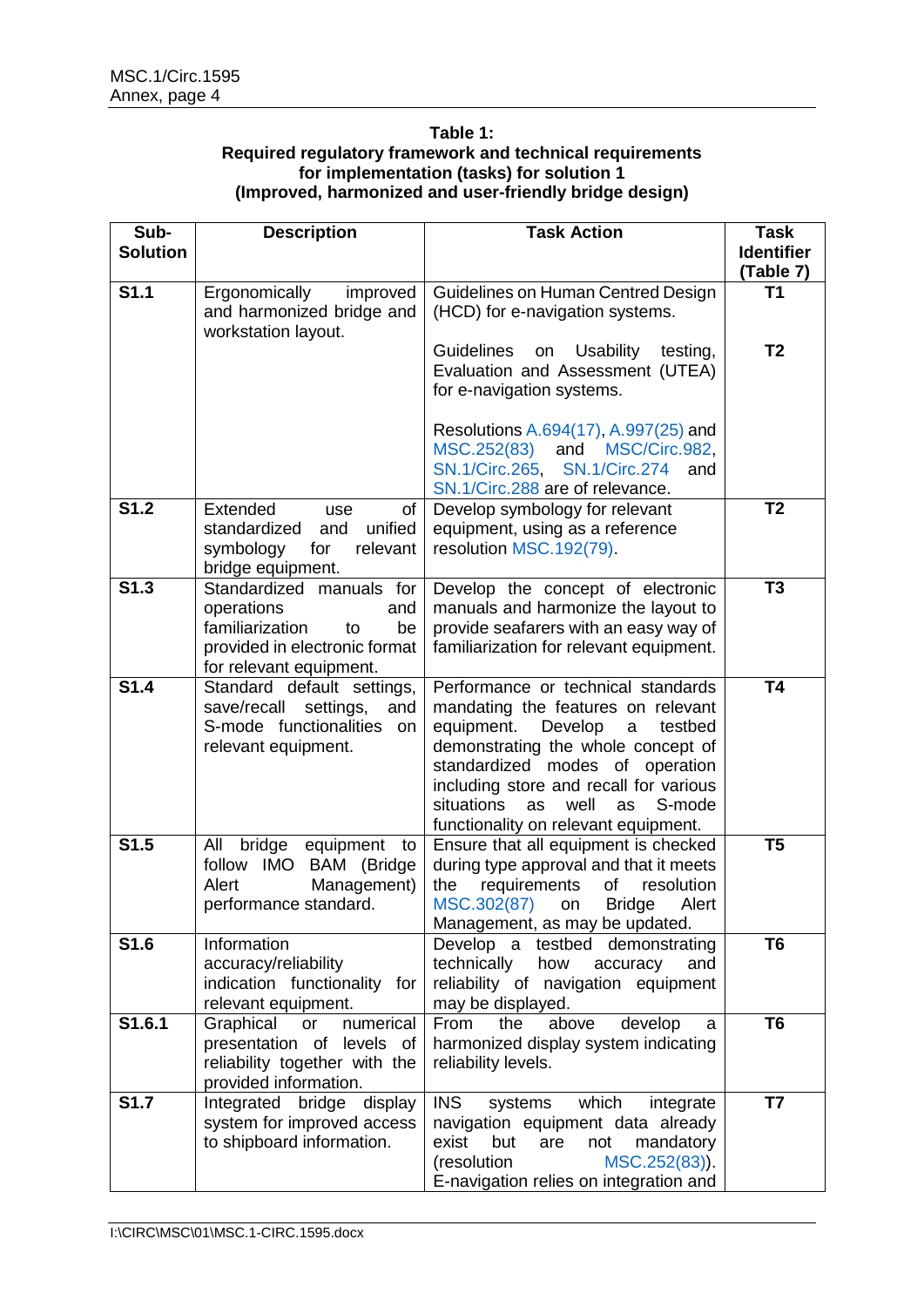| Sub-<br><b>Solution</b> | <b>Description</b>                                                    | Task Action                                                                                                                                                                                    | Task<br><b>Identifier</b><br>(Table 7) |
|-------------------------|-----------------------------------------------------------------------|------------------------------------------------------------------------------------------------------------------------------------------------------------------------------------------------|----------------------------------------|
|                         |                                                                       | without mandatory carriage of INS it<br>would be difficult to achieve the<br>solutions. The carriage of an INS or<br>maybe something simpler performing<br>integration should be investigated. |                                        |
| S <sub>1.8</sub>        | <b>GMDSS</b><br>equipment<br>integration $-$ one common<br>interface. | Take into<br>account resolution<br>A.811(19) when integrating GMDSS<br>into one common interface.                                                                                              |                                        |

#### **Table 2: Required regulatory framework and technical requirements for implementation (tasks) for solution 2 (Means for standardized and automated reporting)**

| Sub-<br><b>Solution</b> | <b>Description</b>                                                                                                                                                                        | <b>Task Action</b>                                                                                                                                                                                                                                                                                                                                                                                                                                                                                                                                                                                                                                                                  | <b>Task</b><br><b>Identifier</b><br>(Table 7) | <b>Status</b>  |
|-------------------------|-------------------------------------------------------------------------------------------------------------------------------------------------------------------------------------------|-------------------------------------------------------------------------------------------------------------------------------------------------------------------------------------------------------------------------------------------------------------------------------------------------------------------------------------------------------------------------------------------------------------------------------------------------------------------------------------------------------------------------------------------------------------------------------------------------------------------------------------------------------------------------------------|-----------------------------------------------|----------------|
| <b>S2.1</b>             | Single-entry of reportable<br>information<br>single<br>in<br>window solution.                                                                                                             | Develop<br>testbeds<br>demonstrating<br>use<br>the<br>of<br>single window for reporting<br>along with S2.4.                                                                                                                                                                                                                                                                                                                                                                                                                                                                                                                                                                         | T <sub>8</sub><br>T <sub>15</sub>             | In<br>progress |
| <b>S2.2</b>             | Automated collection<br>of<br>internal<br>ship data<br>for<br>reporting.                                                                                                                  | Much data is already collected<br>onboard<br>navigation<br>by<br>equipment - investigate the<br>option of facilitating this data<br>transfer<br>for<br>automated<br>reporting of ship information to<br>authorities.                                                                                                                                                                                                                                                                                                                                                                                                                                                                | T <sub>9</sub>                                | In<br>progress |
| S2.3                    | Automated<br>or<br>semi-automated<br>digital<br>distribution/communication<br>required<br>reportable<br>of<br>information, including both<br>"static"<br>"dynamic"<br>and<br>information. | Review the original AIS long-<br>range port facility as well as<br>the<br>long-range<br>new<br>frequencies made available at<br>WRC 2012 described in the<br><b>ITU-R</b><br>of<br>latest<br>revision<br>M.1371-5, the revised IEC<br>61993-2, or the developments<br>within VHF Data Exchange<br>System (VDES) and consider<br>if the information could be<br>used at no or low cost for<br>automated or semi-automated<br>reporting. The long-range port<br>was not used during the<br>development of LRIT due to<br>the cost to shipowners of<br>sending this information.<br>Develop Guidelines for the<br>efficient distribution of relevant<br>navigation-related information | T <sub>9</sub><br><b>T15</b>                  | In<br>progress |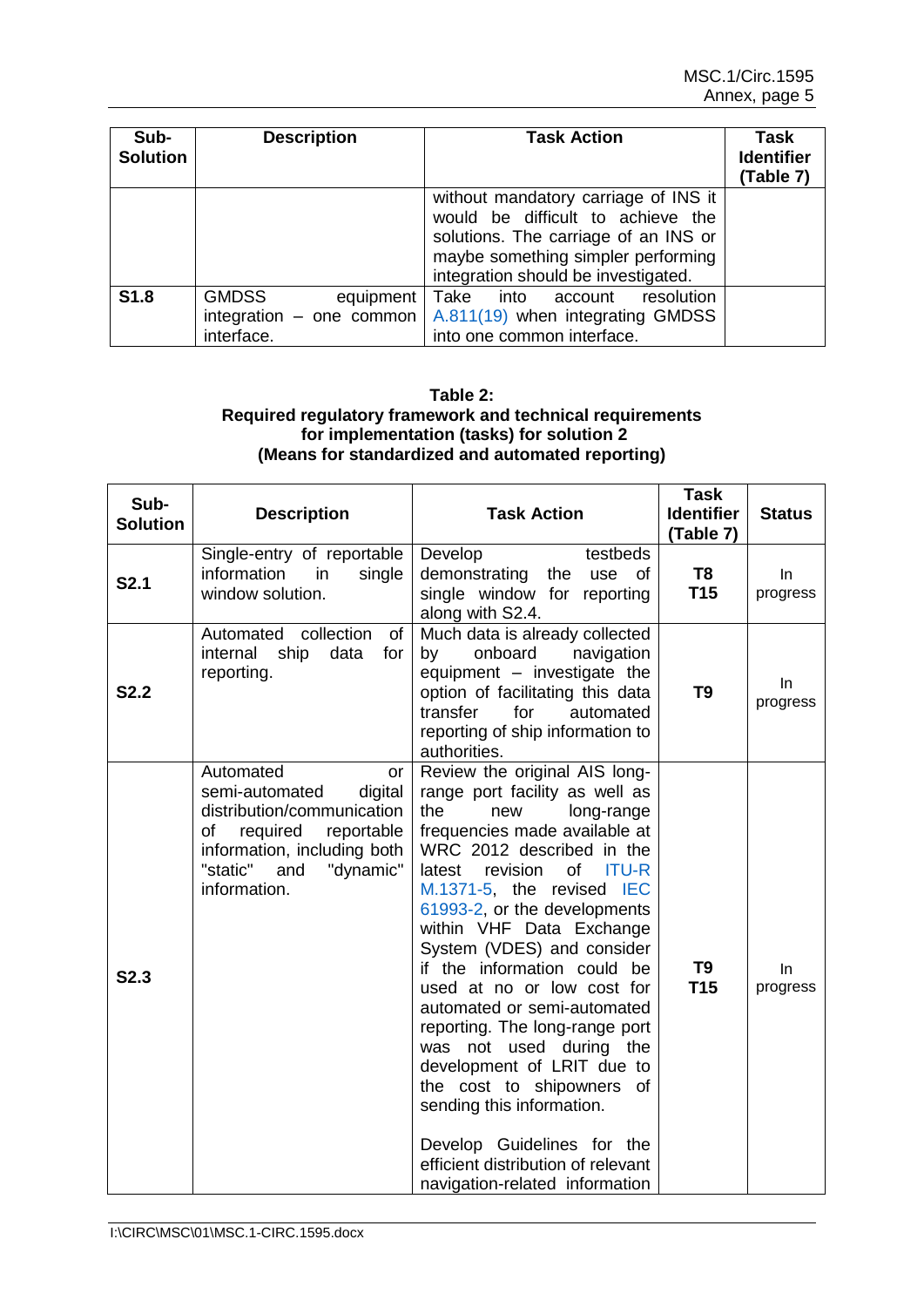| Sub-<br><b>Solution</b> | <b>Description</b>                                                                                                                                                                                                                  | <b>Task Action</b>                                                                                                                                                                                                               | Task<br><b>Identifier</b><br>(Table 7) | <b>Status</b>   |
|-------------------------|-------------------------------------------------------------------------------------------------------------------------------------------------------------------------------------------------------------------------------------|----------------------------------------------------------------------------------------------------------------------------------------------------------------------------------------------------------------------------------|----------------------------------------|-----------------|
|                         |                                                                                                                                                                                                                                     | communications<br>from<br>navigation<br>equipment to<br>displays<br>(see<br>document<br>NCSR 5/6, paragraph 8)                                                                                                                   |                                        |                 |
| <b>S2.4</b>             | All<br>national<br>reporting<br>apply<br>requirements<br>to<br>standardized<br>digital<br>reporting formats based on<br>recognized internationally<br>harmonized<br>standards,<br>such as IMO FAL Forms or<br><b>SN.1/Circ.289.</b> | Liaise with administrations and<br>agree on standardized formats<br>for ship reporting so as to<br>enable "single<br>window"<br>worldwide. In this<br>respect<br>national<br>regional<br>and<br>harmonization is the first step. | T <sub>8</sub>                         | In.<br>progress |

#### **Table 3: Required regulatory framework and technical requirements for implementation (tasks) for solution 3 (Improved reliability, resilience and integrity of bridge equipment and navigation information)**

| Sub-<br><b>Solution</b> | <b>Description</b>                                                                                                                                                                | <b>Task Action</b>                                                                                                                                                                                                                                                            | <b>Task</b><br><b>Identifier</b><br>(Table 7) | <b>Status</b> |
|-------------------------|-----------------------------------------------------------------------------------------------------------------------------------------------------------------------------------|-------------------------------------------------------------------------------------------------------------------------------------------------------------------------------------------------------------------------------------------------------------------------------|-----------------------------------------------|---------------|
| S <sub>3.1</sub>        | Standardized<br>self-check/built-in<br>integrity test (BIIT) with<br>interface for relevant<br>equipment (e.g. bridge<br>equipment).                                              | Equipment<br>should<br>be<br>developed with standardized<br>BIIT.<br>The<br>general<br>requirements<br>resolution<br>in<br>A.694(17), as tested by $IEC$<br>60945, should be reviewed to<br>determine<br>if<br>additional<br>definitions<br>testing<br>and<br>is<br>required. | <b>T10</b>                                    | In progress   |
| S3.2                    | Standard<br>endurance,<br>quality and<br>integrity<br>verification testing for<br>relevant<br>bridge<br>including<br>equipment,<br>software.                                      | Software quality assurance,<br>especially lifetime assurance<br>methods,<br>need<br>to<br>be<br>developed into guidelines.<br>The type approval process<br>needs to be developed further<br>to ensure that the equipment<br>used in e-navigation is robust<br>in all aspects. | <b>T11</b>                                    | Completed     |
| S <sub>3.3</sub>        | information<br>Perform<br>integrity tests based<br>integration<br>on<br>0f<br>navigational<br>equipment<br><b>INS</b><br>application<br>0f<br>integrity<br>monitoring<br>concept. | This task is very similar to that<br>for S1.6<br>described<br>and<br>S1.6.1.                                                                                                                                                                                                  | T <sub>6</sub>                                | In progress   |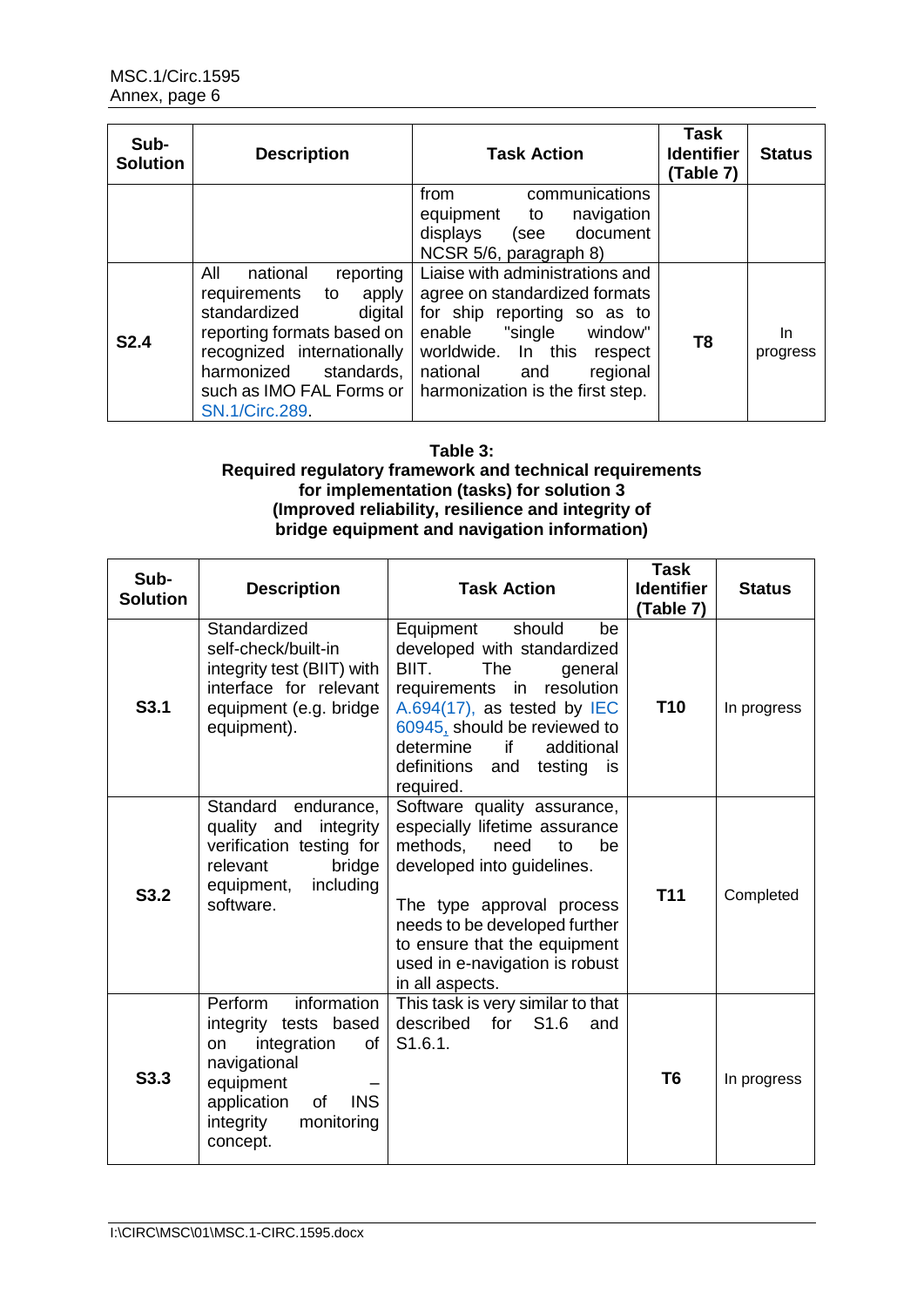| Sub-<br><b>Solution</b> | <b>Description</b>                                                                                                                                                                                                    | <b>Task Action</b>                                                                                                                                                                                                                                                                                                                                                                                                  | Task<br><b>Identifier</b><br>(Table 7) | <b>Status</b>      |
|-------------------------|-----------------------------------------------------------------------------------------------------------------------------------------------------------------------------------------------------------------------|---------------------------------------------------------------------------------------------------------------------------------------------------------------------------------------------------------------------------------------------------------------------------------------------------------------------------------------------------------------------------------------------------------------------|----------------------------------------|--------------------|
| S3.4                    | reliability<br>Improved<br>and resilience<br>of<br><b>PNT</b><br>onboard<br>information and other<br>critical navigation data<br>integration with,<br>by<br>backup<br>of.<br>and<br>external and internal<br>systems. | <b>MSC.1/Circ.1575</b><br>on.<br>Guidelines for shipborne<br>position, navigation<br>and<br>timing data processing<br>approved by MSC 98.<br>Backup<br>arrangements for<br>critical foundation<br>data,<br>particularly in the event of<br>interruption to cloud-based<br>solutions, should<br>be<br>investigated.<br><b>Administrations</b><br>need<br>to<br>indicate their support<br>for<br>terrestrial systems. | T <sub>12</sub>                        | Part-<br>completed |

#### **Table 4:**

### **Required regulatory framework and technical requirements for implementation (tasks) for solution 4 (Integration and presentation of available information in graphical displays received via communication equipment)**

| Sub-            | <b>Description</b>                                                                                                                                                                           | <b>Task Action</b>                                                                                                                                                                                                                                                                                                                                                                              | <b>Task</b>                  |
|-----------------|----------------------------------------------------------------------------------------------------------------------------------------------------------------------------------------------|-------------------------------------------------------------------------------------------------------------------------------------------------------------------------------------------------------------------------------------------------------------------------------------------------------------------------------------------------------------------------------------------------|------------------------------|
| <b>Solution</b> |                                                                                                                                                                                              |                                                                                                                                                                                                                                                                                                                                                                                                 | <b>Identifier</b>            |
|                 |                                                                                                                                                                                              |                                                                                                                                                                                                                                                                                                                                                                                                 | (Table 7)                    |
| <b>S4.1</b>     | Integration and presentation of<br>available<br>information<br>on<br>graphical displays (including<br>MSI, AIS, nautical charts,<br>radar, etc.) received<br>via<br>communication equipment. | The INS has a display that could<br>used for displaying<br>this<br>be<br>information. Work done by IALA<br>that additional<br>et al.<br>shows<br>information on existing displays,<br>such as ECDIS and radar, might<br>obliterate critical information on<br>these displays.<br>Investigate and demonstrate via a<br>the<br>feasibility<br>testbed<br>of.<br>integration and portrayal of this | <b>T13</b><br>In<br>progress |
|                 |                                                                                                                                                                                              | information<br>and<br>develop<br>associated guidelines<br>the<br>on<br>harmonization of display.<br>MSC.252(83)<br>Resolution<br>and<br>SN.1/Circ.265 are related.                                                                                                                                                                                                                              |                              |
| S4.1.1          | Implement a Common Maritime<br>Data Structure (CMDS) for<br>Maritime Service Portfolios<br>(MSP) and include parameters<br>priority,<br>source<br>for<br>and<br>ownership of information.    | CMDS is<br>the<br>0f<br>at<br>core<br>e-navigation. It has been already<br>agreed to use the IHO S-100 data<br>model. Develop both the shore-<br>based data models and also the<br>shipboard data models including<br>firewalls,<br>and<br>as<br>necessary,                                                                                                                                     | T <sub>14</sub>              |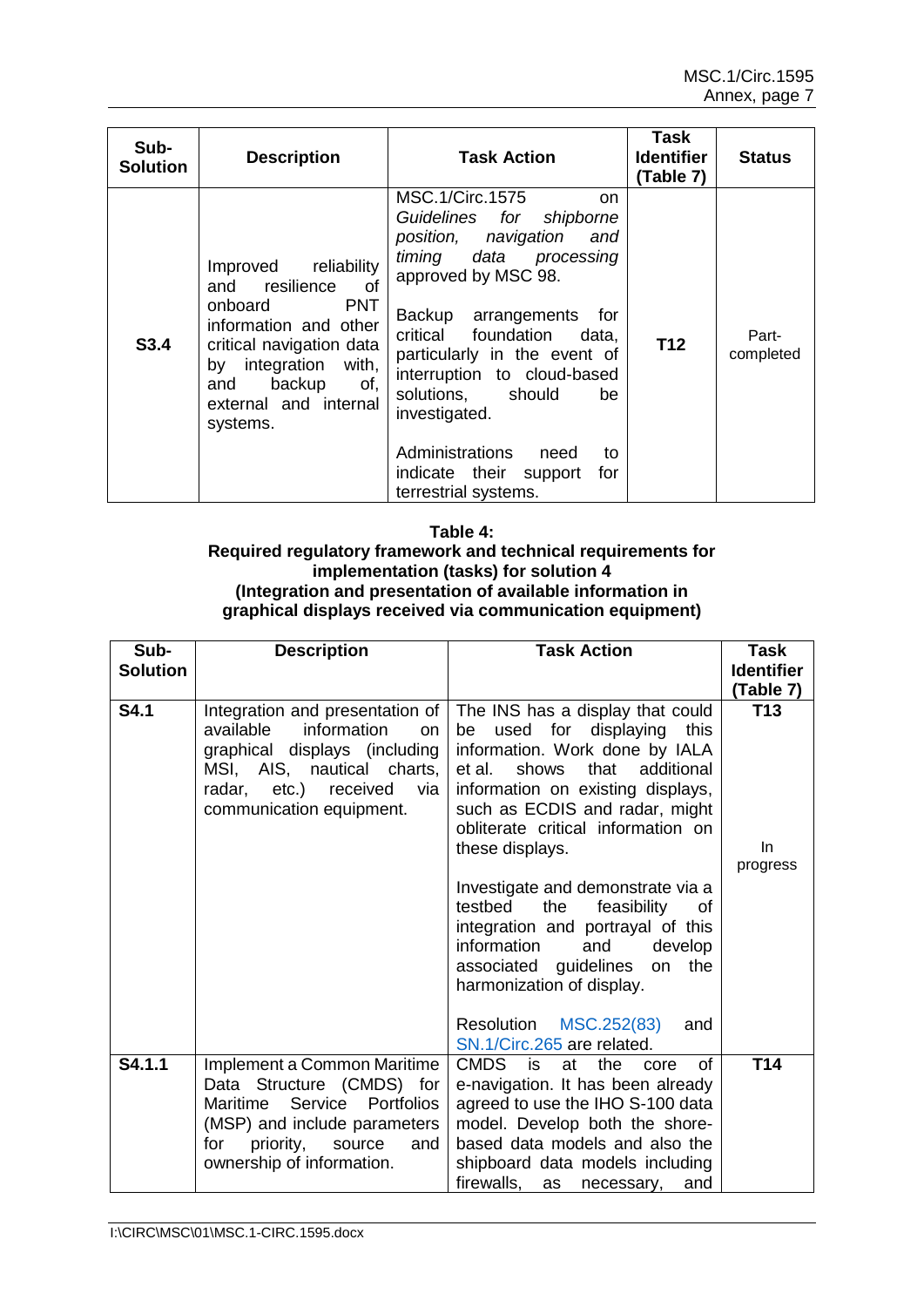| Sub-            | <b>Description</b>                                           | <b>Task Action</b>                                                     | <b>Task</b>       |
|-----------------|--------------------------------------------------------------|------------------------------------------------------------------------|-------------------|
| <b>Solution</b> |                                                              |                                                                        | <b>Identifier</b> |
|                 |                                                              |                                                                        | (Table 7)         |
|                 |                                                              | <b>IMO-IHO</b><br>the<br>harmonize<br>via                              |                   |
|                 |                                                              | Harmonization Group on Data                                            |                   |
|                 |                                                              | Modelling (HGDM).                                                      |                   |
| S4.1.2          | Standardized<br>interfaces<br>for                            | Most equipment already complies                                        | T14               |
|                 | data exchange should<br>be                                   | with one of the IEC 61162 series                                       |                   |
|                 | developed to support transfer                                | interface standards, although IMO                                      |                   |
|                 | 0f<br>information<br>from                                    | only refers to them by footnote.                                       |                   |
|                 | communications equipment to                                  | testing<br>The<br>standards<br>for                                     |                   |
|                 | navigational systems (INS).                                  | shipboard equipment developed                                          |                   |
|                 |                                                              | by IEC refer to this standard. The<br>interfaces should meet the S-100 |                   |
|                 |                                                              | principle although it may not be                                       |                   |
|                 |                                                              | necessary to use this standard                                         |                   |
|                 |                                                              | between simple equipment.                                              |                   |
| S4.1.3          | Provide mapping of specific                                  | Ensure that the correct<br>and                                         | T <sub>13</sub>   |
|                 | services (information available)                             | up-to-date information for the area                                    |                   |
|                 | specific<br>regions<br>to                                    | of operation is provided by the                                        |                   |
|                 | (e.g. maritime<br>service                                    | shore side and that the seafarer                                       |                   |
|                 | portfolios)<br>with<br>and<br>status                         | receives the information for the                                       |                   |
|                 | access requirements.                                         | area of operation.                                                     |                   |
|                 |                                                              | MSI could be viewed on relevant                                        |                   |
|                 |                                                              | or defined displays, such as on                                        |                   |
|                 |                                                              | ECDIS, radar or INS task displays.                                     |                   |
| S4.1.4          | Provision of a system for                                    | Least cost routeing systems are                                        | T <sub>15</sub>   |
|                 | automatic source and channel                                 | available<br>and<br>could<br>be                                        |                   |
|                 | management on board for the                                  | demonstrated.                                                          |                   |
|                 | selection of most appropriate                                | The communication means should                                         |                   |
|                 | communication<br>means                                       | transparent to the<br>be<br>user.                                      |                   |
|                 | (equipment)<br>according<br>to                               | Available communication systems                                        |                   |
|                 | criteria such as bandwidth,<br>content, integrity and costs. | need to be identified, including<br>how they can be used, based on     |                   |
|                 |                                                              | range, bandwidth, etc. and what                                        |                   |
|                 |                                                              | systems<br>are currently<br>being                                      |                   |
|                 |                                                              | developed and will be in use when                                      |                   |
|                 |                                                              | e-navigation is fully implemented.                                     |                   |
|                 |                                                              | <b>The</b><br>task<br>should<br>look<br>into                           |                   |
|                 |                                                              | short-range systems<br>such<br>as                                      |                   |
|                 |                                                              | VHF, 4G and 5G.                                                        |                   |
|                 |                                                              | Develop<br><b>Guidelines</b><br>for<br>the                             |                   |
|                 |                                                              | efficient distribution of relevant                                     |                   |
|                 |                                                              | navigation-related information from                                    |                   |
|                 |                                                              | communications<br>equipment<br>to                                      |                   |
|                 |                                                              | navigation displays (see document                                      |                   |
|                 |                                                              | NCSR 5/6, paragraph 8).                                                |                   |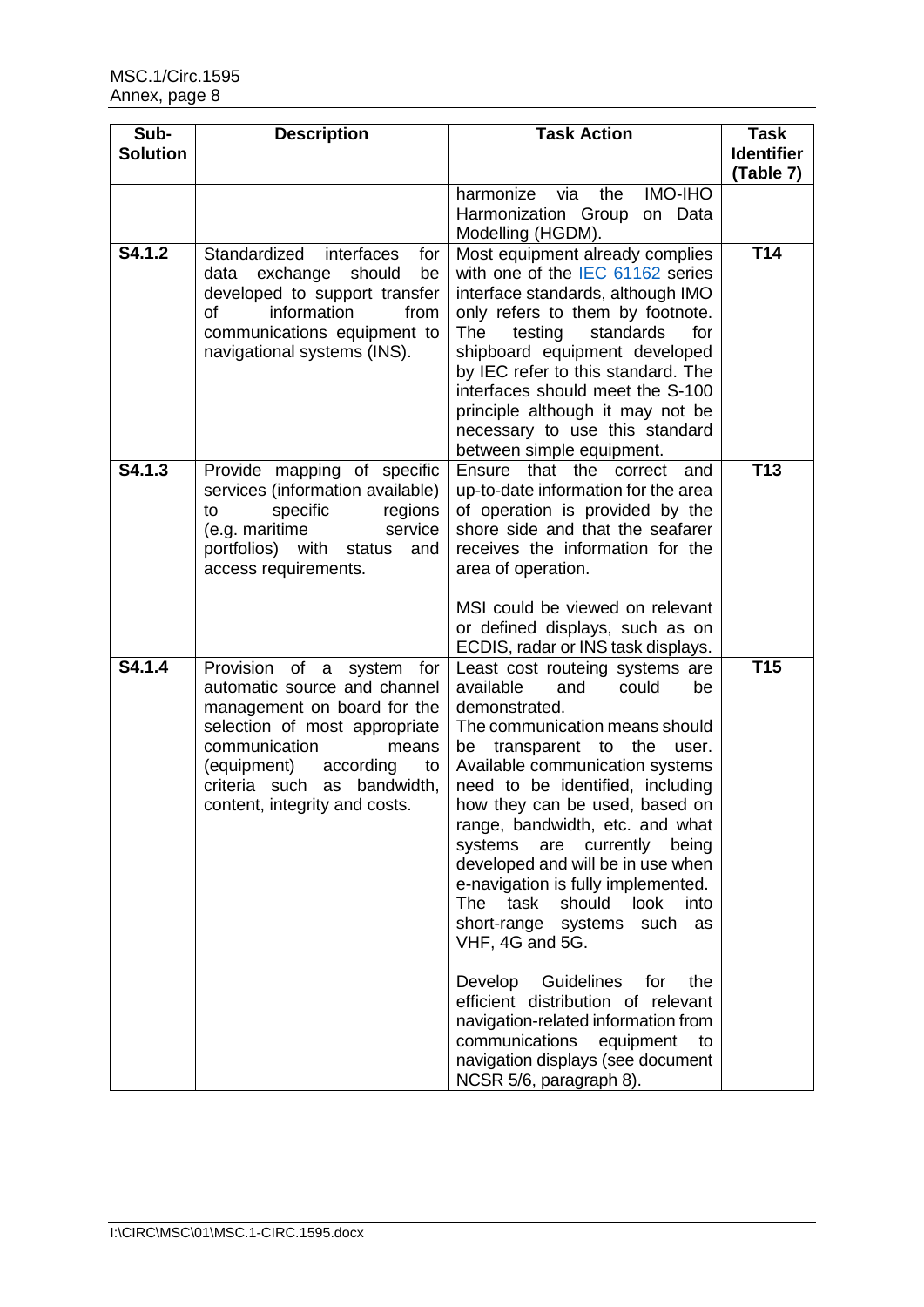| Sub-<br><b>Solution</b>       | <b>Description</b>                                                                                                                                                                                                                                                                                                                | <b>Task Action</b>                                                                                                                                                                                                                                                                                                                                                                        | <b>Task</b><br><b>Identifier</b>        |
|-------------------------------|-----------------------------------------------------------------------------------------------------------------------------------------------------------------------------------------------------------------------------------------------------------------------------------------------------------------------------------|-------------------------------------------------------------------------------------------------------------------------------------------------------------------------------------------------------------------------------------------------------------------------------------------------------------------------------------------------------------------------------------------|-----------------------------------------|
|                               |                                                                                                                                                                                                                                                                                                                                   |                                                                                                                                                                                                                                                                                                                                                                                           | (Table 7)                               |
| S4.1.5                        | filtering<br>Routeing<br>and<br>of<br>information on board (weather,<br>intended route, etc.).                                                                                                                                                                                                                                    | Review<br>performance<br>of<br>the<br>standards for INS with a view to<br>determine how these facilities can<br>be addressed in a revised INS<br>performance standard.<br>Develop Guidelines for<br>the<br>efficient distribution of relevant<br>navigation-related information from<br>communications<br>equipment<br>to<br>navigation displays (see document<br>NCSR 5/6, paragraph 8). | T7                                      |
| $\overline{\textbf{S}}$ 4.1.6 | A quality assurance process to<br>be followed to ensure that all<br>data is reliable and based on a<br>consistent common reference<br>system (CCRS) or converted to<br>such before integration and<br>display.                                                                                                                    | Ensure data quality and CCRS<br>with<br>meets<br>new<br>Quality<br>Assurance,<br>out<br>set<br>in<br><b>MSC.1/Circ.1512.</b>                                                                                                                                                                                                                                                              | <b>T11</b>                              |
| S4.1.7                        | harmonized<br>Implement<br>presentation<br>of<br>concept<br>information<br>exchanged<br>via<br>communications<br>equipment<br>including<br>using<br>standard<br>symbology and text, taking into<br>account human element and<br>ergonomic design principles to<br>ensure useful presentation and<br>prevent information overload. | Harmonize displays.                                                                                                                                                                                                                                                                                                                                                                       | T <sub>6</sub><br>T13<br>In<br>progress |
| S4.1.8                        | Develop a holistic presentation<br>library as required to support<br>accurate presentation across<br>displays.                                                                                                                                                                                                                    | Harmonize displays.                                                                                                                                                                                                                                                                                                                                                                       | T6                                      |
| S4.1.9                        | Provide alert functionality of<br>INS concepts to information<br>received by communications<br>equipment and integrated into<br>INS.                                                                                                                                                                                              | Ensure that all bridge equipment<br><b>Bridge</b><br>the<br>Alert<br>meets<br>Management<br>performance<br>standards.                                                                                                                                                                                                                                                                     | T7                                      |
| S4.1.10                       | Harmonization of conventions<br>and regulations for navigation<br>and communication equipment.                                                                                                                                                                                                                                    | The task to go through all the IMO<br>performance standards may be<br>very large. It would be advisable to<br>consider drafting an "e-navigation<br>enabling Performance Standard"<br>which would identify the changes<br>to interfaces, control symbology<br>and other details which would be<br>used as an add-on for adoption for<br>use in e-navigation.                              | T16                                     |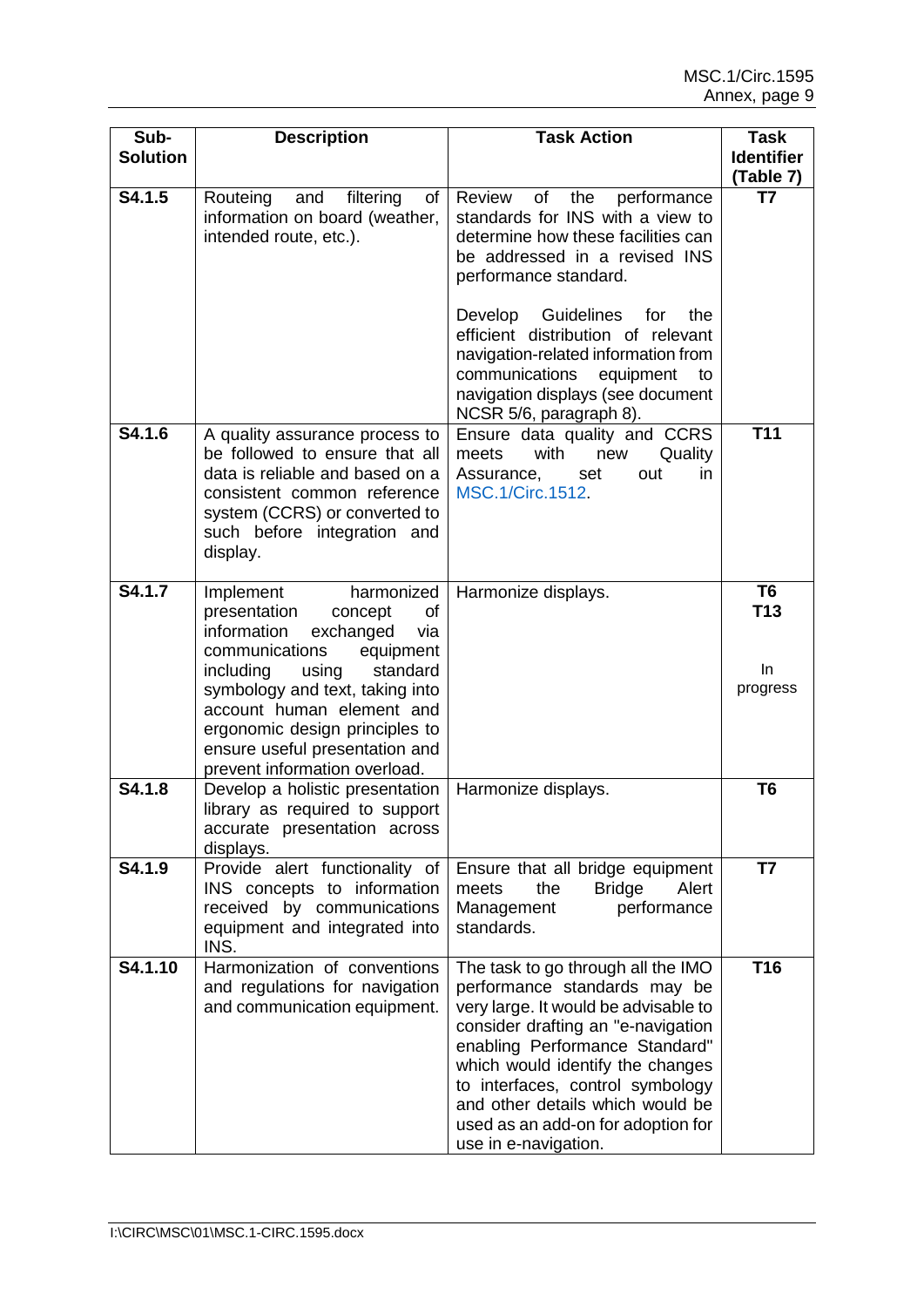#### **Table 5: Required regulatory framework and technical requirements for implementation (tasks) for solution 5 (Improved communication of VTS service portfolio (not limited to VTS stations))**

| <b>Solution</b> | <b>Description</b>                                                         | <b>Task Actions</b>                                                                                                                                                                                                                                                                                       | Task<br><b>Identifier</b><br>(Table 7) |
|-----------------|----------------------------------------------------------------------------|-----------------------------------------------------------------------------------------------------------------------------------------------------------------------------------------------------------------------------------------------------------------------------------------------------------|----------------------------------------|
| S <sub>5</sub>  | of <sub>1</sub><br>Improved communication<br>VTS service portfolio<br>(not | Communications is a key factor<br>in the e-navigation concept. This                                                                                                                                                                                                                                       | T15                                    |
|                 | limited to VTS stations)                                                   | task needs to identify<br>the<br>possible communications<br>methods that might be used and<br>testbeds which need to be built to<br>demonstrate which systems are<br>best in different areas<br>ot.<br>operation. (e.g. deep sea, coastal<br>and port).<br>Much of this work is appropriate<br>to S4.1.4. | <b>T17</b>                             |

#### *Maritime Services*

22 As part of the improved provision of services to vessels through e-navigation, maritime services have been identified as the means of providing electronic information in a harmonized way, which is part of solution 5. The proposed list of Maritime Services is presented in table 6 below. The following definition is currently being reviewed under the e-navigation output on the harmonization of the format and structure of maritime services within a maritime service portfolio:

*Maritime Service Portfolio (MSP) is a set of operational Maritime Services and associated technical services provided in digital format.*

Further information about Maritime Services to be used in a MSP is set out in annex 2. The further development of the MSP is the subject of task **T17**.

- 23 The following six areas have been identified for the delivery of MSP:
	- .1 port areas and approaches;
	- .2 coastal waters and confined or restricted areas;
	- .3 open sea and open areas;
	- .4 areas with offshore and/or infrastructure developments;
	- .5 Polar areas; and
	- .6 other remote areas.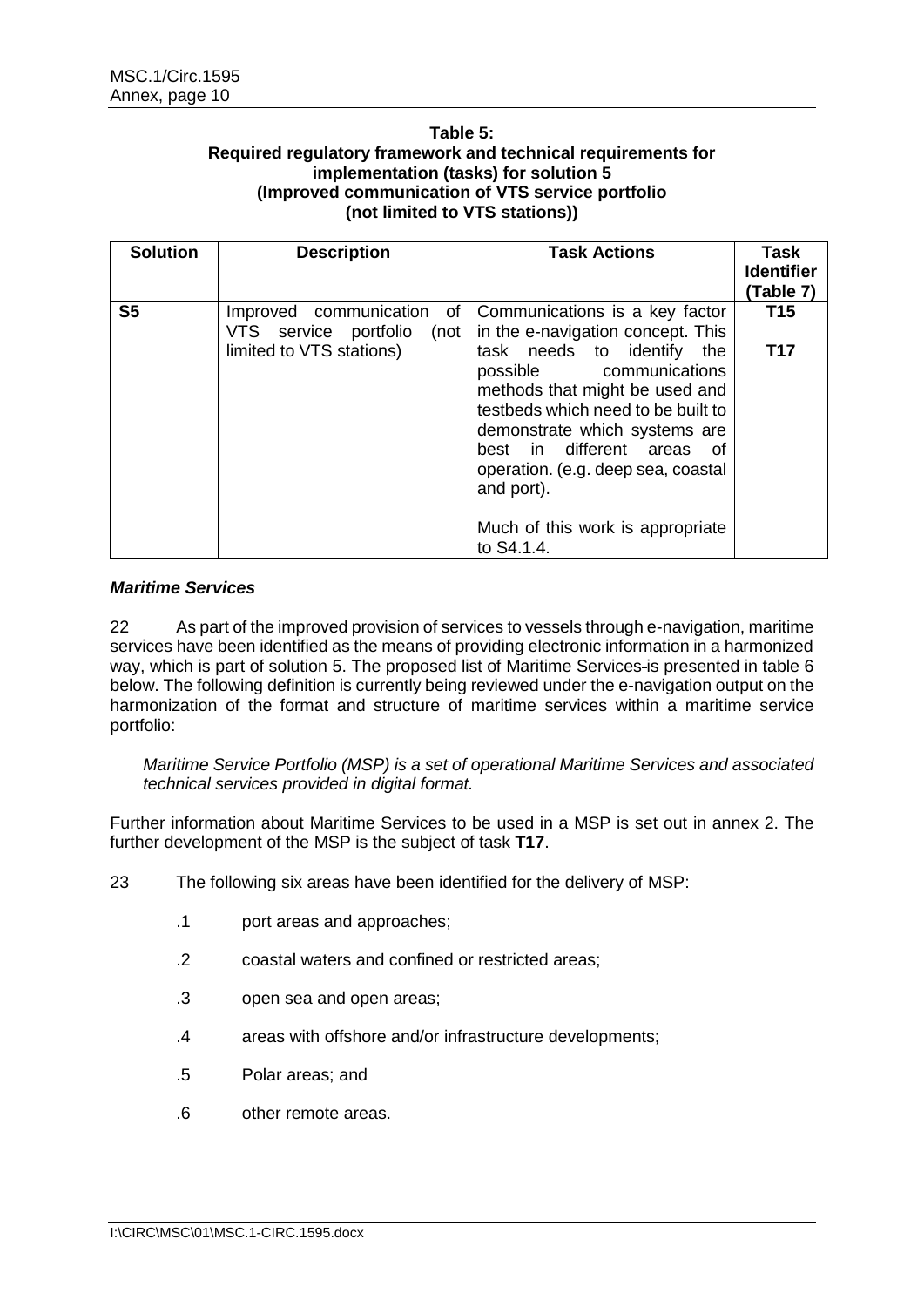# **Table 6**

# **List of proposed Maritime Services for use in MSP**

<span id="page-12-0"></span>

| <b>Service No</b> | <b>Identified services</b>                    | Domain coordinating body | Identified responsible service provider                                |
|-------------------|-----------------------------------------------|--------------------------|------------------------------------------------------------------------|
|                   | <b>VTS</b><br>Service<br>Information<br>(INS) | <b>IALA</b>              | <b>VTS Authority</b>                                                   |
| $\overline{2}$    | Navigational<br>Assistance<br>Service (NAS)   | <b>IALA</b>              | <b>VTS Authority</b>                                                   |
| 3                 | <b>Traffic Organization Service</b><br>(TOS)  | <b>IALA</b>              | <b>VTS Authority</b>                                                   |
| 4                 | Local Port Service (LPS)                      | <b>IHMA</b>              | Local Port/Harbour Authority                                           |
| 5                 | Maritime Safety Information<br>Service (MSI)  | <b>IHO</b>               | <b>National Competent Authority</b>                                    |
| 6                 | Pilotage service                              | <b>IMPA</b>              | Pilotage Authority/Pilot Organization                                  |
| $\overline{7}$    | Tug service                                   | <b>TBD</b>               | <b>Tug Authority</b>                                                   |
| 8                 | <b>Vessel Shore Reporting</b>                 | <b>TBD</b>               | National Competent Authority and appointed service<br>providers        |
| 9                 | Telemedical<br>Assistance<br>Service (TMAS)   | <b>TBD</b>               | Organization/dedicated<br>National<br>Health<br>health<br>Organization |
| 10                | <b>Maritime Assistance Service</b><br>(MAS)   | <b>TBD</b>               | Coastal/Port Authority/Organization                                    |
| 11                | <b>Nautical Chart Service</b>                 | <b>IHO</b>               | National Hydrographic Authority/ Organization                          |
| 12                | <b>Nautical</b><br>Publications<br>Service    | <b>IHO</b>               | National Hydrographic Authority/ Organization                          |
| 13                | Ice Navigation Service                        | <b>WMO</b>               | National Competent Authority/Organization                              |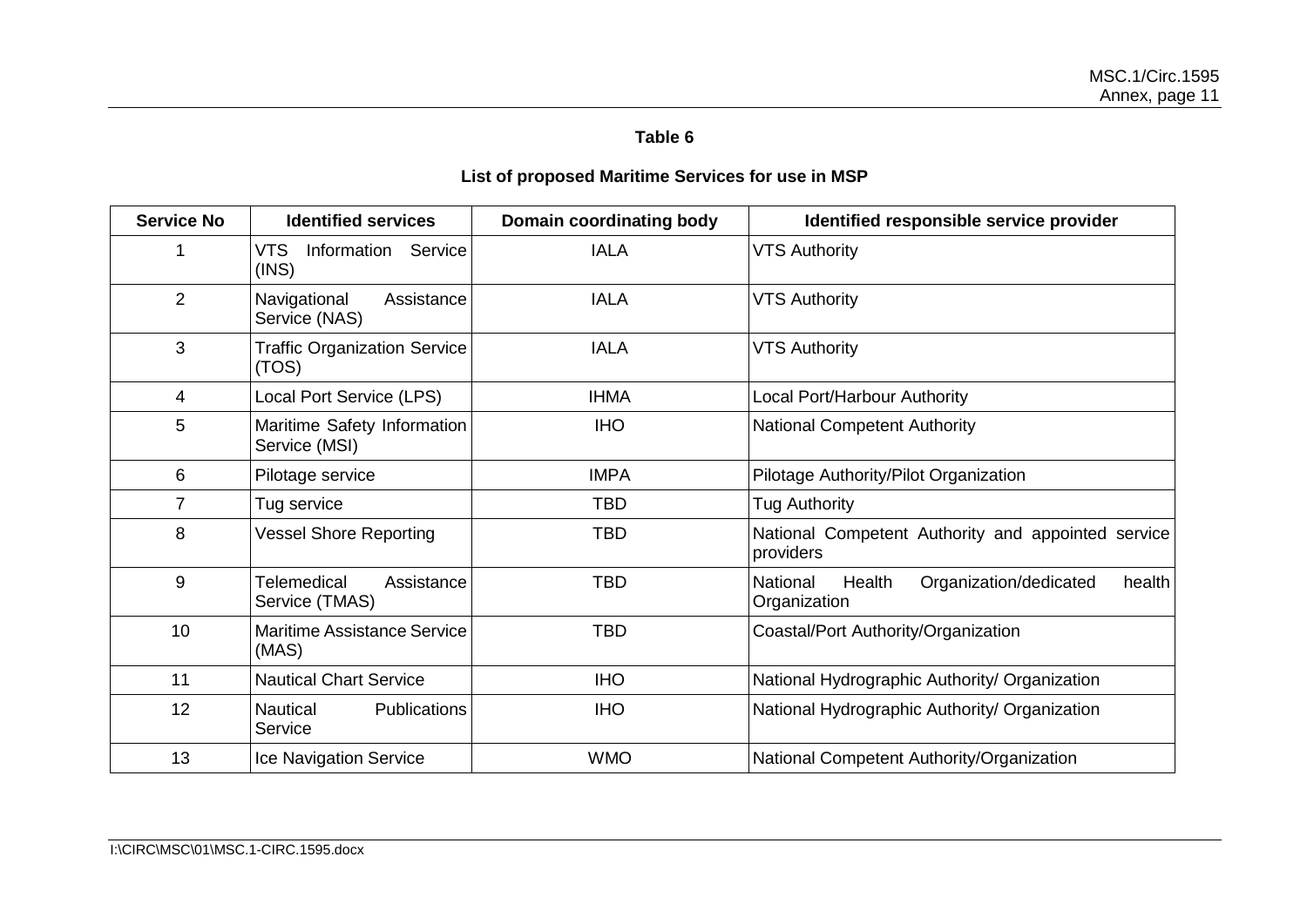| <b>Service No</b> | <b>Identified services</b>                                         | Domain coordinating body | Identified responsible service provider               |
|-------------------|--------------------------------------------------------------------|--------------------------|-------------------------------------------------------|
| 14                | Meteorological<br>Information<br>Service                           | <b>WMO</b>               | National Meteorological Authority/Public Institutions |
| 15                | Real-time hydrographic and<br>environmental information<br>Service | <b>IHO</b>               | National Hydrographic and Meteorological Authorities  |
| 16                | Search and Rescue Service                                          | TBD                      | <b>SAR Authorities</b>                                |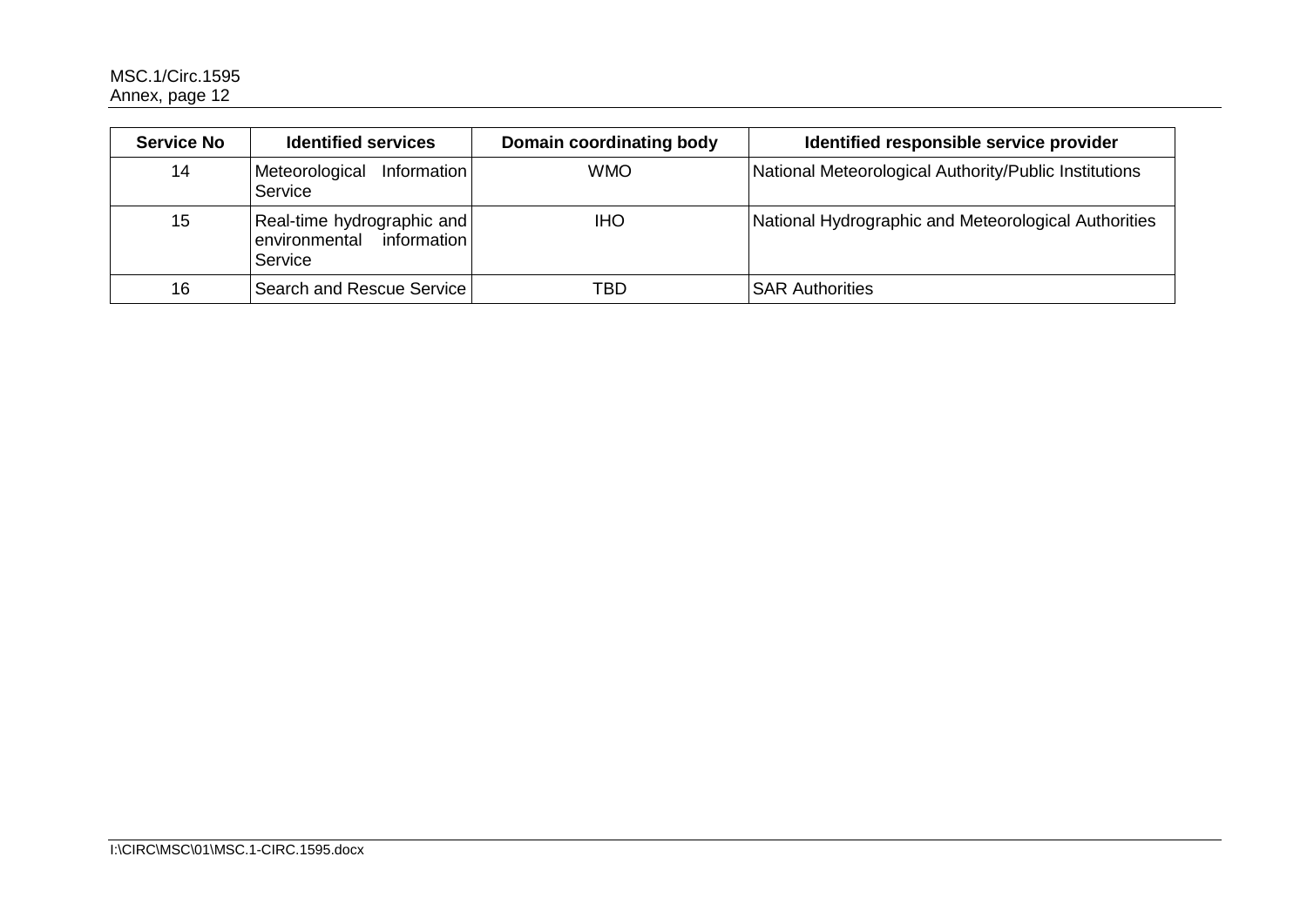#### *Development of related guidelines*

24 The combination of the five e-navigation solutions supported by the FSA, and the *Guideline on Software Quality Assurance and Human-Centred Design for e-navigation* (MSC.1/Circ.1512)*,* propose an e-navigation implementation that facilitates a holistic approach to the interaction between shipboard and shore-based users.

25 The development of an e-navigation reference model for the five solutions, including possible proposed legal framework, governance structures and funding models for relevant infrastructures, could involve establishing a globally cooperating network of regional testbeds.

26 As part of the development of e-navigation, the use of testbeds is crucial as they are pivotal to the progressive implementation of e-navigation solutions. Whenever feasible and appropriate, there should be international cooperation in the establishment of testbeds as a vital component to ensure that e-navigation solutions can successfully operate on a global scale and to leverage the benefits of pooled resources and expertise.

27 Further testbeds may be used and evaluated, in line with MSC.1/Circ.1494 on *Guidelines on harmonization of testbed reporting* which were developed under task **T18** which is completed.

#### *Identification of tasks, deliverables and schedule*

28 Table 7 outlines the identified tasks with a short definition including deliverables and transition arrangements, if considered necessary, and an indication of the prioritized implementation schedule.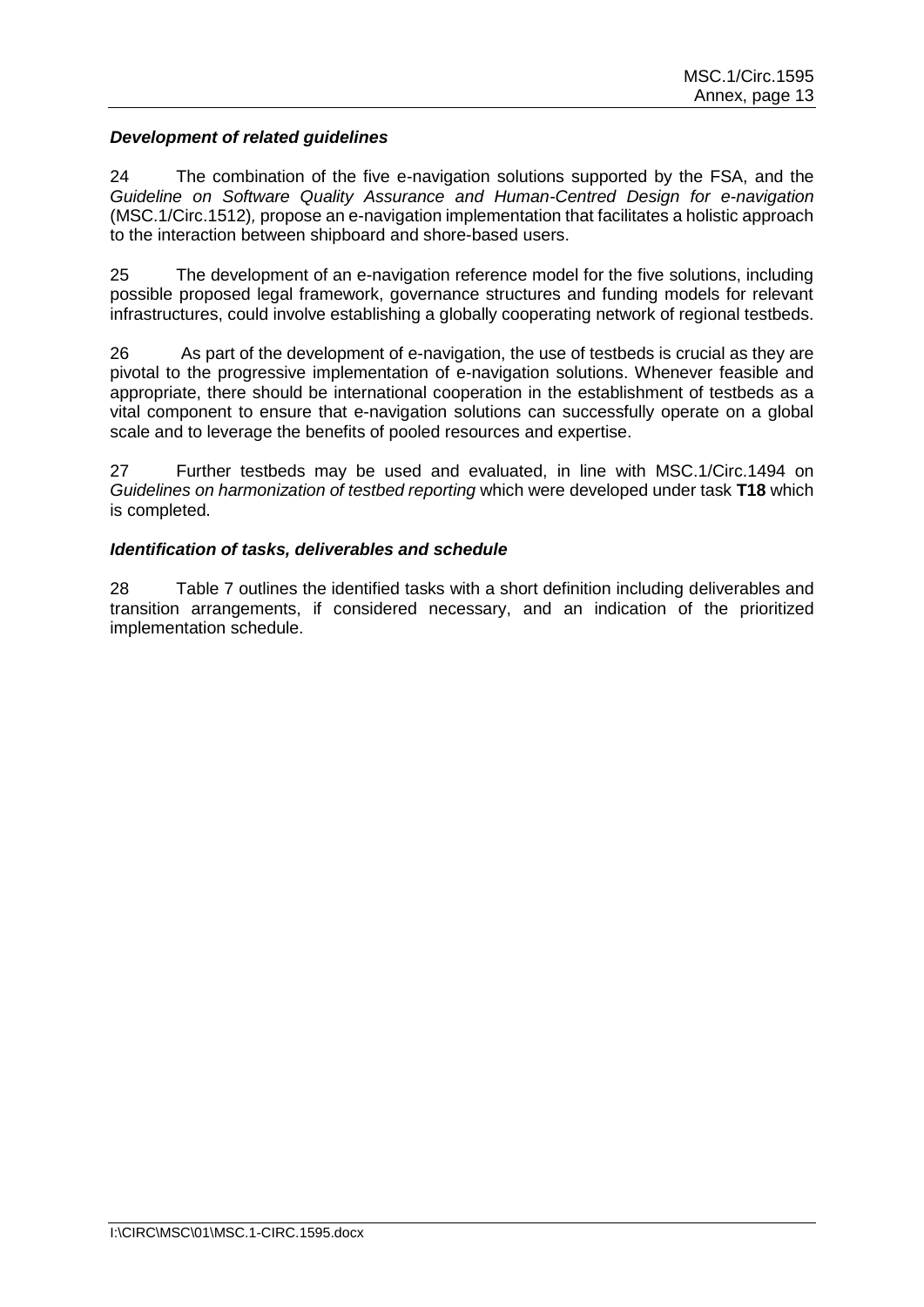# **Table 7**

## **Tasks, expected deliverables, transition arrangements and implementation schedule**

| Task<br><b>No</b> | Task                                                                                                                                                                                                                                                                         | <b>Expected Deliverable</b>                      | <b>Transition</b><br><b>Arrangements</b> | <b>Prioritized</b><br>Implementation<br><b>Schedule</b> | <b>Status/Remark</b>                      |
|-------------------|------------------------------------------------------------------------------------------------------------------------------------------------------------------------------------------------------------------------------------------------------------------------------|--------------------------------------------------|------------------------------------------|---------------------------------------------------------|-------------------------------------------|
| T1                | Development of draft Guidelines on Human Guidelines on Human Centred None<br>Centred Design (HCD) for e-navigation Design (HCD) for e-navigational<br>systems.                                                                                                               | systems.                                         |                                          |                                                         | Completed<br>MSC.1/Circ.1512 <sup>3</sup> |
| T <sub>2</sub>    | Development of draft Guidelines on Usability Guidelines on Usability Testing, None<br>Testing, Evaluation and Assessment (UTEA) Evaluation and<br>of e-navigation systems.                                                                                                   | Assessment<br>(UTEA) of e-navigation systems.    |                                          |                                                         | Completed<br>MSC.1/Circ.1512              |
| T <sub>3</sub>    | Develop the concept of electronic manuals Guidelines<br>and harmonize the layout to provide seafarers equipment manuals.<br>with an easy way of familiarization for relevant<br>equipment.                                                                                   | electronic Provide<br>on                         | existing<br>manuals as .pdf              |                                                         | Under<br>consideration                    |
| <b>T4</b>         | Formulate the concept of standardized modes Guidelines on S-mode.<br>of operation, including store and recall for<br>various situations, as well as S-mode<br>functionality on relevant equipment.                                                                           |                                                  | <b>None</b>                              | 2019                                                    | In progress                               |
| T <sub>5</sub>    | Investigate whether an extension of existing $(a)$ Guidelines on implementation None<br>Bridge Alert Management Performance of Bridge Alert Management.<br>Standards (PS) is necessary. Adapt all other<br>alert relevant PSs to the to Bridge Alert $(b)$<br>Management PS. | Revised<br>Performance None<br>Standards on BAM. |                                          |                                                         | Under<br>consideration                    |

 $\mathbf{3}$  $3 \,$  NCSR 1 agreed to consolidate the draft Guidelines on Human Centred Design (HCD) for e-navigation systems, the draft Guidelines on Usability Testing, Evaluation and Assessment (UTEA) for e-navigation systems, and the draft Guidelines on Software Quality Assurance (SQA) in e-navigation into a single Guideline (MSC.1/Circ.1512).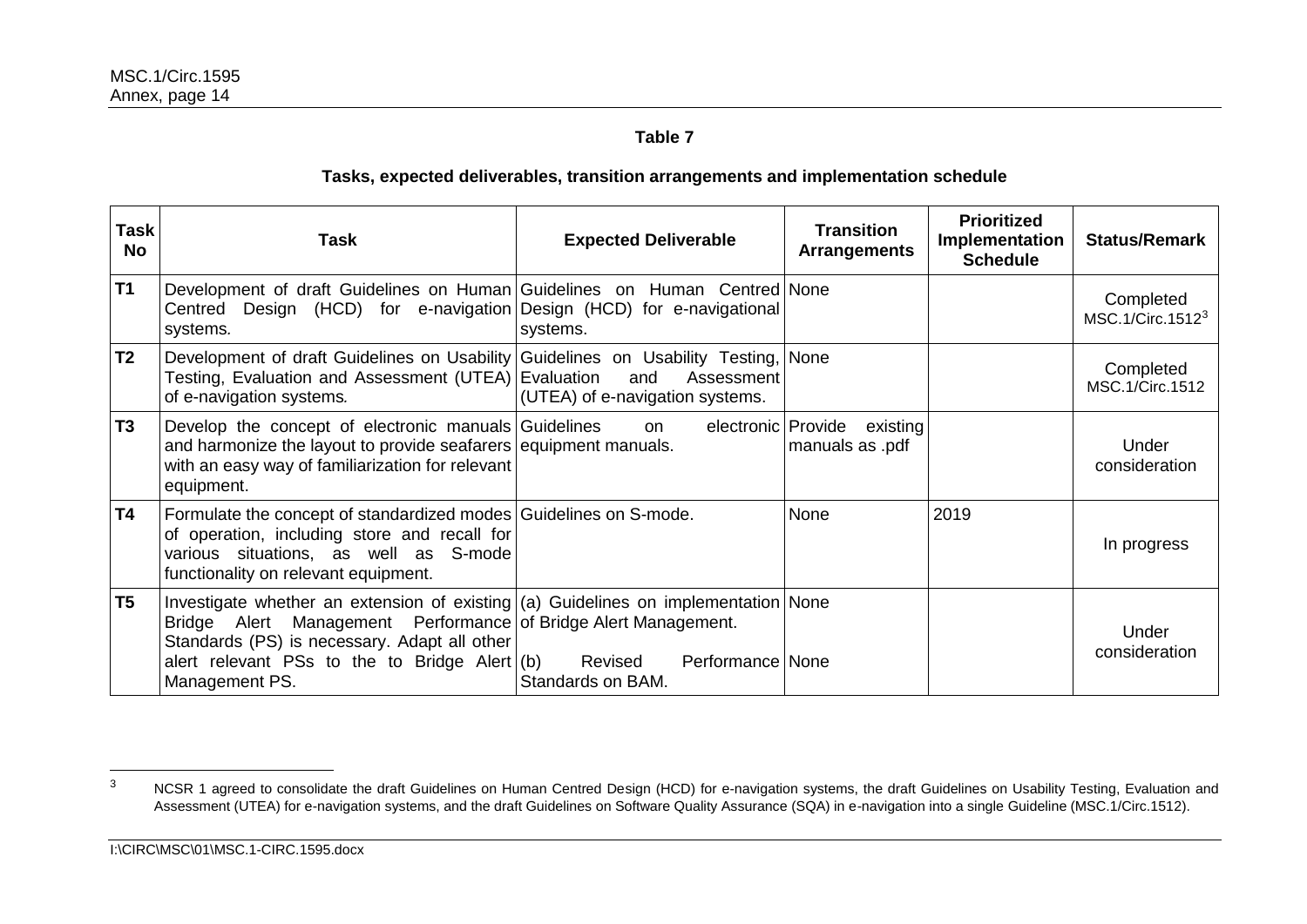| <b>Task</b><br><b>No</b> | Task                                                                                                                                                                                                                                                                                                                              | <b>Expected Deliverable</b>                                                                       | <b>Prioritized</b><br><b>Transition</b><br>Implementation<br><b>Arrangements</b><br><b>Schedule</b> |  | <b>Status/Remark</b>   |
|--------------------------|-----------------------------------------------------------------------------------------------------------------------------------------------------------------------------------------------------------------------------------------------------------------------------------------------------------------------------------|---------------------------------------------------------------------------------------------------|-----------------------------------------------------------------------------------------------------|--|------------------------|
| T <sub>6</sub>           | Develop Guidelines on the display of accuracy<br>and reliability of navigation equipment.                                                                                                                                                                                                                                         | Guidelines on the display<br>and<br>reliability<br><b>of</b><br>accuracy<br>navigation equipment. | of None                                                                                             |  | In progress            |
| T7                       | Investigate if an INS, as defined by resolution<br>MSC.252(83), is the right integrator and<br>information<br>display of<br>navigation<br>for<br>e-navigation and if so, what amendments are<br>needed, including, inter alia, communication<br>ports and a PNT module. Refer to resolution<br>MSC.191(79) and SN/Circ.243/Rev.1. |                                                                                                   |                                                                                                     |  | Completed              |
| T8                       | Member States to agree on standardized Updated Guidelines<br>format guideline for ship reporting so as to window reporting.<br>enable "single window" worldwide (SOLAS<br>regulation V/28, resolution A.851(20) and<br><b>SN.1/Circ.289)</b>                                                                                      |                                                                                                   | on single National/Regional<br>Arrangements                                                         |  | Under<br>consideration |
| T9                       | Investigate the best way to automate the Technical report on the automated None<br>collection of internal ship data for reporting collection of internal ship data for<br>including static and dynamic information.                                                                                                               | reporting.                                                                                        |                                                                                                     |  | In progress            |
| <b>T10</b>               | Investigate the general requirements in $(a)$ Revised resolution on the None<br>resolution $A.694(17)$ and IEC 60945 to general requirements including<br>determine how Built In Integrity Testing (BIIT) Built In Integrity Testing.<br>can be incorporated.                                                                     | (b) Revised IEC Standard on None<br>General Requirements including<br>Built In Integrity Testing. |                                                                                                     |  | Under<br>consideration |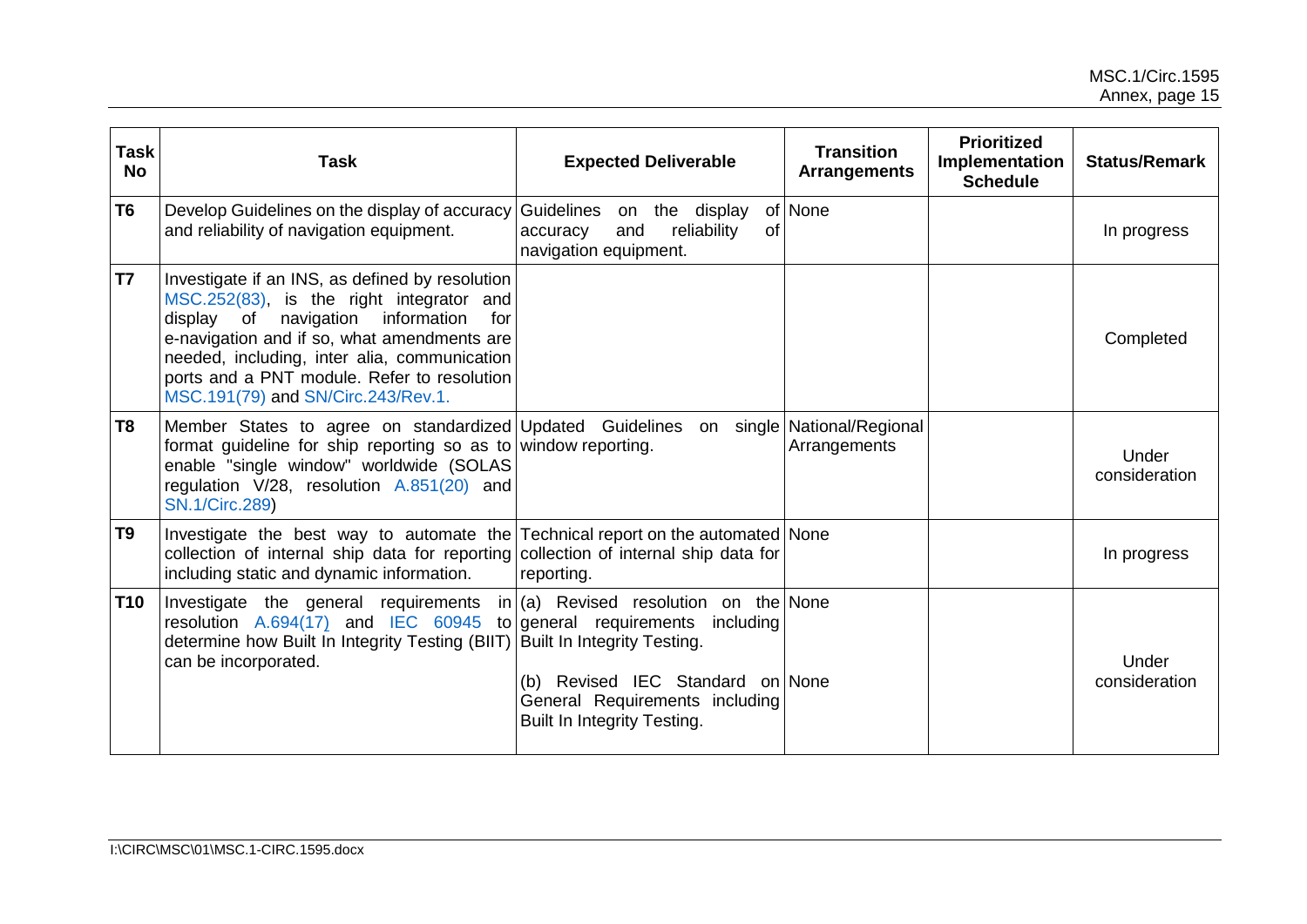| <b>Task</b><br><b>No</b> | <b>Task</b>                                                                                                                                                                                                                                                                                                                                                                                                                                      | <b>Expected Deliverable</b> | <b>Transition</b><br><b>Arrangements</b> | <b>Prioritized</b><br>Implementation<br><b>Schedule</b> | <b>Status/Remark</b>                |
|--------------------------|--------------------------------------------------------------------------------------------------------------------------------------------------------------------------------------------------------------------------------------------------------------------------------------------------------------------------------------------------------------------------------------------------------------------------------------------------|-----------------------------|------------------------------------------|---------------------------------------------------------|-------------------------------------|
| <b>T11</b>               | Development of Guidelines for Software Guidelines for Software Quality<br>Quality Assurance (SQA) in e-navigation. This   Assurance (SQA) in e-navigation.<br>task should include an investigation into the<br>type approval process to ensure that software<br>lifetime assurance (software updates) can be<br>carried out without major re-approval and<br>consequential additional costs. Refer to<br>SN.1/Circ.266/Rev.1 and MSC.1/Circ.1389 |                             |                                          |                                                         | Completed<br><b>MSC.1/Circ.1512</b> |
| T <sub>12</sub>          | Develop Guidelines on how to improve Guidelines on how to improve<br>reliability and resilience of onboard PNT reliability and resilience of onboard<br>systems by integration with external systems. PNT systems by integration with<br>Liaise with Administrations to ensure that external systems.<br>relevant shore-based systems<br>will<br>be<br>available.                                                                                |                             |                                          |                                                         | Completed<br><b>MSC.1/Circ.1575</b> |
| T <sub>13</sub>          | Develop Guidelines showing how navigation Guidelines on the harmonized Interim<br>information received by communications display of navigation information To be finalized<br>equipment can be displayed in a harmonized received from communications after completion<br>way and what equipment functionality is equipment.<br>necessary.                                                                                                       |                             | of T4 and T17                            | 2021                                                    | Interim<br>Guidelines<br>completed  |
| <b>T14</b>               | Develop a Common Maritime Data Structure $(a)$ Guidelines on a Common None<br>and include parameters for priority, source and   Maritime Data Structure.<br>ownership of information based on the IHO S-<br>100 data model. Harmonization will be<br>required for both use on shore and use on the<br>ship, and the two must be coordinated (Two<br>Domains).                                                                                    |                             |                                          |                                                         | (a) HGDM to<br>consider             |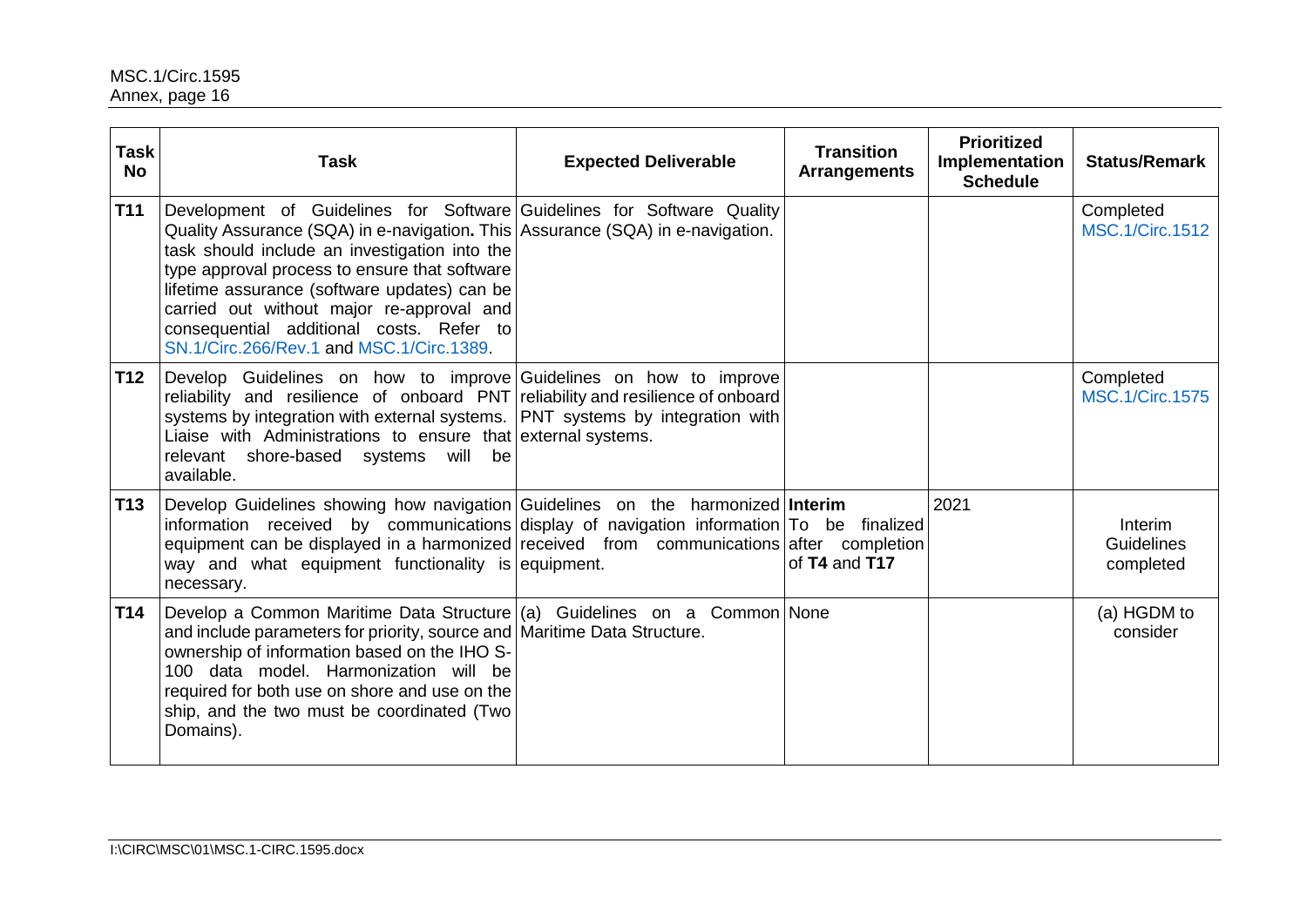| <b>Task</b><br><b>No</b> | <b>Task</b>                                                                                                                                                                                                                                                                                                                                                                                                                                                                                                                                                                                                                                                                                                                                                                                                                                                                                                                                                                                                                 | <b>Expected Deliverable</b>                                                                                                           | <b>Transition</b><br><b>Arrangements</b> | <b>Prioritized</b><br>Implementation<br><b>Schedule</b> | <b>Status/Remark</b>   |
|--------------------------|-----------------------------------------------------------------------------------------------------------------------------------------------------------------------------------------------------------------------------------------------------------------------------------------------------------------------------------------------------------------------------------------------------------------------------------------------------------------------------------------------------------------------------------------------------------------------------------------------------------------------------------------------------------------------------------------------------------------------------------------------------------------------------------------------------------------------------------------------------------------------------------------------------------------------------------------------------------------------------------------------------------------------------|---------------------------------------------------------------------------------------------------------------------------------------|------------------------------------------|---------------------------------------------------------|------------------------|
|                          | Support the further development of the $(6)$<br>standardized interfaces for data exchange development of the IEC standards standards<br>used on board (IEC 61162 series) to support for data exchange used on board,<br>transfer of information from communication including firewalls.<br>equipment to navigational systems (INS)<br>including<br>firewalls<br>appropriate<br>(IEC 61162--450 and 460).                                                                                                                                                                                                                                                                                                                                                                                                                                                                                                                                                                                                                    | support<br>the                                                                                                                        | further Use latest IEC                   |                                                         | (b) Completed          |
| T <sub>15</sub>          | Identify and draft guidelines on seamless Guidelines<br>integration of all currently available integration of all currently available onboard<br>communications infrastructure and how they communications infrastructure and communications<br>can be used (e.g. range, bandwidth, etc.) and how they can be used and what infrastructure<br>systems are being developed future<br>what<br>(e.g. maritime connectivity platform) and could developed along with the revised<br>be used for e-navigation.<br>The task should look at short-range systems<br>such as VHF, 4G and 5G as well as HF and Guidelines for the<br>satellite systems taking into account the 6 distribution of relevant navigation-<br>areas defined for the MSP.<br>Develop Guidelines for the efficient distribution navigation displays (see document)<br>of relevant navigation-related information NCSR 5/6, paragraph 8)<br>from communications equipment to navigation<br><b>NCSR</b><br>(see<br>document<br>5/6<br>displays<br>paragraph 8) | seamless Use<br>on<br>systems<br>are<br>being<br>GMDSS.<br>efficient<br>information<br>from<br>related<br>communications equipment to | existing                                 |                                                         | Under<br>consideration |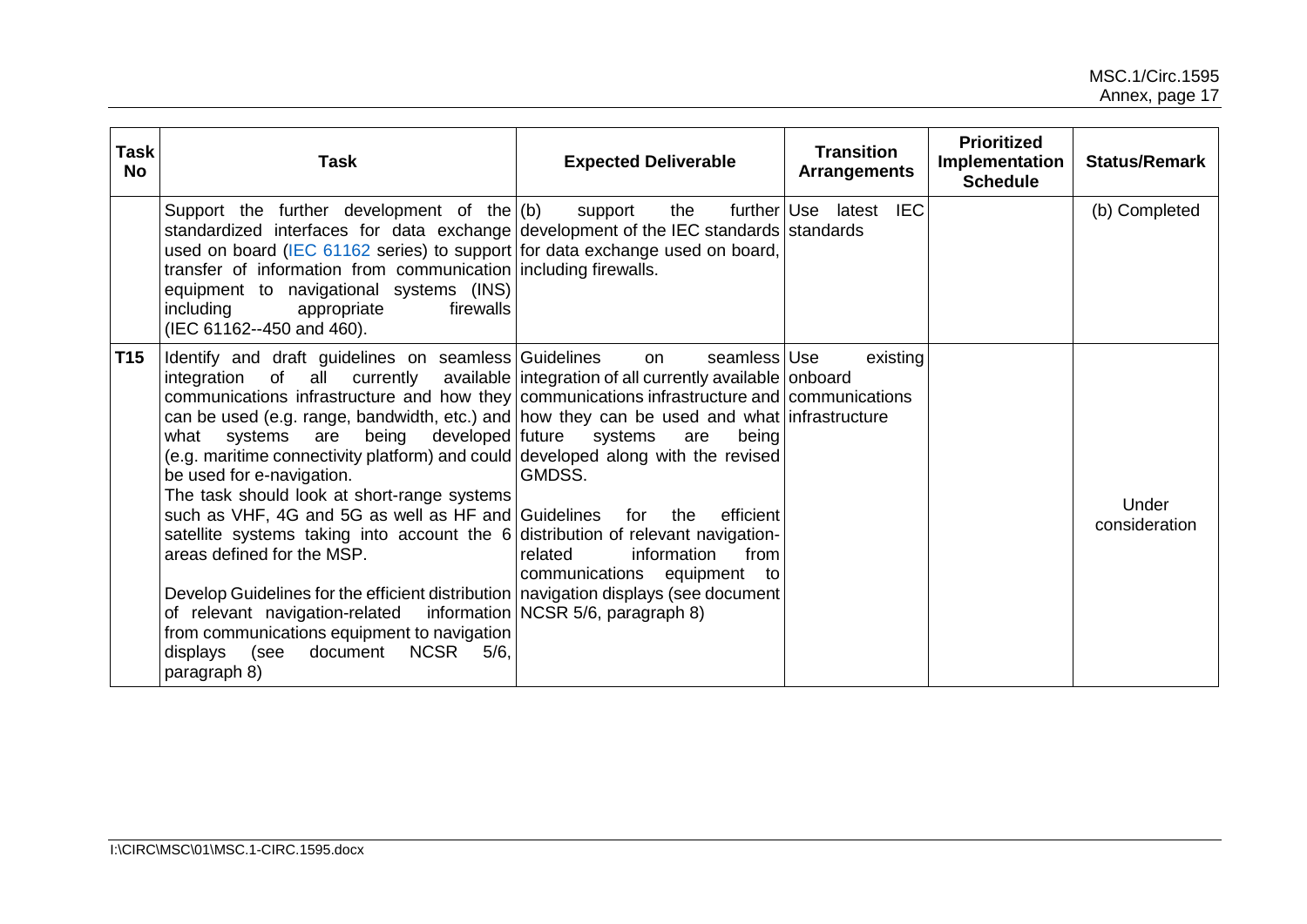| <b>Task</b><br><b>No</b> | Task                                                                                                                                                                                                                                                                                                                                                                                                                                | <b>Expected Deliverable</b>                                  | <b>Transition</b><br><b>Arrangements</b> | <b>Prioritized</b><br><b>Implementation</b><br><b>Schedule</b> | <b>Status/Remark</b>         |
|--------------------------|-------------------------------------------------------------------------------------------------------------------------------------------------------------------------------------------------------------------------------------------------------------------------------------------------------------------------------------------------------------------------------------------------------------------------------------|--------------------------------------------------------------|------------------------------------------|----------------------------------------------------------------|------------------------------|
| <b>T16</b>               | Investigate<br>conventions and regulations for navigation conventions and regulations for<br>and communication equipment would be best navigation and communication<br>carried out. Consideration should be given to equipment would be best carried<br>e-navigation out.<br>all-encompassing<br>an<br>performance standard containing all the<br>changes necessary rather than revising over<br>30 existing performance standards. | how the harmonization of Report on the harmonization of None |                                          |                                                                | Under<br>consideration       |
| <b>T17</b>               | Further develop the MSP to refine services Resolution on Maritime Services National/Regional 2019<br>and responsibilities ahead of implementing within a Maritime Service Portfolio. Arrangements<br>transition arrangements.                                                                                                                                                                                                       |                                                              |                                          |                                                                | In progress                  |
| <b>T18</b>               | Development of Draft Guidelines for the Guidelines for the harmonization None<br>harmonization of testbeds reporting.                                                                                                                                                                                                                                                                                                               | of testbeds reporting.                                       |                                          |                                                                | Completed<br>MSC.1/Circ.1494 |

29 Table 8 shows the timelines for each task and an indication of the schedule to clarify common understanding necessary for the implementation.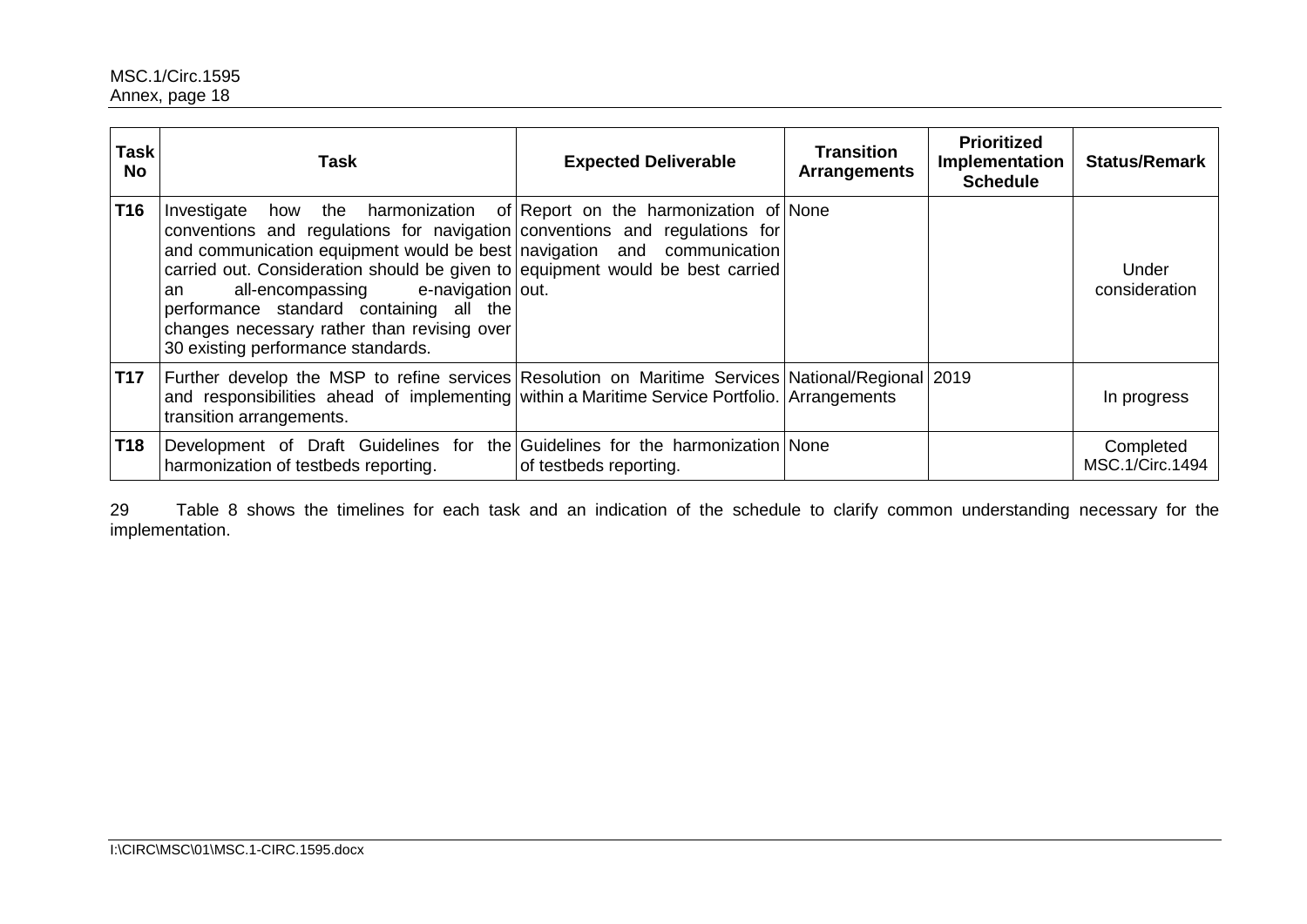## **Table 8: Indication of the schedule to clarify common understanding necessary for the implementation**

| <b>No</b>      | <b>Task</b>                                                                                                                                                                                                                                                                                                                                                                  | <b>Remark</b> | Prioriti- | 2017 | 2018 | 2019                               | 2020 | 2021 |
|----------------|------------------------------------------------------------------------------------------------------------------------------------------------------------------------------------------------------------------------------------------------------------------------------------------------------------------------------------------------------------------------------|---------------|-----------|------|------|------------------------------------|------|------|
|                |                                                                                                                                                                                                                                                                                                                                                                              |               | zation    |      |      | NCSR 4 NCSR 5 NCSR 6 NCSR 7 NCSR 8 |      |      |
| $\mathbf{1}$   | Development of draft Guidelines on Human Centred Design (HCD)<br>for e-navigation systems                                                                                                                                                                                                                                                                                    | completed     |           |      |      |                                    |      |      |
| $\overline{2}$ | Development of draft Guidelines on Usability Testing, Evaluation and Assessment<br>(UTEA) of e-navigation systems.                                                                                                                                                                                                                                                           | completed     |           |      |      |                                    |      |      |
|                | Investigate if an INS, as defined in res. MSC.252(83), is the right integrator and display of<br>navigation information for e-navigation and identify the modifications it will need,<br>7a including a communications port and a PNT module. Refer to resolution MSC.191(79) and<br>SN/Circ.243.<br>(a) Report on the suitability of INS.                                   | completed     |           |      |      |                                    |      |      |
|                | Investigate if an INS, as defined in res. MSC.252(83), is the right integrator and display of<br>navigation information for e-navigation and identify the modifications it will need,<br>7b including a communications port and a PNT module. Refer to resolution MSC.191(79) and<br>SN/Circ.243.<br>(b) New or additional modules for the Performance Standards for INS     | completed     |           |      |      |                                    |      |      |
|                | Development of draft Guidelines for Software Quality Assurance (SQA) in e-navigation.<br>This task should include an investigation into the type approval process to ensure that<br>11 software lifetime assurance (software updates) can be carried out without major re-<br>approval and consequential additional costs. Refer to SN/Circ/266/Rev.1 and<br>MSC.1/Circ.1389 | completed     |           |      |      |                                    |      |      |
| 12             | Develop guidelines on how to improve reliability and resilience of onboard PNT systems<br>by integration with external systems.<br>Liaise with Administrations to ensure that relevant shore-based systems will be<br>available                                                                                                                                              | completed     |           |      |      |                                    |      |      |
|                | 18 Development of Draft Guidelines for the Harmonization of testbeds reporting                                                                                                                                                                                                                                                                                               | completed     |           |      |      |                                    |      |      |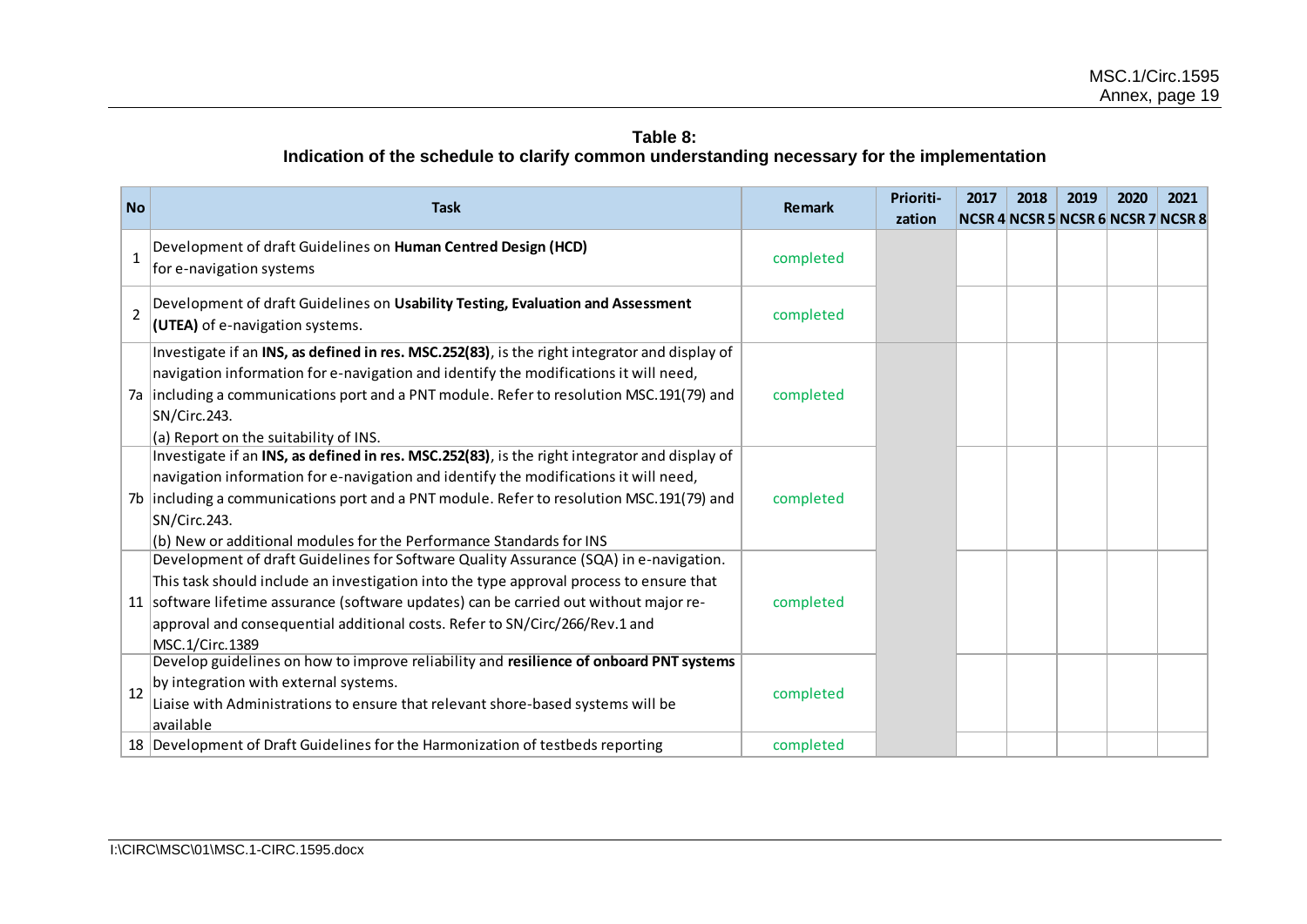| <b>No</b> | <b>Task</b>                                                                                                                                                                                                                                                                                                                                                                                                                                                                                                                                                                                                                                                          | <b>Remark</b>                                                                     | Prioriti-<br>zation | 2017 | 2018 | 2019 | 2020 | 2021<br>NCSR 4 NCSR 5 NCSR 6 NCSR 7 NCSR 8 |
|-----------|----------------------------------------------------------------------------------------------------------------------------------------------------------------------------------------------------------------------------------------------------------------------------------------------------------------------------------------------------------------------------------------------------------------------------------------------------------------------------------------------------------------------------------------------------------------------------------------------------------------------------------------------------------------------|-----------------------------------------------------------------------------------|---------------------|------|------|------|------|--------------------------------------------|
| 13        | Develop Guidelines on the harmonized display of navigation information received from<br>communications equipment showing how navigation information received by<br>communications equipment can be displayed in a harmonized way and what equipment<br>functionality is necessary                                                                                                                                                                                                                                                                                                                                                                                    | <b>Interim Guidelines</b><br>To be finalized<br>after completion of<br>T4 and T17 |                     |      |      |      |      |                                            |
| 4         | Formulate the concept of standardized modes of operation, including store and recall for<br>various situations, as well as S-mode functionality on relevant equipment                                                                                                                                                                                                                                                                                                                                                                                                                                                                                                | Guidelines under<br>development<br>(2019)                                         | HOH                 |      |      |      |      |                                            |
|           | Further develop the MSPs to refine services and responsibilities ahead of implementing<br>17 transition arrangements.<br>Resolution on Maritime Service Portfolios.                                                                                                                                                                                                                                                                                                                                                                                                                                                                                                  | Guidelines under<br>development<br>(2019)                                         |                     |      |      |      |      |                                            |
| 8         | Member States to agree on standardized format guideline for ship reporting so as to<br>enable "single window" worldwide (SOLAS regulation V/28, resolution A.851(20) and<br>SN.1/Circ.289)<br>Updated Guidelines on single window reporting                                                                                                                                                                                                                                                                                                                                                                                                                          | requires new<br>output                                                            |                     |      |      |      |      |                                            |
| 14        | Develop a Common Maritime Data Structure and include parameters for priority, source,<br>and ownership of information based on the IHO S-100 data model. Harmonization will be<br>required for both use on shore and use on the ship and the two must be coordinated<br>(Two Domains).<br>Develop further the standardized interfaces for data exchange used on board (IEC 61162<br>series) to support transfer of information from communication equipment to<br>navigational systems (INS) including appropriate firewalls (IEC 61162-450 and 460).<br>(a) Guidelines on a Common Maritime Data Structure.                                                         | requires new<br>output                                                            | <b>MEDIUM</b>       |      |      |      |      |                                            |
| 15        | Identify and draft guidelines on seamless integration of all currently available<br>communications infrastructure and how they can be used (e.g. range, bandwidth, etc.)<br>and what systems are being developed, along with the revised GMDSS (e.g. maritime<br>connectivity platform) and could be used for e-navigation.<br>The task should look at short range systems such as VHF, 4G and 5G as well as HF and<br>satellite systems taking into account the 6 areas defined for the MSPs.<br>Guidelines for the efficient distribution of relevant navigation-related information from<br>communications equipment to navigation displays (see NCSR 5/6, par.8) | requires new<br>output                                                            |                     |      |      |      |      |                                            |

I:\CIRC\MSC\01\MSC.1-CIRC.1595.docx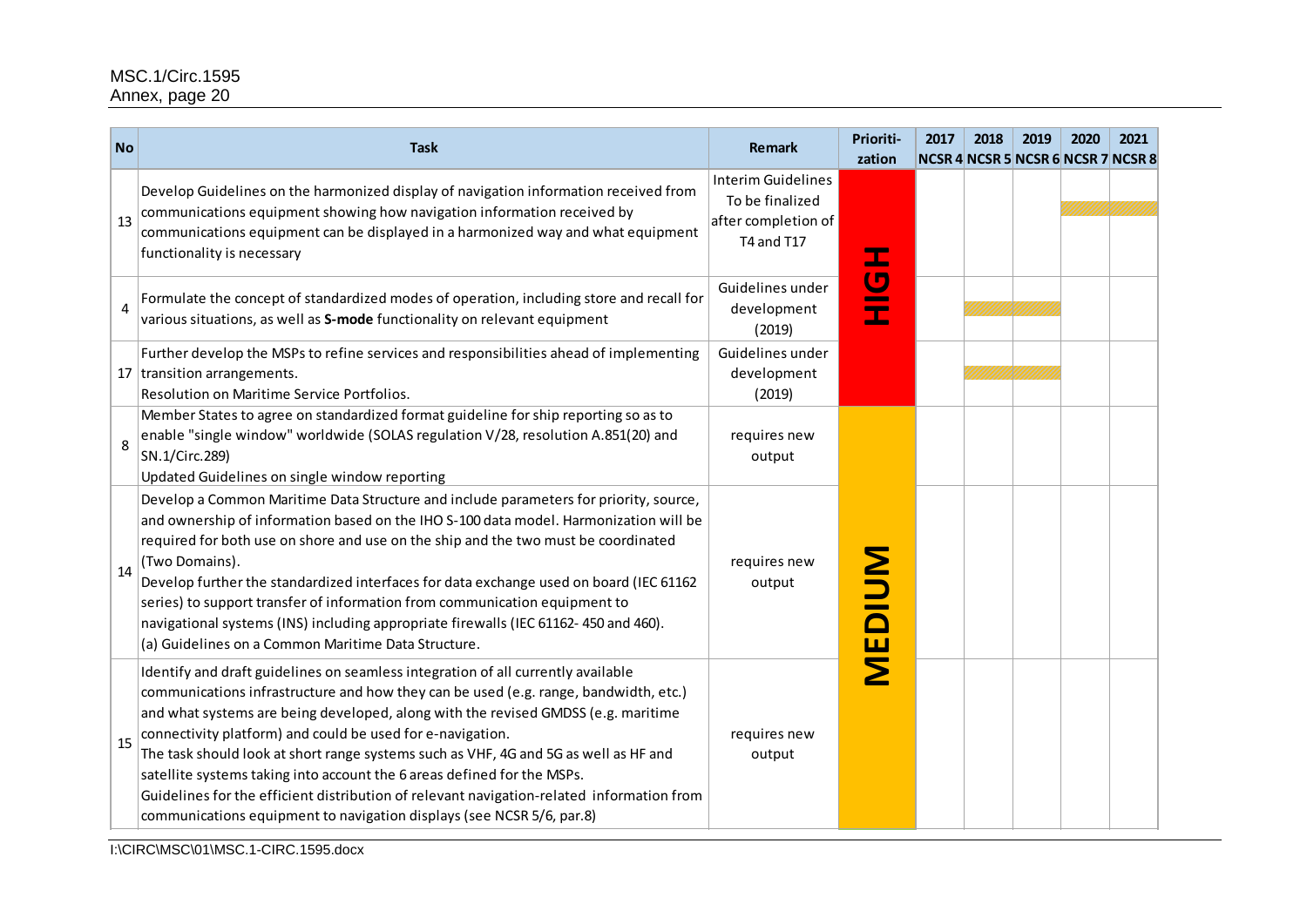| <b>No</b>      | <b>Task</b>                                                                                                                                                                                                                                                                                                                              | <b>Remark</b>          | Prioriti-<br>zation | 2017 | 2018 | 2019<br><b>NCSR 4 NCSR 5 NCSR 6 NCSR 7 NCSR 8</b> | 2020 | 2021 |
|----------------|------------------------------------------------------------------------------------------------------------------------------------------------------------------------------------------------------------------------------------------------------------------------------------------------------------------------------------------|------------------------|---------------------|------|------|---------------------------------------------------|------|------|
| $\overline{3}$ | Develop the concept of electronic manuals and harmonize the layout to provide mariner<br>with an easy way of familiarization for relevant equipment                                                                                                                                                                                      | requires new<br>output |                     |      |      |                                                   |      |      |
| 5a             | Investigate whether and extension of existing Bridge Alert Management Performance<br>Standards (PS) is necessary. Adapt all other alert relevant PS to the to Bridge Alert<br><b>Management PS.</b><br>(a) Guidelines on implementation of Bridge Alert Management.                                                                      | requires new<br>output |                     |      |      |                                                   |      |      |
| 5 <sub>b</sub> | Investigate whether and extension of existing Bridge Alert Management Performance<br>Standards (PS) is necessary. Adapt all other alert relevant PS to the to Bridge Alert<br>Management PS.<br>(b) Revised Performance Standards on BAM.                                                                                                | requires new<br>output |                     |      |      |                                                   |      |      |
| 6              | Develop a methodology of how accuracy and reliability of navigation equipment may be<br>displayed. This includes a harmonized display system Guidelines on the display of<br>accuracy and reliability of navigation equipment                                                                                                            | requires new<br>output |                     |      |      |                                                   |      |      |
| $\mathbf{q}$   | Investigate the best way to automate the collection of internal ship data for reporting<br>including static and dynamic information                                                                                                                                                                                                      | requires new<br>output |                     |      |      |                                                   |      |      |
|                | Investigate the general requirements resolution A.694(17) and IEC 60945 to see how Built<br>10a In Integrity Testing (BIIT) can be incorporated<br>(a) Revised resolution on the general requirements including Built In Integrity Testing.                                                                                              | requires new<br>output |                     |      |      |                                                   |      |      |
|                | Investigate the general requirements resolution A.694(17) and IEC 60945 to see how Built<br>10b In Integrity Testing (BIIT) can be incorporated<br>(b) Revised IEC Standard on General Requirements including Built In Integrity Testing                                                                                                 | requires new<br>output |                     |      |      |                                                   |      |      |
| 16             | Investigate how the Harmonization of conventions and regulations for navigation and<br>communication equipment would be best carried out. Consideration should be given to<br>an all-encompassing e-navigation performance standard containing all the changes<br>necessary rather than revising over 30 existing performance standards. | requires new<br>output |                     |      |      |                                                   |      |      |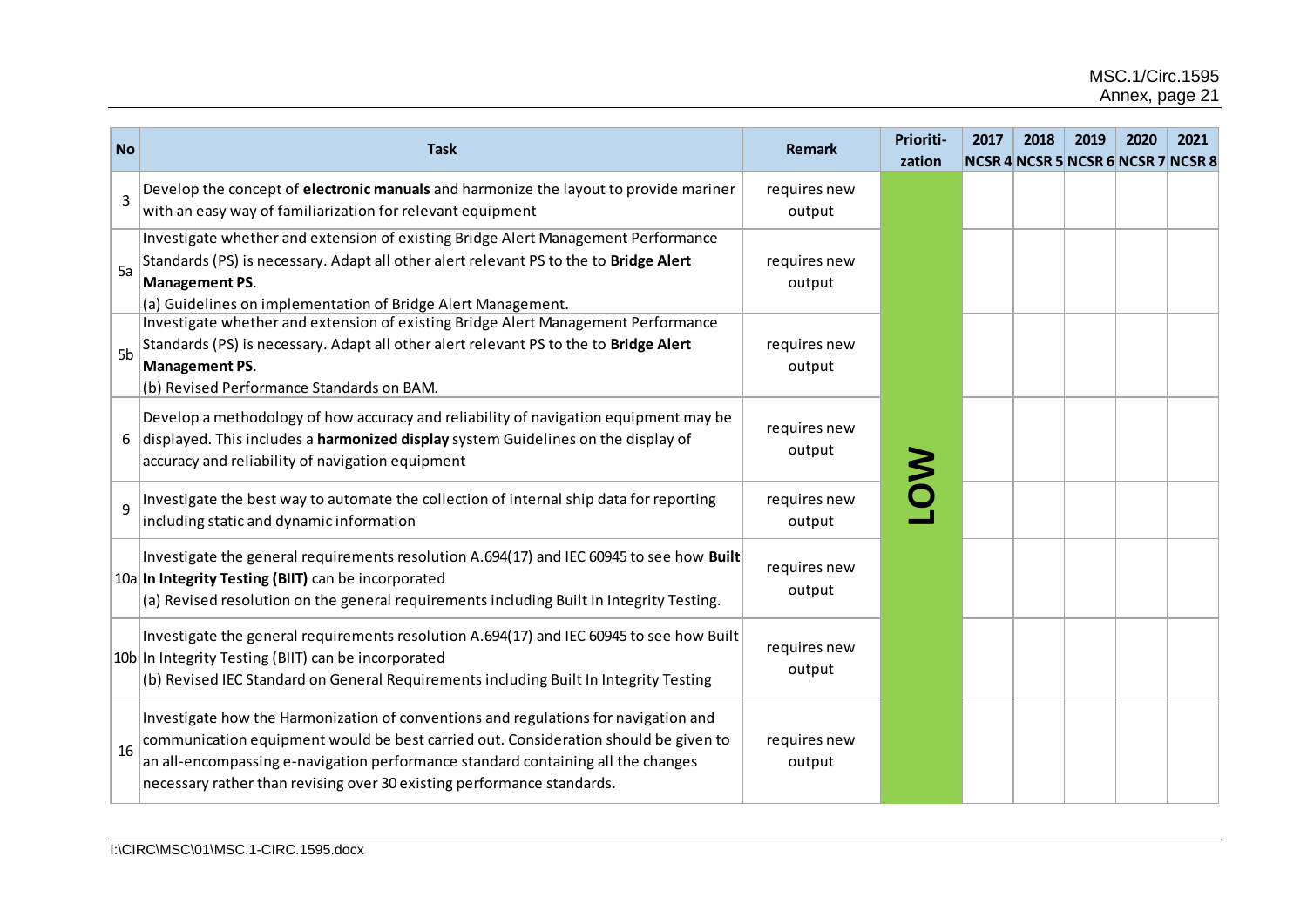### **Relevant key enablers for e-navigation**

30 During the development of the SIP, a number of actions have been identified as key enablers for e-navigation. Some of them are listed below.

| Key enabler                                                                                                                                                                                             | <b>Initial action</b>                                                                                                                           | <b>Status</b>                                                                                |
|---------------------------------------------------------------------------------------------------------------------------------------------------------------------------------------------------------|-------------------------------------------------------------------------------------------------------------------------------------------------|----------------------------------------------------------------------------------------------|
| <b>Globally Standardized</b><br>Data Exchange                                                                                                                                                           | Data providers to adapt to IMO recognized<br>data standards such as IHO's S-100 data<br>model                                                   | <b>IMO/IHO</b><br>Harmonization<br>Group on Data<br>Modelling (HGDM),<br>activated at MSC 98 |
| A harmonized data<br>communication standard                                                                                                                                                             | International Organizations with industry;<br>IALA is developing a standard for VHF data<br>Exchange System (VDES) in collaboration<br>with ITU | Ongoing                                                                                      |
| <b>Maritime Service</b><br>Portfolios                                                                                                                                                                   | Further develop the proposed maritime<br>services as shown in table 6 and annex 2                                                               | See Task T17                                                                                 |
| Providers and onboard<br>systems for resilient PNT                                                                                                                                                      | IMO is developing Performance standards<br>for multi-system shipborne radionavigation<br>receivers                                              | Completed<br>resolution<br>MSC.401(95), as<br>amended by<br>res.MSC.432(98)                  |
| Connect all relevant<br>equipment and<br>functionality                                                                                                                                                  | IEC is developing a family of standards<br>including a firewall with the support of the<br>industry                                             | Ongoing                                                                                      |
| <b>Software Quality</b><br>Assurance                                                                                                                                                                    | Guidelines to be developed                                                                                                                      | Completed<br><b>MSC.1/Circ.1512</b>                                                          |
| Ensure that relevant<br>e-navigation functions will<br>be accepted as complying<br>with the relevant IMO<br>performance standards<br>for shipborne navigational<br>and radiocommunications<br>equipment | NCSR Sub-Committee to undertake as the<br>need arises                                                                                           | See Task T16                                                                                 |
| Connect all relevant<br>equipment and<br>functionality for VTS                                                                                                                                          | Member States to address individually.<br>IALA and IEC may assist in developing<br>standards                                                    | Ongoing                                                                                      |
| Coastal States to provide<br>the required infrastructure                                                                                                                                                | IALA, IHO and CIRM may assist in<br>developing required infrastructure, including<br>relevant standards                                         | Ongoing                                                                                      |
| <b>Establish Human-Centred</b><br>Design principles                                                                                                                                                     | Continue to refine INS and IBS<br>performance standards and guidelines<br>respectively                                                          | Ongoing<br>Part-completed<br><b>MSC.1/Circ.1512</b>                                          |

| Table 9:                                        |
|-------------------------------------------------|
| <b>Examples of key enablers of e-navigation</b> |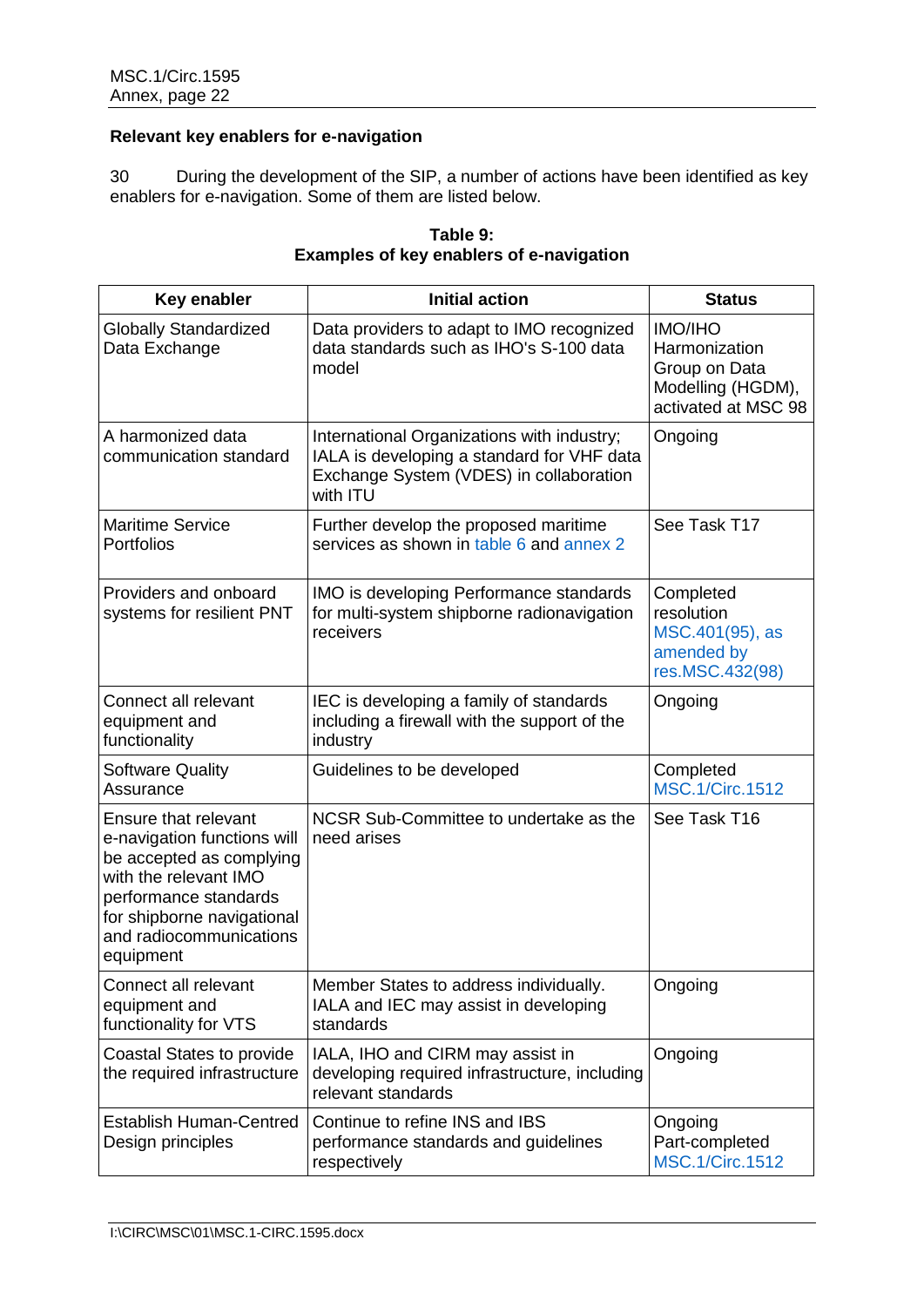#### **Description of the ship and shore architecture for the solutions**

31 Figure 1 shows the principle of an information/data flow in the e-navigation architecture. The figure shows the complete overarching e-navigation architecture, and defines two additional important features:

- .1 the Common Maritime Data Structure (CMDS) that spans the whole of the horizontal axis; and
- .2 the World Wide Radio Navigation System (WWRNS).
- 32 The architecture also:
	- .1 brings into focus the "operational service" level and the "Functional links used by Technical services" and the "Physical links used by Technical services";
	- .2 highlights the fundamental distinction between information and data domains, explaining the relationship between the user requested information items and introducing the concepts of Operational and Technical Services, as well as Functional and Physical Links into a hierarchical perspective;
	- .3 identifies the concept of "Maritime Service Portfolios"; and
	- .4 unfolds the relationship of shore-to-shore data exchange.

33 The detailed shore and ship side architecture will be further developed in the light of the completion of some of the relevant tasks.



**Figure 1** – Overarching e-navigation architecture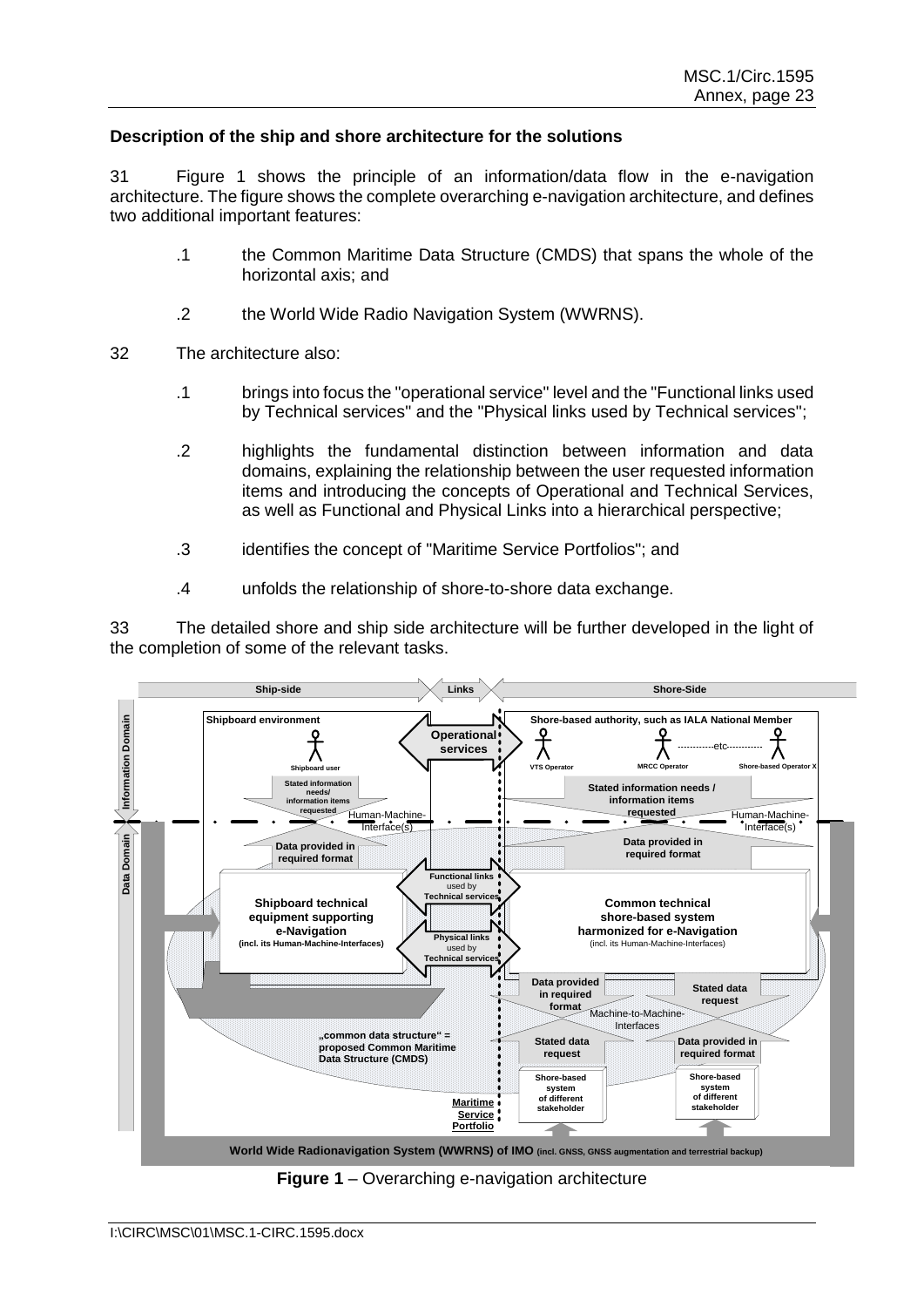#### **Identification of communication systems for e-navigation**

34 Communications are key for e-navigation. Any communications systems used should be able to the deliver appropriate MSP in the six areas defined, as per S5, as well as delivering reliable ship reporting as identified in S2.

- 35 Existing available communications can be broadly divided into those:
	- .1 used for distress and safety-related communications such as for the promulgation of maritime safety information (MSI), as is currently mandated under SOLAS; and
	- .2 commercially available systems, such as various satellite solutions (e.g. Inmarsat, Iridium and VSAT) as well as terrestrial telephone and data networks, such as GSM / 3G /4G.

36 Future communication systems could include VHF data (VDES) and NAVDAT, and be developed for Internet-based solutions, such as a maritime connectivity platform, facilitating system-wide information management solutions.

37 Existing and future communication links could be integrated via a maritime intranet, although each technical service will be limited by the capabilities of the available communication links. This infrastructure will primarily be based on IP communications links but will enable the utilization of free communication links for safety and mandatory reporting where appropriate, enabling a seamless integration and transition between available communications technologies.

38 The gap analysis, when considering effective and robust shipboard communications, identified that a communications system should be developed in the future based on IP technology.

39 Relevant requirements for commercial communication links for e-navigation should have certain availability and latency criteria for the defined service area, and should provide a two-way data communication channel, enabling acknowledgement of information delivery.

40 This could enable automatic quality assurance of:

- .1 service efficiency;
- .2 availability and coverage of the communication service; and
- .3 the shipborne communication installation and capability.

41 It is assumed that the communication for various MSP increases for a ship as it approaches the coast and, therefore, it is likely that more bandwidth/speed may be needed in these areas.

42 Task **T15** addresses these issues and is critical to the implementation of e-navigation. The ability to send, receive and ensure the required quality by the MSP depends on the availability of the right solution.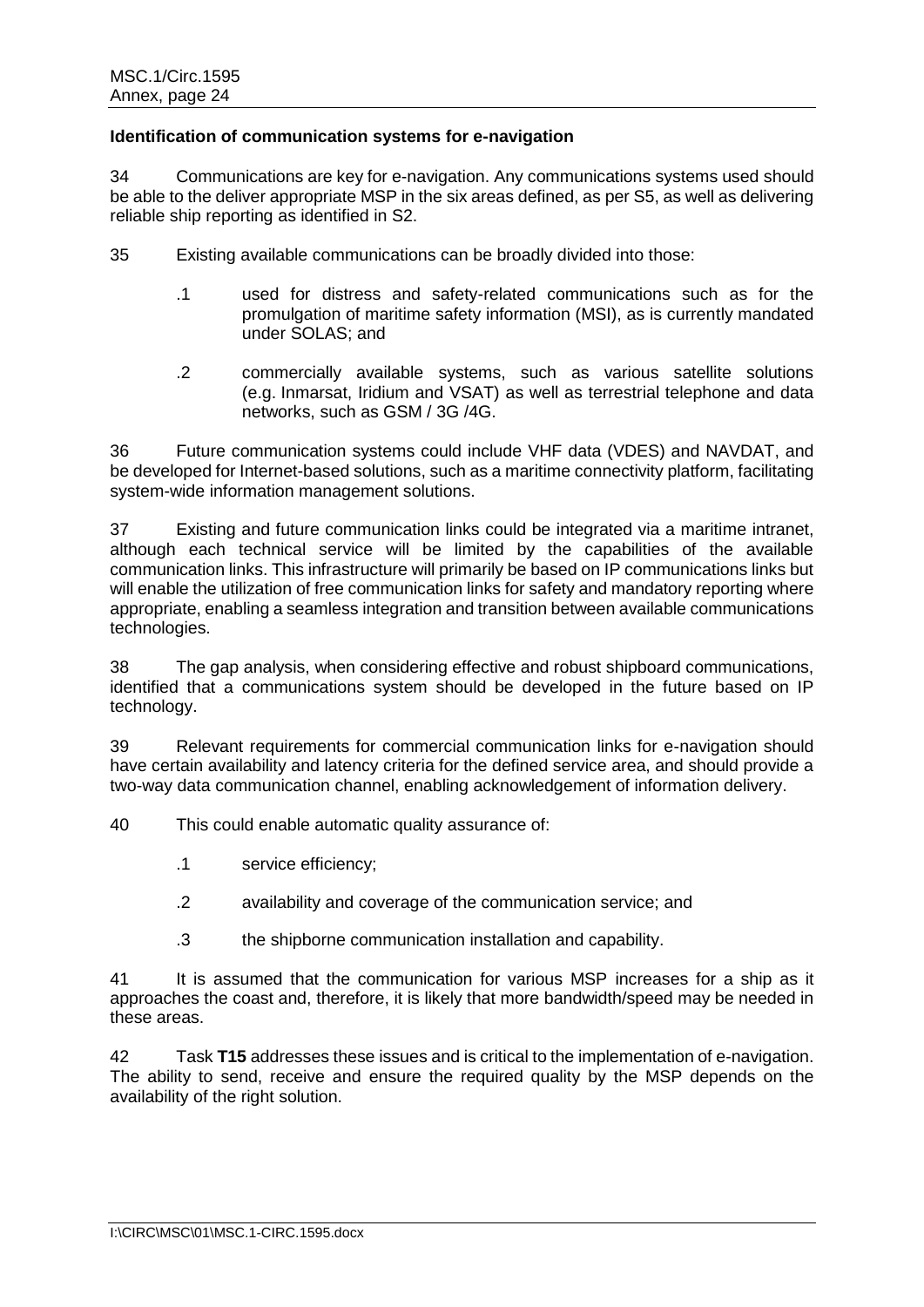43 The possible further development of the existing LRIT shore-based infrastructure has the potential to provide a data link between authorities ashore using secure communications links, for use for certain MSP (as an example MSP16 (search and rescue)). This does not impact on the mandatory LRIT ship reporting system nor does it add to the ship-to-shore cost for an LRIT message.

44 The concept of the "Maritime Cloud" or named in this document as the "Maritime Connectivity Platform" should be further investigated, including its development and funding, operational and legal issues, including liability, quality and accessibility of information, and global functional operation.

#### **Proposals on enhancing public awareness of the e-navigation concept to key stakeholder and user groups**

45 E-navigation is relevant and important to a broad range of stakeholders. The aim of the proposals on enhancing awareness of e-navigation is to improve the overall knowledge of the e-navigation concept among different stakeholders, and to enlist their cooperation and assistance in the implementation of e-navigation.

46 In this respect, five stakeholder groups have been identified as important and influential recipients, including key messages for each e-navigation solution. The key messages should be actively used to inform different stakeholders of the potential outcome and benefits of e-navigation, as well as the process of implementing e-navigation.

47 The development of an e-navigation website is also proposed in order to provide a coordinated and dynamic approach for distributing and sharing information related to the further development of e-navigation.

48 Regional/technical cooperation activities could be held in various parts of the world to promote and provide information on the status of the implementation of e-navigation initiatives. It would also provide a meeting arena for knowledge exchange on the process.

49 An e-navigation communication plan is provided in the SIP approved by MSC 94.

## **Regulatory impact**

50 The provision and further development of e-navigation should consider relevant international conventions, regulations and guidelines, national legislation and standards. The development and implementation of e-navigation should build upon the work of IMO.<sup>4</sup>

51 E-navigation is intended to be based on the use of the existing equipment, however any changes in carriage requirement for some of the elements needed to make the system work may have an impact on ship certification.

52 Certain elements in the e-navigation strategy plan have not yet been fully investigated as they depend on the outcome of some of the tasks.

 $\overline{a}$ 

<sup>4</sup> Including, but not limited to, the requirements of the FAL, SOLAS, MARPOL and STCW Conventions.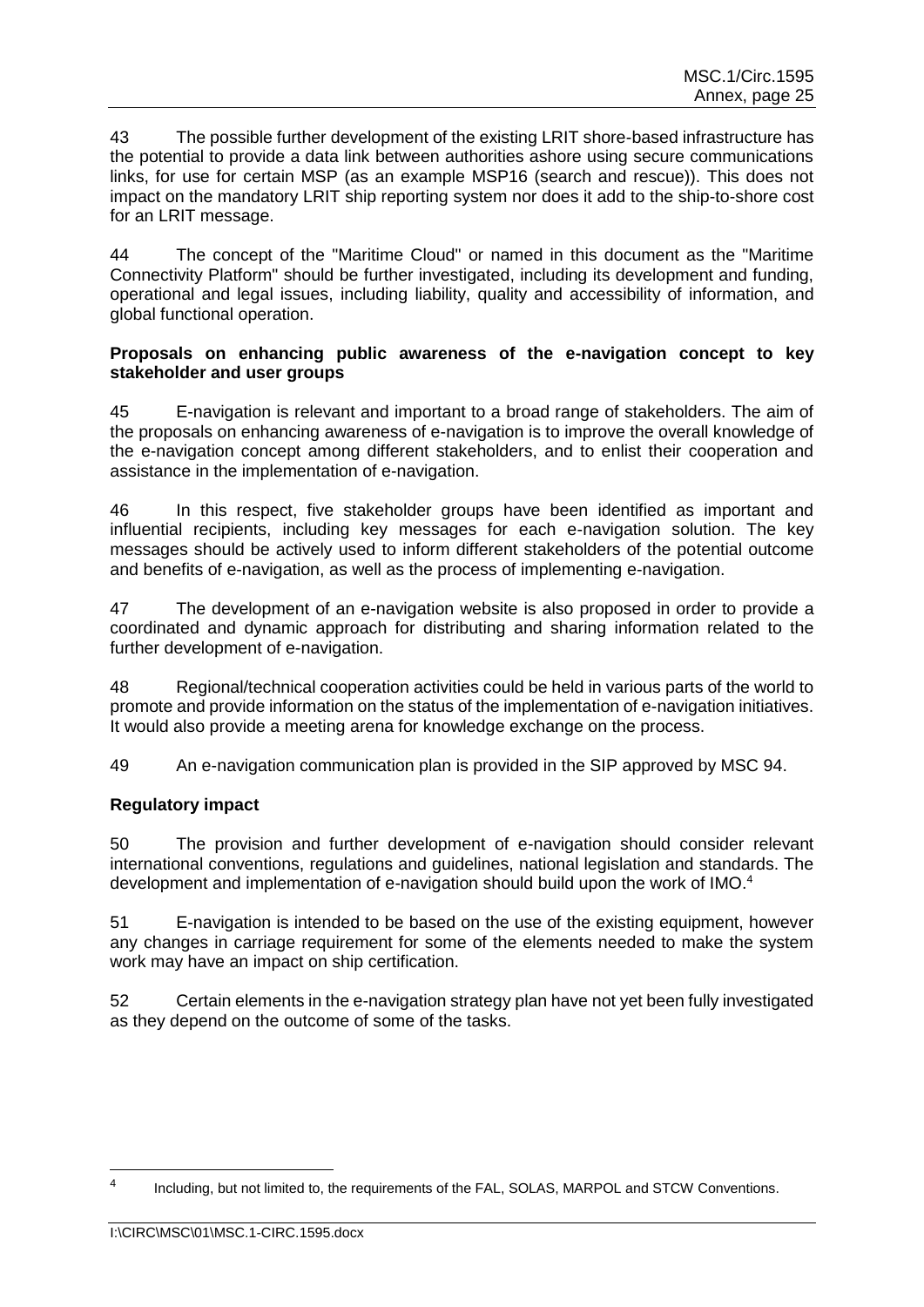## **Funding**

53 Solution 2 (Means for standardized and automated reporting) and Solution 5 (Improved communication of VTS service portfolio) both refer to improved shore-based facilities which may need funding for e-navigation to be successfully implemented.

54 The funding may comprise two components: regional and international contributions. The former being normally provided by participating government agencies or national or regional grants, and the latter by donors operating under the support of institutions such as the World Bank or national agencies providing international development assistance. The funding can be grants, loans or important technical advisory services.

55 In addition, there are bilateral agreements between regions and countries which may contribute to the successful funding of e-navigation solutions.

56 The identification of potential sources of funding for development and implementation, particularly in developing regions and countries, and any actions to secure that funding, including resource management, could, as an example, look at previous successfully funded international maritime projects.

57 According to World Bank statistics, in the case of the Marine Electronic Highway (MEH) in the Straits of Malacca and Singapore, the budget was \$17 million which was split as 51% regional (Littoral States and private) and 49% international (GEF/World Bank as grants for IMO and Indonesia).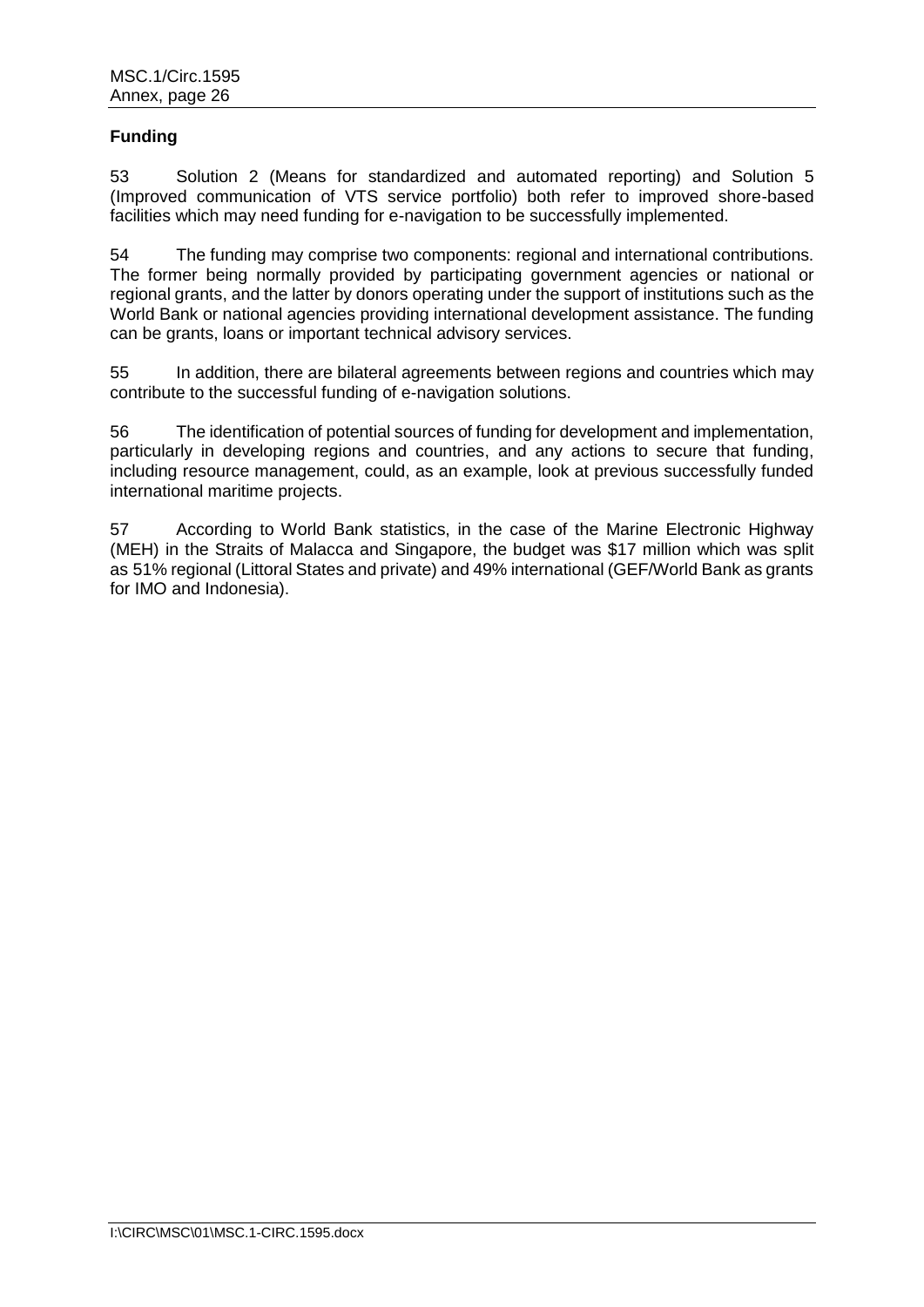#### ANNEX 1

### **BACKGROUND INFORMATION RELATED TO THE IDENTIFIED RISK CONTROL OPTIONS (RCOs)**

1 Relevant background information related to the Risk Control Options (RCOs) identified during the Formal Safety Assessment (FSA) is provided in the following paragraphs.

## **RCO 1: Integration of navigation information and equipment including improved software quality assurance**

2 There is a potential for various navigational information to be available in an increasingly centralized way enabling presentation on relevant task-orientated workstations. This reduces the workload of the navigating officer, master or pilot and otherwise eases the task of navigation.

3 Sophisticated bridge navigational systems are increasingly integrated with each other and with other kinds of systems on the ship. This, as well as the implicit ability of these systems to influence each other, increases complexity. As such it is of increasing importance that these systems are usable and available at all times in a reliable and resilient fashion.

#### **RCO 2: Bridge alert management**

4 On a bridge with no centralized alert management system, problems in properly identifying alerts may arise. Additionally, alerts from various sources may not be prioritized by importance with regards to safe navigation. Potentially unnecessary distractions of the bridge team by redundant and superfluous audible and visual alarm announcements may occur, increasing the cognitive load on the bridge team.

5 The relevant performance standards for central alert management are specified in resolutions MSC.252(83) on *Adoption of the revised performance standards for Integrated Navigation Systems (INS)* and MSC.302(87) on *Adoption of performance standards for Bridge Alert Management.*

#### **RCO 3: Standardized mode(s) for navigation equipment**

6 In order to aid the navigating officer, navigation equipment manufacturers and suppliers are continuously developing their products to include a rapidly increasing number of sophisticated functionalities. As the different suppliers follow different generation and presentation philosophies, and in part different terminology, this introduces the risk of the bridge team not being able to access or use all the available functions, not being able to produce a familiar setup of the equipment, and consequently not being able to obtain information required for navigational decision-making.

7 Safe navigation relies on the ability of key personnel of the bridge team to easily operate navigational equipment as well as to comprehend the information that is presented to them. Without proper familiarization, which can sometimes take a significant period of time due to the current differences between operating systems, this is not always the case when someone is new to a particular setup. Lack of familiarity with bridge equipment can result in slow or inappropriate responses due to not finding correct information, system, control function or alarm, and is therefore adversely affecting the safe navigation of the ship.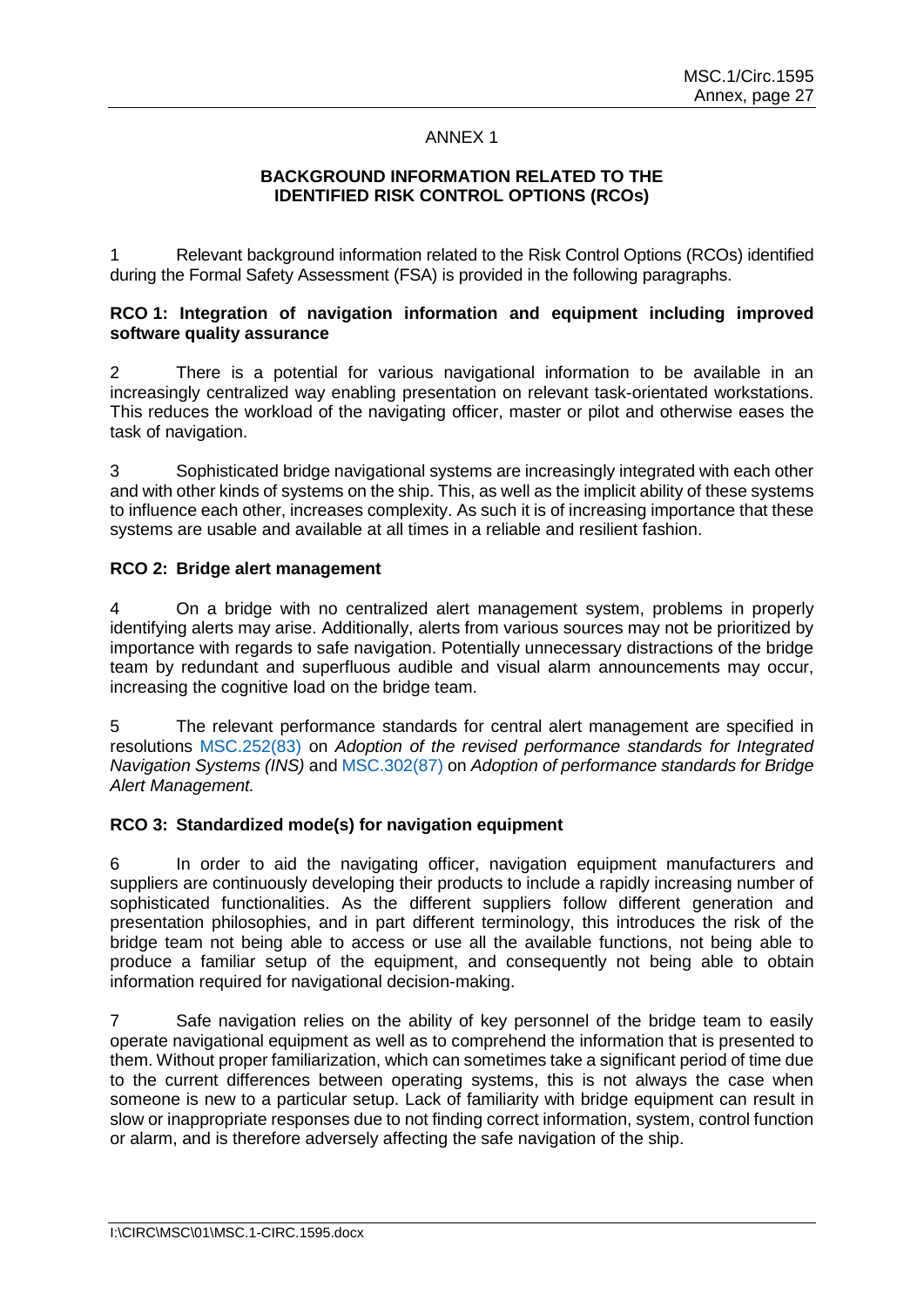8 Standard modes or default display configurations are envisaged for relevant navigational equipment. Such standard mode(s) should be selectable at the task station and would reset presentation and settings of information to provide a standardized and common display familiar to all users. The standard mode should be accessible by a simple operator action. The standard or default settings would act as a starting point for a user to build the optional settings appropriate for a particular task. Those optional settings could be then saved by the user and be recalled later by a single operator action.

9 Standardized information presentation, symbols and coding should be used according to resolution MSC.191(79) on *Performance standards for the presentation of navigation-related information on shipborne navigational displays*. There should be a standard or default user interface mode (accessible by a simple operator action) and associated display configuration for relevant navigational equipment.

## **RCO 4: Automated and standardized ship-shore reporting**

10 A potential for reducing workload due to filling out and delivering reportable information has been identified. Forms are usually manually filled out and sent individually to each authority requesting the information. Hence there is a significant potential for reduction of paper work and administrative burden.

11 Standardized ship-shore electronic reporting has been the subject of recent work done by the Facilitation Committee and by the European Commission.

## **RCO 5: Improved reliability and resilience of onboard PNT systems**

12 The primary aim of position fixing is to ensure a ship is correctly following its passage plan. Systems such as Global Navigational Satellite Systems (GNSS) provide position and timing information. Other information can be derived from multiple position fixes and timing such as velocity or course and speed over the ground. Changes in velocity and course over time can also yield other information such as rate of turn. Together this set of information is commonly referred to as Position Navigation and Timing (PNT). Ensuring reliable and resilient PNT data is particularly important for safe navigation at sea.

13 Resilience is the ability of a system to detect and compensate for external and internal sources of disturbances, malfunction and breakdowns in parts of the system. Achieving resilient PNT does not imply any setting up of additional GNSS or terrestrial systems, but may use information from such systems, should they exist. Reliability is the probability that the PNT system, when it is available, performs a specified function without failure under given conditions for a specified time.

14 Provision of resilient PNT information can be achieved through a combination of existing space-based and terrestrial systems, modernized and future radio navigation systems, ship-based sensors and other services.

15 Caution must be exercised against the use of differing systems for PNT in different regions of the world. Such a move would potentially create circumstances resulting in new risks for navigation, as seafarers will potentially need to change their practices when travelling between regions. Another issue is that ships could be optimized to navigate only in particular regions with certain types of PNT solutions. This also could impact upon achieving a uniform training regime for seafarers. The implementation of e-navigation should as much as possible employ a consistent approach to the provision of PNT for marine navigation worldwide.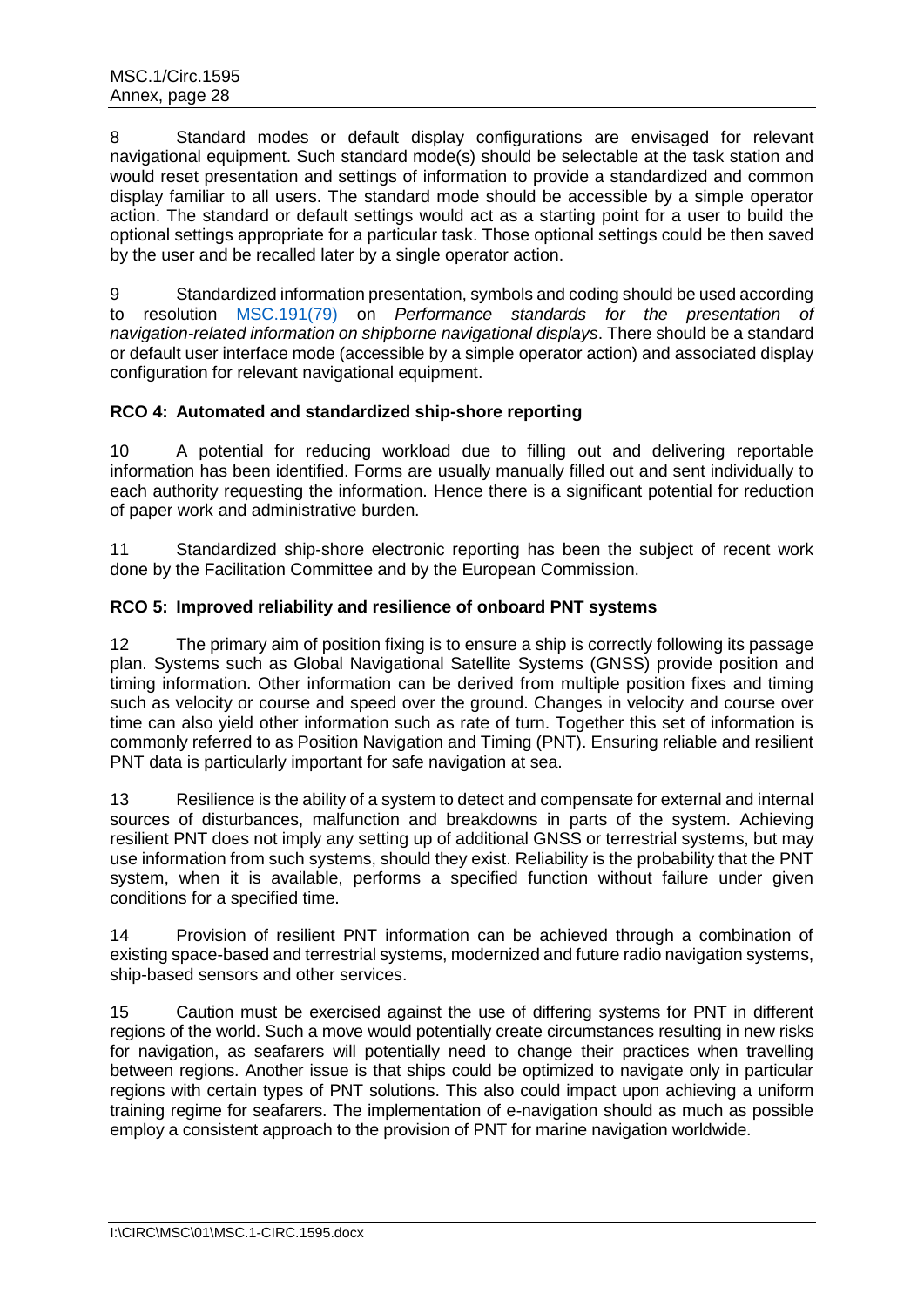16 In order to increase the reliability and resilience of PNT information on board, an appropriate functional, goal-based performance standard for a PNT data processing unit might be drafted, which would operate using sensor fusion techniques. This performance standard should not be tied to particular technologies.

17 In addition to GNSS/regional satellite systems and potential satellite-independent terrestrial systems, the following could assist in ensuring resilient PNT:

- .1 inertial navigation systems;
- .2 signals of opportunity, such as radio, radar, sonar, echo sounder, etc.;
- .3 electronically-enabled human-observed bearings and distances (i.e. modern electronic coastal navigation using an e-pelorus, radar and ECDIS);
- .4 autonomous celestial navigation; and
- .5 other possibilities that could arise from research, for example in the areas of defence and robotic vehicle navigation.

#### **RCO 6: Improved shore-based services**

18 VTS, ports and other shore-based stakeholders gather and hold various information regarding navigational warnings, incidents, operations, tide, AIS, traffic regulations, chart updates, meteorological conditions, ice conditions, etc., which is often referred to as the Maritime Services.

19 Implementation of a system for automatic and digital distribution of shore support services would make information more available, updated and relevant for navigation officers.

20 Firstly, Maritime Safety Information (MSI) received by the ship should be relevant to the ship's specific voyage. Today, broadcasted MSI is delivered as printed text from a NAVTEX receiver and must be considered for action. As the Officer of Watch (OOW) may potentially receive several MSI messages daily, a large portion of which may not be of concern to the voyage, there is the risk of missing vital MSI. Important MSI could easily be overlooked. The MSI should be displayed in relation to the information it relates to and is being used on the bridge in the correct place.

21 Secondly, Notices to Mariners, updates to ENC's and corrections to all nautical publications should be received electronically without any delays in the delivery. Distribution via post is time-consuming and may introduce risks to the ships sailing in waters, for which the nautical charts are not up to date.

22 As e-navigation evolves, broadband communications need to become more cost-effective and readily available. Changes that should be made to current regulatory regimes (e.g. performance standards) should be done in a structured way, so that new systems can be included. This will ensure their use is compliant with the various existing navigational equipment and services, while not limiting the possibilities for new approaches that could offer benefits such as reduced costs and improvements in efficiency and effectiveness.

23 The most appropriate platform to present MSI may be either the INS tasks "Route monitoring" and "Status and data display" (resolution MSC.252(83)) or the ECDIS unit and optionally on another shipborne navigational display. Notices to Mariners, updates and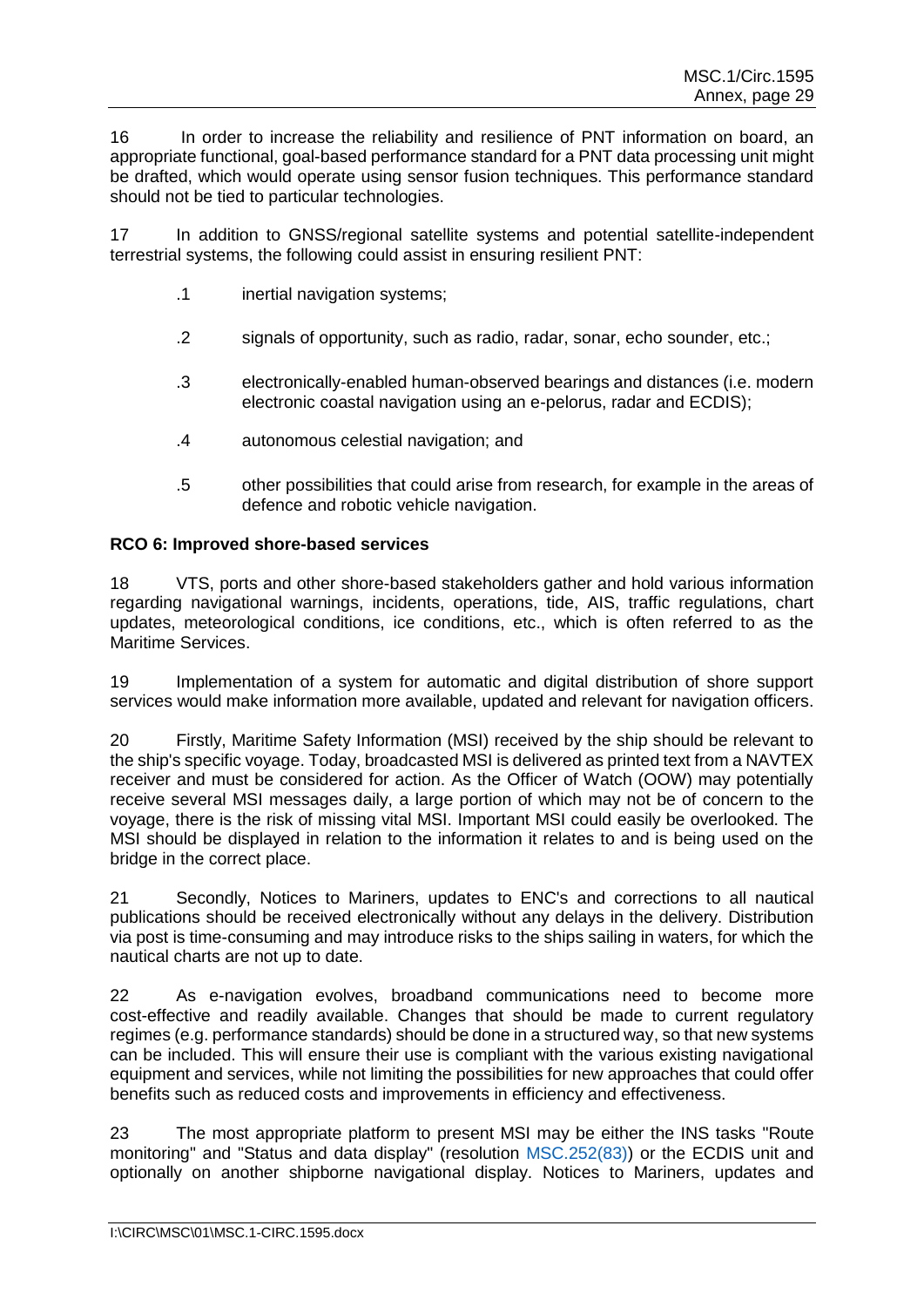corrections to ENCs and all nautical publications should be able to be received electronically with minimal delay in delivery. Such updates and corrections should, in the future, be fully integrated into the INS tasks *route monitoring and status and data display* (resolution MSC.252(83)) or the ECDIS unit and optionally on another navigational displays. Thus, such updates and corrections should not be reliant on formats such as pdf or require the navigation officer to manually transfer updates and corrections between source and navigation device.

## **RCO 7: Bridge and workstation layout standardization**

24 Cumbersome equipment layout on the bridge adversely influences the seafarer's ability to optimally perform navigational duties. Although some good bridge layout designs exist with respect to ergonomics, this is an area identified as insufficiently regulated so as to ensure a consistent acceptable level of functionality.

25 Reference should be made to SOLAS regulation V/15 on *Principles relating to bridge design, design and arrangement of navigational systems and equipment and bridge procedures,* MSC/Circ.982 on *Guidelines on Ergonomic Criteria for Bridge Equipment and Layout,* [SN.1/Circ.265](#page-63-0) on *Guidelines on the Application of SOLAS regulation V/15 to INS, IBS and bridge design,* [SN.1/Circ.288](#page-5-0) on *Guidelines for bridge equipment and systems, their arrangement and integration (BES)* and [ISO8468](#page-63-12) on *Ships Bridge layout and associated equipment.*

26 The *Guideline on Software Quality Assurance and Human-Centred Design for e-navigation* [\(MSC.1/Circ.1512\)](#page-63-6), already developed under the IMO e-Navigation Strategic Implementation Plan (SIP), is relevant to this RCO.

27 Seafarers may experience difficulties in accessing necessary information because of ergonomic problems, such as inappropriate physical bridge locations of navigational equipment. Ergonomic problems of navigation equipment also exist in the sense that there is a lack of intuitive human-machine interface for communication and navigation means. Bridge layouts, equipment and systems have not been consistently and sufficiently designed from an ergonomic and usability perspective. Lack of familiarity with bridge equipment and/or slow response due to not finding correct information/control/alarm is considered to adversely affect safe navigation.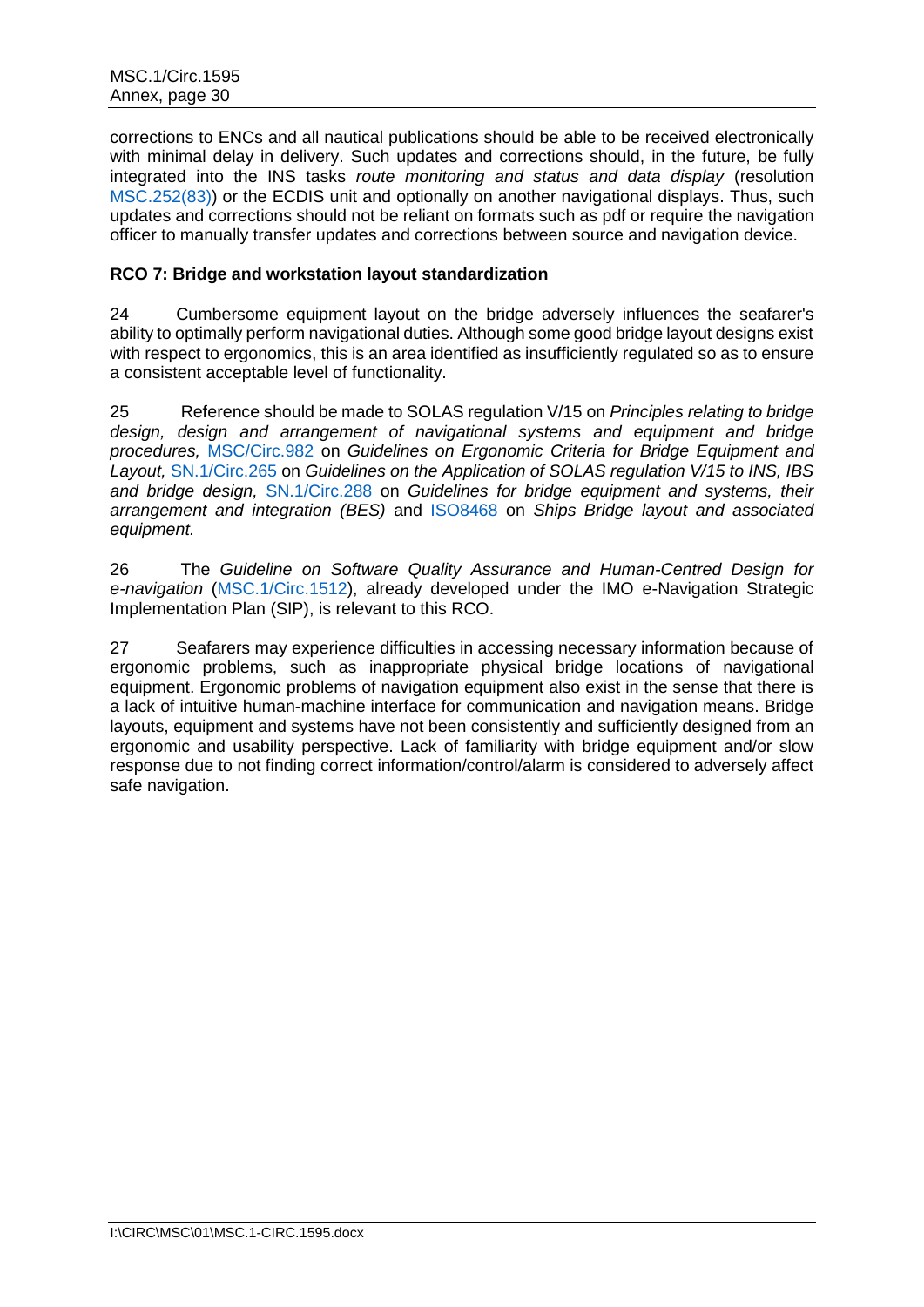# ANNEX 2

# **DETAILED EXPLANATION OF THE PROPOSAL OF THE MARITIME SERVICES TO BE USED IN MARITIME SERVICE PORTFOLIOS**

| <b>Maritime</b><br>service<br><b>No</b> | <b>Identified</b><br>services    | <b>Identified</b><br>service<br>provider | <b>Short description</b>                                                                                                                                                                                                                                                                                                                                                                                                                                                                                                                                                                                                                                                                                                                                                                                                                                                                                                                                                                                                                                                                                                                                                                                                                                                                                                                                                                                                                                                                                                                                                                                                                                                                                                              |
|-----------------------------------------|----------------------------------|------------------------------------------|---------------------------------------------------------------------------------------------------------------------------------------------------------------------------------------------------------------------------------------------------------------------------------------------------------------------------------------------------------------------------------------------------------------------------------------------------------------------------------------------------------------------------------------------------------------------------------------------------------------------------------------------------------------------------------------------------------------------------------------------------------------------------------------------------------------------------------------------------------------------------------------------------------------------------------------------------------------------------------------------------------------------------------------------------------------------------------------------------------------------------------------------------------------------------------------------------------------------------------------------------------------------------------------------------------------------------------------------------------------------------------------------------------------------------------------------------------------------------------------------------------------------------------------------------------------------------------------------------------------------------------------------------------------------------------------------------------------------------------------|
| $\mathbf{1}$                            | VTS Information<br>Service (INS) | <b>VTS Authority</b>                     | The VTS Information Service (INS) is defined as "a service to ensure that essential information<br>becomes available in time for onboard navigational decision making".<br>Relevant information is broadcast at fixed times and intervals or provided when deemed<br>necessary by the VTS or at the request of a vessel.<br>A VTS INS involves maintaining a traffic image and allows interaction with traffic and response<br>to developing traffic situations. An Information Service should provide essential and timely<br>information to assist the onboard decision-making process, which may include but is not limited<br>to:<br>the position, identity, intention and destination of vessels;<br>$\bullet$<br>amendments and changes in promulgated information concerning the VTS area such as<br>boundaries, procedures, radio frequencies, reporting points;<br>the mandatory reporting of vessel traffic movements;<br>meteorological and hydrological conditions, Notices to Mariners, status of aids to<br>navigation;<br>manoeuvrability limitations of vessels in the VTS area that may impose restrictions on<br>the navigation of other vessels, or any other potential hindrances; or<br>any information concerning the safe navigation of the vessel.<br>The INS is designed to improve the safety and efficiency of vessel traffic and to protect the<br>environment. Among others, such services include routeing, channel info, security level,<br>berthing, anchorage, time slot, traffic monitoring and assessment, waterway conditions, weather,<br>navigational hazards, any other factors that may influence the vessel's transit, reports on the<br>position, identity and intentions of other traffic. |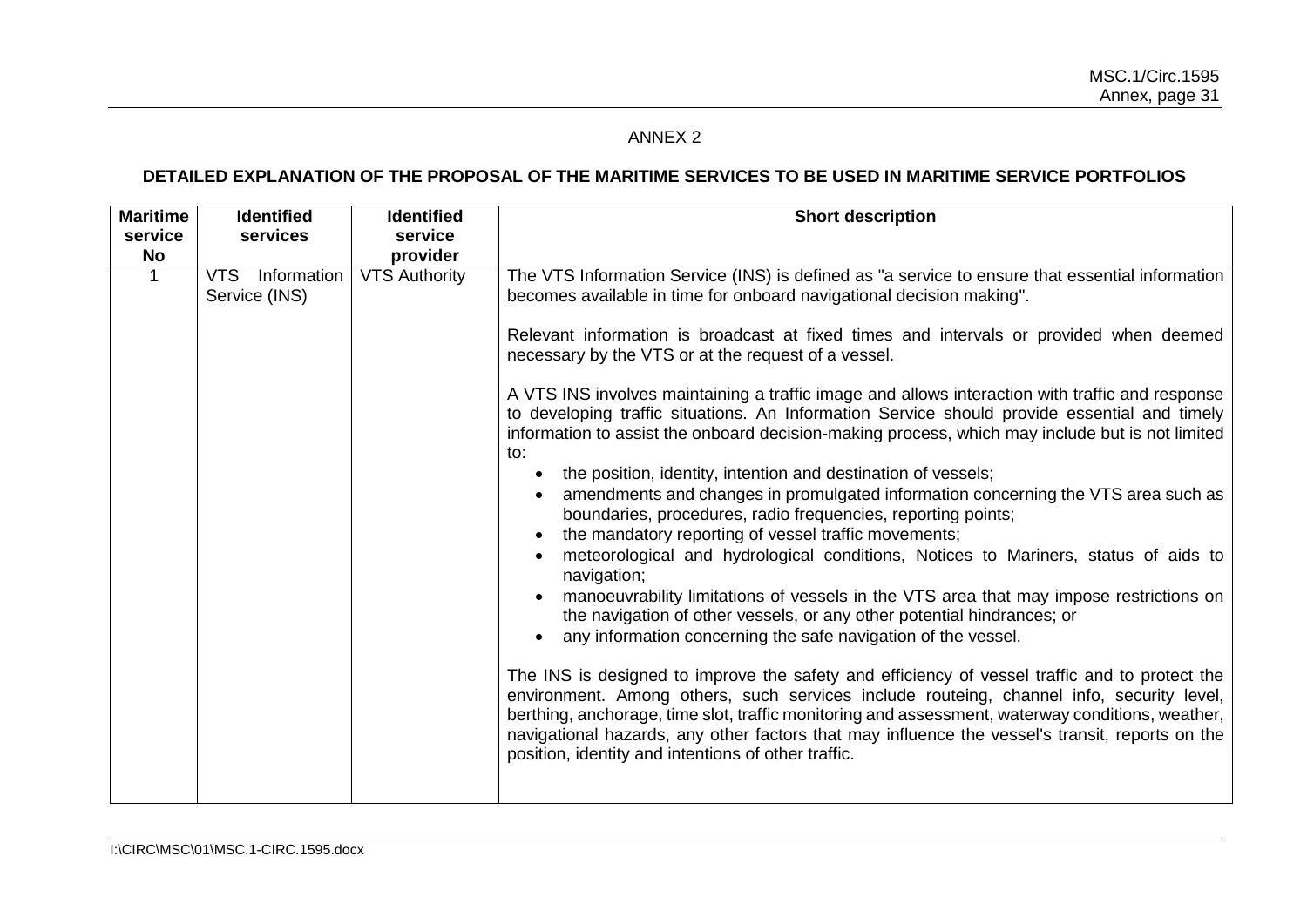| <b>Maritime</b><br>service<br><b>No</b> | <b>Identified</b><br>services               | <b>Identified</b><br>service<br>provider | <b>Short description</b>                                                                                                                                                                                                                                                                                                                                                                                                                                                                                                                                                                                                                                                                                                                                                                                                                                                                                                                                                                                                                                                                                                                                                                                                                                                                                              |
|-----------------------------------------|---------------------------------------------|------------------------------------------|-----------------------------------------------------------------------------------------------------------------------------------------------------------------------------------------------------------------------------------------------------------------------------------------------------------------------------------------------------------------------------------------------------------------------------------------------------------------------------------------------------------------------------------------------------------------------------------------------------------------------------------------------------------------------------------------------------------------------------------------------------------------------------------------------------------------------------------------------------------------------------------------------------------------------------------------------------------------------------------------------------------------------------------------------------------------------------------------------------------------------------------------------------------------------------------------------------------------------------------------------------------------------------------------------------------------------|
| $\overline{2}$                          | Navigational<br>Assistance<br>Service (NAS) | <b>VTS Authority</b>                     | The NAS is defined as "a service to assist onboard navigational decision-making and to monitor<br>its effects".<br>NAS may be provided on request by a vessel in circumstances such as equipment failure or<br>navigational unfamiliarity.<br>Specific examples of developing situations where NAS may be provided by the VTS include:<br>risk of grounding; vessel deviating from the recommended track or sailing plan; vessel unsure<br>of its position or unable to determine its position; vessel unsure of the route to its destination;<br>assistance to a vessel to an anchoring position; vessel navigational or manoeuvring equipment<br>casualty; inclement conditions (e.g. low visibility, high winds); potential collision between<br>vessels; potential collision with a fixed object or hazard; assistance to a vessel to support the<br>unexpected incapacity of a key member of the bridge team, on the request of the master.                                                                                                                                                                                                                                                                                                                                                                      |
| 3                                       | Traffic<br>Organization<br>Service (TOS)    | <b>VTS Authority</b>                     | The TOS is defined as "a service to prevent the development of dangerous maritime traffic situations<br>and to provide for the safe and efficient movement of vessel traffic within the VTS area".<br>The purpose of the TOS is to prevent hazardous situations from developing and to ensure safe<br>and efficient navigation through the VTS area.<br>TOS should be provided when the VTS is authorized to provide services, such as when:<br>vessel movements need to be planned or prioritized to prevent congestion or dangerous<br>$\bullet$<br>situations;<br>special transport or vessels with hazardous or polluting cargo may affect the flow of other<br>traffic and need to be organized;<br>an operating system of traffic clearances or sailing plans, or both, has been established;<br>the allocation of space needs to be organized;<br>$\bullet$<br>mandatory reporting of movements in the VTS area has been established;<br>special routes should be followed;<br>speed limits should be observed;<br>the VTS observes a developing situation and deems it necessary to interact and<br>coordinate vessel traffic; and<br>nautical activities (e.g. sailing regattas) or marine works in-progress (such as dredging<br>or submarine cable-laying) may interfere with the flow of vessel movement. |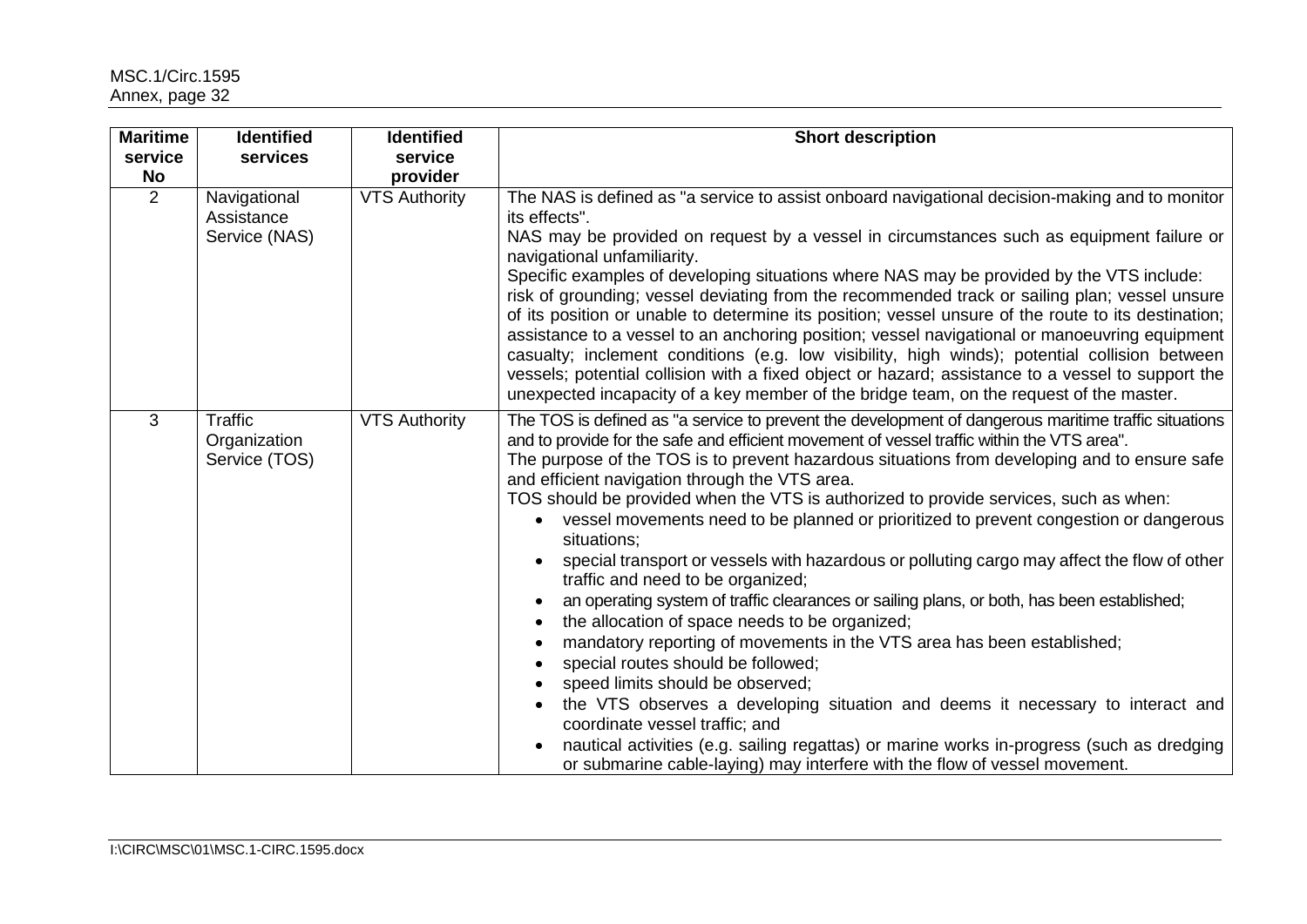| <b>Maritime</b><br>service<br>No | <b>Identified</b><br>services                      | <b>Identified</b><br>service<br>provider | <b>Short description</b>                                                                                                                                                                                                                                                                                                                                                                                                                                                                                                                                                                                                                                                                                                                                                                                                  |
|----------------------------------|----------------------------------------------------|------------------------------------------|---------------------------------------------------------------------------------------------------------------------------------------------------------------------------------------------------------------------------------------------------------------------------------------------------------------------------------------------------------------------------------------------------------------------------------------------------------------------------------------------------------------------------------------------------------------------------------------------------------------------------------------------------------------------------------------------------------------------------------------------------------------------------------------------------------------------------|
| $\overline{4}$                   | <b>Local Port Service</b><br>(LPS)                 | Local<br>Port/Harbour                    | LPS is applicable to those ports where it has been assessed that a VTS, as described above, is<br>excessive or inappropriate.                                                                                                                                                                                                                                                                                                                                                                                                                                                                                                                                                                                                                                                                                             |
|                                  |                                                    | Operator                                 | The main difference arising from the provision of LPS is that it does not interact with traffic, nor<br>is it required to have the ability and/or the resources to respond to developing traffic situations<br>and there is no requirement for a vessel traffic image to be maintained.<br>Provision of LPS is designed to improve port safety and coordination of port services within the<br>port community by dissemination of port information to vessels and berth or terminal operators.<br>It is mainly concerned with the management of the port, by the supply of information on berth<br>and port conditions. Provision of LPS can also act as a medium for liaison between vessels and<br>allied services, as well as providing a basis for implementing port emergency plans. Examples<br>of LPS may include: |
|                                  |                                                    |                                          | berthing information;<br>$\bullet$<br>availability of port services;<br>shipping schedules; and<br>٠<br>meteorological and hydrological data.                                                                                                                                                                                                                                                                                                                                                                                                                                                                                                                                                                                                                                                                             |
|                                  |                                                    |                                          | A number of web-based LPS services are being developed. An example is AVANTI, an initiative<br>of the International Harbour Masters Association (IHMA).                                                                                                                                                                                                                                                                                                                                                                                                                                                                                                                                                                                                                                                                   |
| 5                                | Maritime<br>Safety<br>Information<br>Service (MSI) | National<br>Competent<br>Authority       | The Global Maritime Distress and Safety System (GMDSS) as described in SOLAS chapter IV<br>defines the seventh functional requirement as:<br>"Every ship, while at sea, shall be capable of transmitting and receiving maritime safety<br>information".                                                                                                                                                                                                                                                                                                                                                                                                                                                                                                                                                                   |
|                                  |                                                    |                                          | The MSI service is an internationally coordinated network of broadcasts of Maritime Safety<br>Information from official information providers, such as:<br>National Hydrographic Offices, for navigational warnings and chart correction data;<br>$\bullet$<br>National Meteorological Offices, for weather warnings and forecasts;<br>٠<br>Rescue Co-ordination Centres (RCCs), for shore-to-ship distress alerts; and<br>the International Ice Patrol, for Oceanic ice hazards.                                                                                                                                                                                                                                                                                                                                         |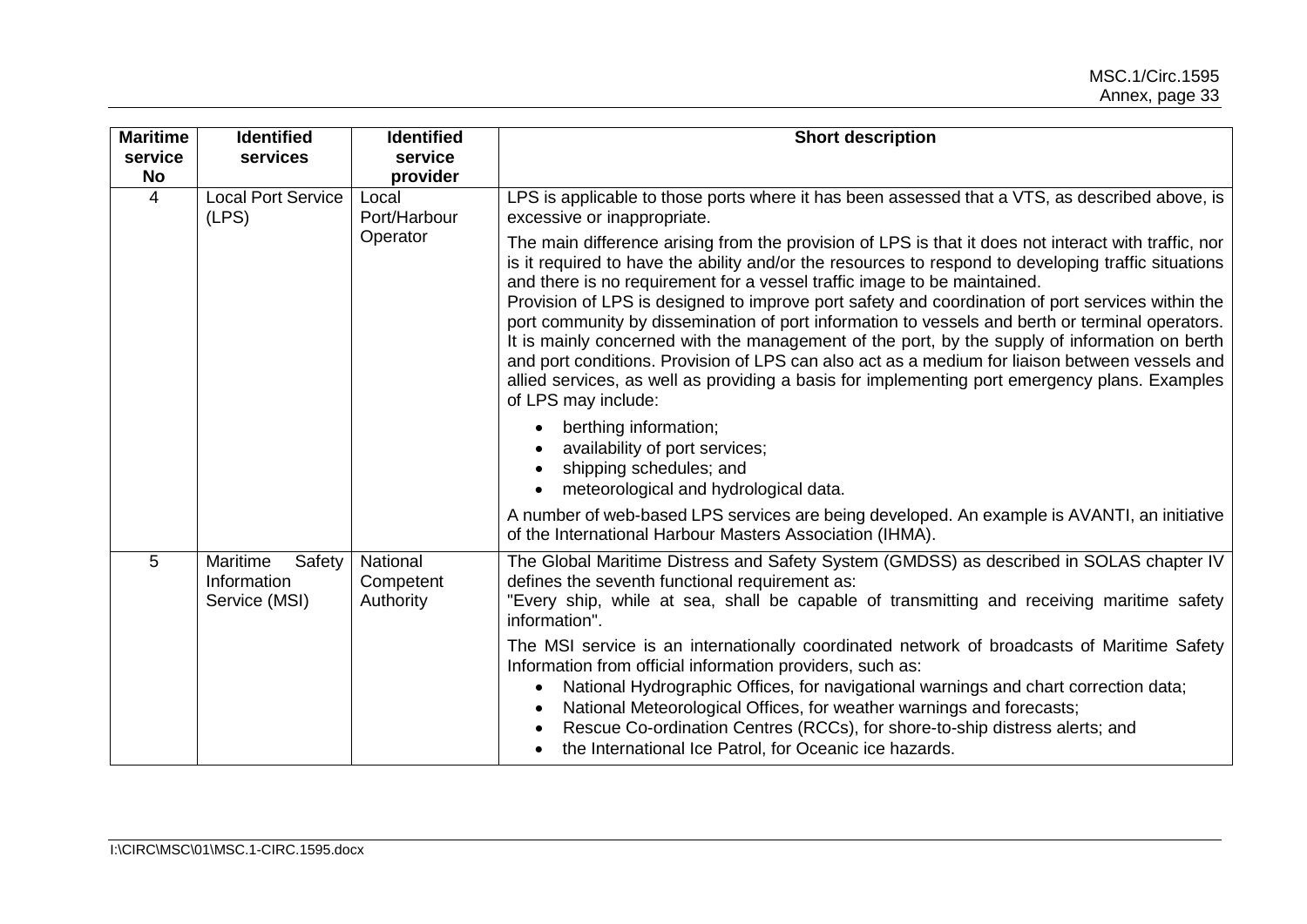| <b>Maritime</b>      | <b>Identified</b>       | <b>Identified</b>                                                             | <b>Short description</b>                                                                                                                                                                                                                                                                                                                                                                                                                                                                                              |
|----------------------|-------------------------|-------------------------------------------------------------------------------|-----------------------------------------------------------------------------------------------------------------------------------------------------------------------------------------------------------------------------------------------------------------------------------------------------------------------------------------------------------------------------------------------------------------------------------------------------------------------------------------------------------------------|
| service<br><b>No</b> | services                | service<br>provider                                                           |                                                                                                                                                                                                                                                                                                                                                                                                                                                                                                                       |
|                      |                         |                                                                               | Specific information on Aids to Navigation and restrictions on safe navigation are part of MSI<br>services provided by national authorities. This can include, but is not limited to, the following<br>type of information to be available to seafarers:<br>status of Aids to Navigation;<br>status of GPS and DGPS;<br>buoy tendering operation; and<br>restriction on safe navigation such as bridge/hydro cable air gap, new hazards,<br>construction or dredging operations.                                      |
| 6                    | <b>Pilotage Service</b> | Pilotage<br>Authority/<br>Pilot<br>Organization                               | The aim of the pilotage service is to safeguard traffic at sea and protect the environment by<br>ensuring that vessels operating in pilotage areas have pilots with adequate qualifications and<br>local knowledge for safe navigation. Each pilotage area needs highly specialized experience<br>and local knowledge on the part of the pilot.                                                                                                                                                                       |
|                      |                         |                                                                               | Efficient pilotage depends, among other things, upon the effectiveness of communications and<br>information exchanges between the pilot and the master as well other bridge team members<br>with the understanding that each has functions and duties related to each other.                                                                                                                                                                                                                                          |
|                      |                         |                                                                               | The Pilot's Portable Unit (PPU) is a useful tool for safe navigation in clear and restricted visibility.<br>Data accessible by the PPU should be made available in a structured, harmonized and reliable<br>manner, and the interface for accessing such e-navigation information should be standardized.                                                                                                                                                                                                             |
|                      |                         |                                                                               | Establishment of effective coordination between the pilot, the master and the bridge personnel,<br>taking due account of the ship's systems and equipment available to the pilot, will aid a safe and<br>expeditious passage (see resolution A.960(23)).                                                                                                                                                                                                                                                              |
| $\overline{7}$       | <b>Tugs Service</b>     | <b>National</b><br>Competent<br>Authority; Local<br>Port/Harbour<br>Authority | Efficient tug operations depend on, among other things, the effectiveness of the communications<br>and information exchanges between relevant stakeholders. The aim of the tug services is to<br>safeguard traffic at sea and protect the environment by conducting operations such as:<br>transportation (personnel and staff from port to anchorage) operations;<br>$\bullet$<br>ship assistance (i.e. mooring) operations;<br>$\bullet$<br>salvage (grounded ships or structures) operations;<br>shore operations; |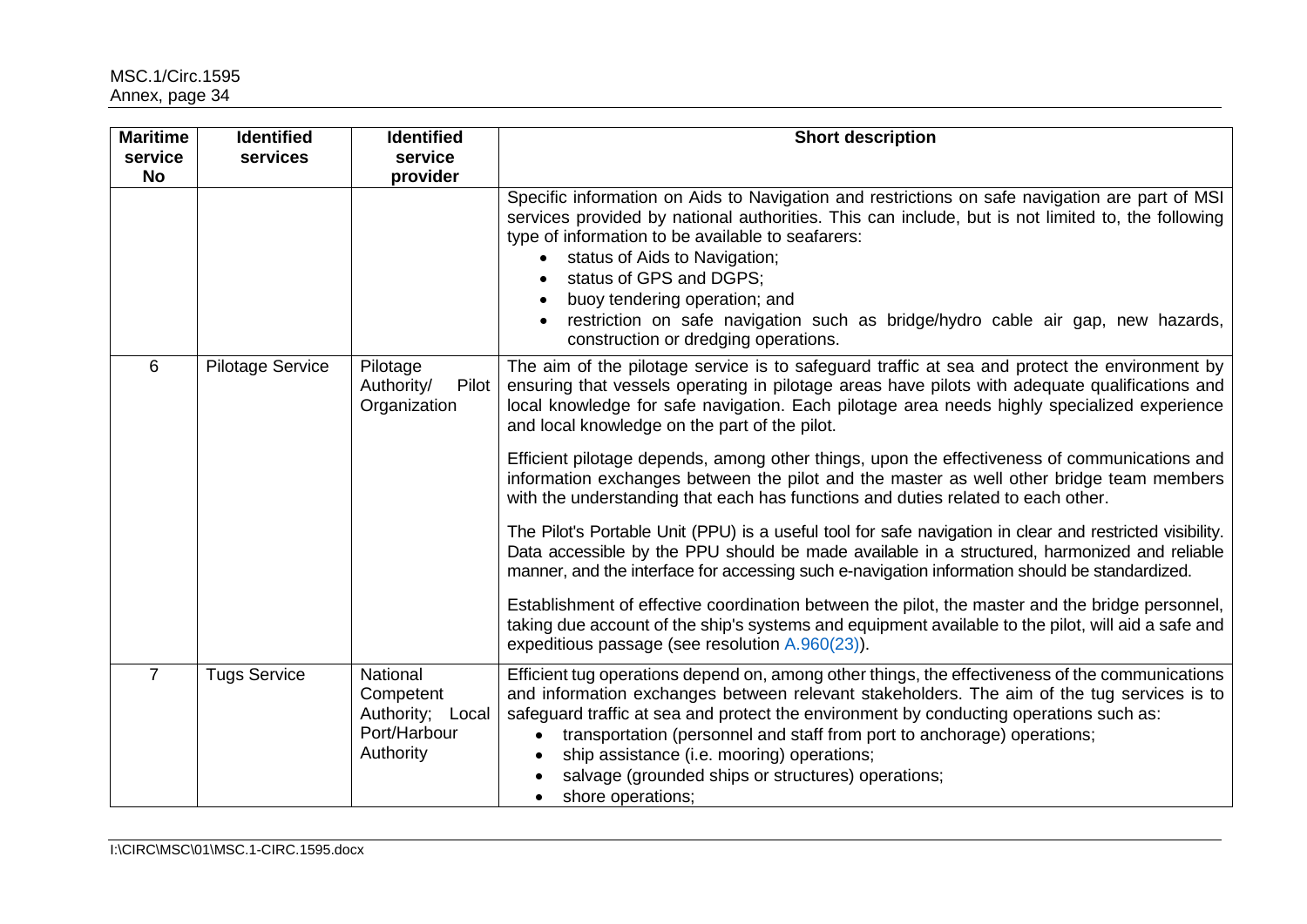| <b>Maritime</b><br>service<br><b>No</b> | <b>Identified</b><br>services                      | <b>Identified</b><br>service<br>provider                                           | <b>Short description</b>                                                                                                                                                                                                                                                                                                                                                                                                                                                                                                                                                                                                                                                                                                                                                                                                                                                                                                                                                |
|-----------------------------------------|----------------------------------------------------|------------------------------------------------------------------------------------|-------------------------------------------------------------------------------------------------------------------------------------------------------------------------------------------------------------------------------------------------------------------------------------------------------------------------------------------------------------------------------------------------------------------------------------------------------------------------------------------------------------------------------------------------------------------------------------------------------------------------------------------------------------------------------------------------------------------------------------------------------------------------------------------------------------------------------------------------------------------------------------------------------------------------------------------------------------------------|
|                                         |                                                    |                                                                                    | towage (harbour/ocean) operations;<br>escort operations; and<br>oil spill response operations.                                                                                                                                                                                                                                                                                                                                                                                                                                                                                                                                                                                                                                                                                                                                                                                                                                                                          |
| 8                                       | Shore<br>Vessel<br>Reporting                       | <b>National</b><br>Competent<br>Authority<br>and<br>appointed<br>service providers | The aim of vessel shore reporting is to safeguard traffic at sea, ensure personnel safety and<br>security, protection of the marine environment and increase the efficiency of maritime<br>operations.<br>Single window is one of the most important solutions to reduce the seafarer's workload (amount<br>of time spent on preparing and submitting reports to shore-based authorities). To achieve this,<br>reports should be automatically generated as much as possible from onboard systems. Some<br>other important possibilities for a vessel shore reporting system may include:<br>single-entry of reportable information in single window solution;<br>$\bullet$<br>automated collection of internal ship data for reporting;<br>all national reporting requirements to apply standardized digital reporting formats based<br>on IMO FAL forms; and<br>automated or semi-automated digital distribution/communication of required reportable<br>information. |
| 9                                       | <b>Telemedical</b><br>Assistance<br>Service (TMAS) | National<br>health<br>Organization/<br>dedicated health<br>Organization            | TMAS centres provide medical advice for seafarers 24 hours/day, 365 days/year. TMAS are<br>permanently staffed by physicians qualified in conducting remote consultations and who are well<br>versed in the particular nature of treatment on board ship.<br>Within the maritime medicine the prevailing view has for a long time been that a standardization<br>of the TMAS services is both necessary and wanted. This would firstly enhance the quality of<br>the medical practice, and secondly, a standardization of reporting and registering of medical<br>treatments provides the basis for advancement.                                                                                                                                                                                                                                                                                                                                                        |
| 10                                      | Maritime<br>Assistance<br>Service (MAS)            | Coastal/Port<br>Authority/<br>Organization                                         | The primary mission of MAS is to receive reports from ships in the event of an incident involving<br>a ship and/or where a ship is in need of assistance.<br>The MAS is operational on a 24-hour basis to organize rapid assistance and professional support<br>for ships in connection with combating pollution, fire and explosions on board, collision,<br>grounding, etc., but not requiring rescue of persons (see resolution A.950(23)).                                                                                                                                                                                                                                                                                                                                                                                                                                                                                                                          |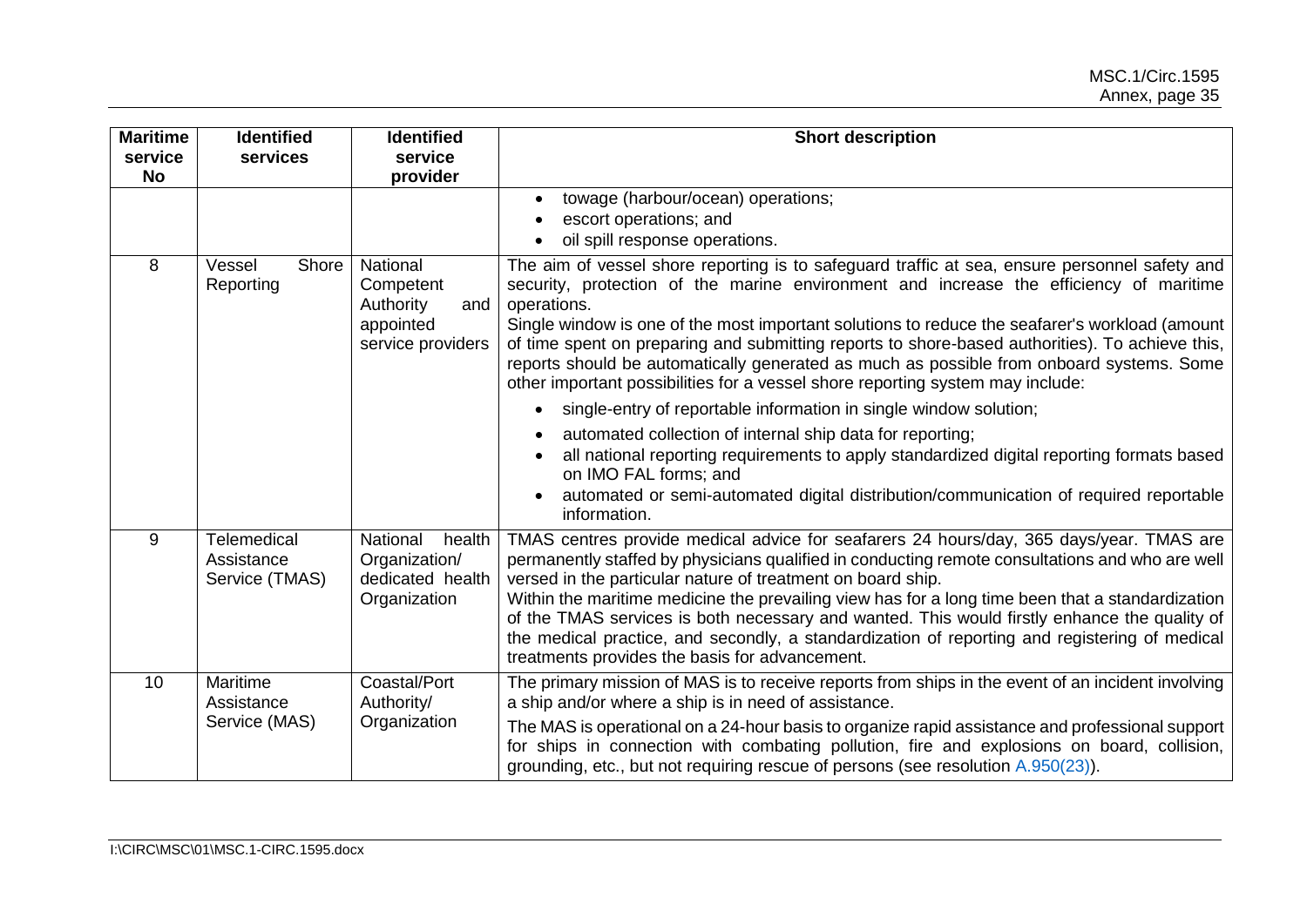| <b>Maritime</b><br>service<br><b>No</b> | <b>Identified</b><br>services              | <b>Identified</b><br>service<br>provider                      | <b>Short description</b>                                                                                                                                                                                                                                                                                                                                                                                                                                                                                                                                             |
|-----------------------------------------|--------------------------------------------|---------------------------------------------------------------|----------------------------------------------------------------------------------------------------------------------------------------------------------------------------------------------------------------------------------------------------------------------------------------------------------------------------------------------------------------------------------------------------------------------------------------------------------------------------------------------------------------------------------------------------------------------|
|                                         |                                            |                                                               | The MAS is responsible only for receiving and transmitting communications and monitoring the<br>situation. It serves as a point of contact between the master and the coastal State concerned if the<br>ship's situation requires exchanges of information between the ship and the coastal State.<br>Situations where the MAS apply are as follows:                                                                                                                                                                                                                 |
|                                         |                                            |                                                               | ship involved in an incident (loss of cargo, accidental discharge of oil, etc.) that does<br>$\bullet$<br>impair its seakeeping ability but nevertheless has to be reported;<br>ship in need of assistance according to the master's assessment, but not in a distress<br>situation that requires the rescue of personnel on board; and<br>ship in a distress situation and those on board have already been rescued, with the<br>possible exception of those who have remained aboard or have been placed on board<br>to attempt to deal with the ship's situation. |
|                                         |                                            |                                                               | The MAS entails the implementation of procedures and instructions enabling the forwarding of<br>any given information to the competent organization and requiring the organizations concerned<br>to go through the MAS in order to make contact with the ship.                                                                                                                                                                                                                                                                                                       |
| 11                                      | Nautical<br>Chart<br>Service               | National<br>Hydrographic<br>Authority/<br>Organization        | The aim of the nautical chart service is to provide nautical chart information such as nature and<br>form of the coast, water depth, tides table, obstructions and other dangers to navigation, location<br>and type of aids to navigation.<br>The Nautical Chart service also ensures the distribution, update and licensing of electronic<br>charts to vessels and other parties.                                                                                                                                                                                  |
| 12                                      | <b>Nautical</b><br>Publications<br>Service | <b>National</b><br>Hydrographic<br>Authority/<br>Organization | The term nautical publications refers to the set of nautical information available for a particular<br>sea area or port. It comprises nautical charts, information on ports, navigational aids ashore and<br>at sea as well as the contact information of authorities and services for a sea area or port, such<br>as sailing directions, lists of lights, notices to mariners, tide tables and all other nautical<br>publications necessary for the intended voyage (SOLAS regulation V/27).                                                                        |
| 13                                      | Navigation<br>Ice<br>Service               | National<br>Competent<br>Authority<br>Organization            | The ice navigation service is critical to safeguard the ship navigation in ice-infested waters, given<br>how quickly the ice maps become outdated in the rapid changing conditions of ice-covered<br>navigational regions. Such services include:<br>ice condition information and operational recommendations/advice;<br>$\bullet$<br>ice condition around a vessel;<br>$\bullet$                                                                                                                                                                                   |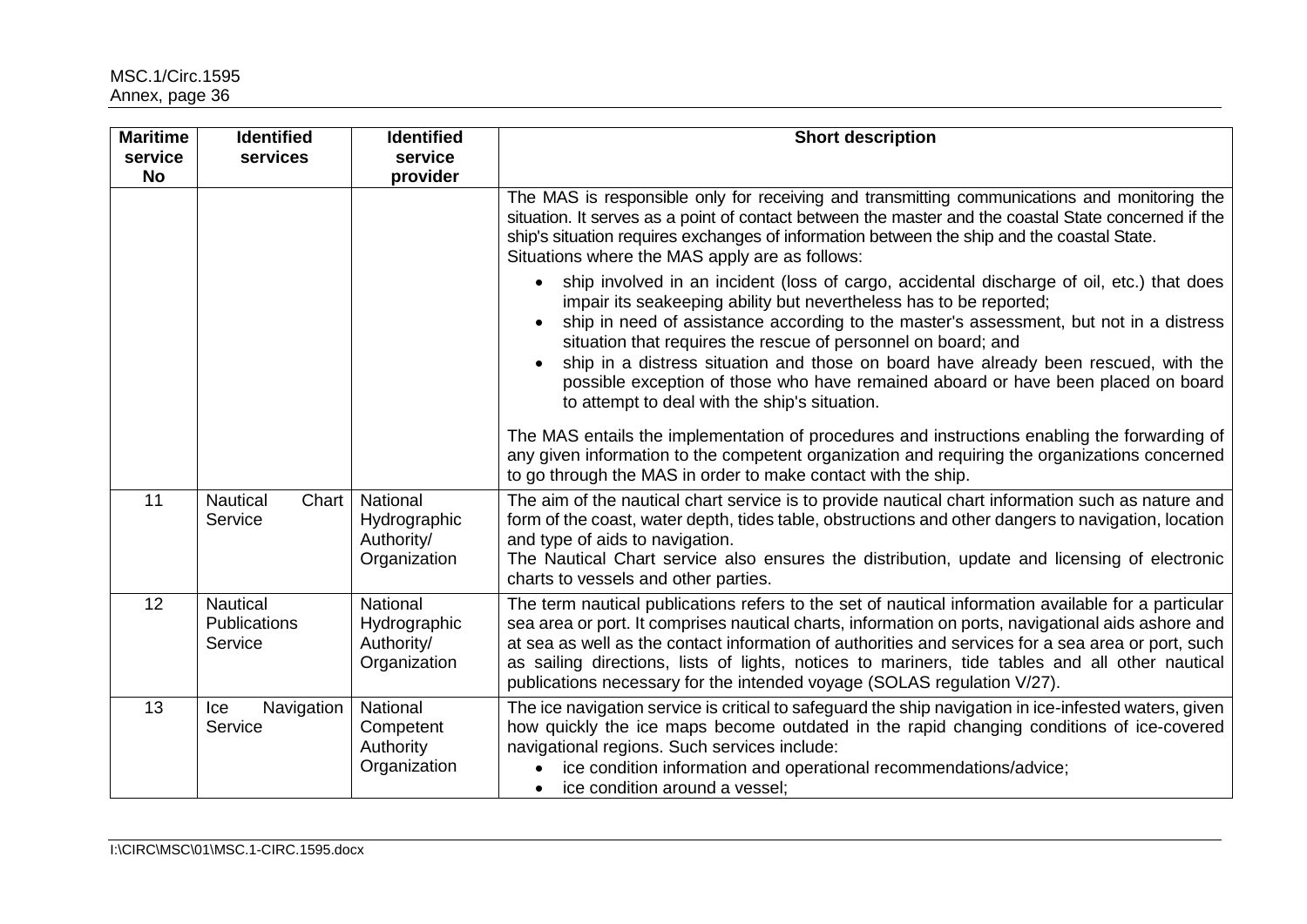| <b>Maritime</b><br>service<br><b>No</b> | <b>Identified</b><br>services                                            | <b>Identified</b><br>service<br>provider                                | <b>Short description</b>                                                                                                                                                                                                                                                                                                                                                                                                                                                                                                                                                                                                                                                                                                                                                                         |
|-----------------------------------------|--------------------------------------------------------------------------|-------------------------------------------------------------------------|--------------------------------------------------------------------------------------------------------------------------------------------------------------------------------------------------------------------------------------------------------------------------------------------------------------------------------------------------------------------------------------------------------------------------------------------------------------------------------------------------------------------------------------------------------------------------------------------------------------------------------------------------------------------------------------------------------------------------------------------------------------------------------------------------|
|                                         |                                                                          |                                                                         | vessel routeing;<br>٠<br>vessel escort and ice breaking;<br>ice drift load and momentum; and<br>ice patrol.<br>$\bullet$                                                                                                                                                                                                                                                                                                                                                                                                                                                                                                                                                                                                                                                                         |
| 14                                      | Meteorological<br>Information<br>Service                                 | National<br>Meteorological<br>Authority/ Public<br>Institutions         | The meteorological service is essential to safeguard the traffic at sea by providing weather and<br>climate digital forecasts and related information to seafarers who use these types of information<br>to support their decision-making. Such information includes:<br>weather routeing, solar radiation and precipitation;<br>cold/hot durations and warnings;<br>air temperature, wind speed and direction; and<br>cloudiness and barometric pressure.                                                                                                                                                                                                                                                                                                                                       |
| 15                                      | Real-time<br>hydrographic and<br>environmental<br>information<br>service | National<br>Hydrographic<br>and<br>Meteorological<br><b>Authorities</b> | The real-time hydrographic and environmental information service is essential to safeguard<br>navigation at sea and protect the environment. The services provided include:<br>current wind speed and direction;<br>wave height;<br>٠<br>marine habitat and bathymetry;<br>$\bullet$<br>sailing Directions (or pilots): detailed descriptions of areas of the sea, shipping routes,<br>٠<br>harbours, aids to navigation, regulations, etc.;<br>lists of lights: descriptions of lighthouses and lightbuoys;<br>$\bullet$<br>tide surge prediction tables and tidal stream atlases;<br>٠<br>ephemerides and nautical almanacs for celestial navigation; and<br>٠<br>Notices to Mariners: periodical (often weekly) updates and corrections for nautical charts<br>$\bullet$<br>and publications. |
| 16                                      | Search<br>and<br>Rescue<br>Service<br>(SAR)                              | <b>SAR Authorities</b>                                                  | The SAR service performs distress monitoring, communication, coordination and search and<br>rescue functions, including provisions of medical advice, initial medical assistance or medical<br>evacuation, through the use of initial medical assistance. A Maritime Rescue Coordination<br>Centre (MRCC) provides reliable communication links to the system's network for efficient<br>handling of shore-to-ship distress alert relays and distress traffic.                                                                                                                                                                                                                                                                                                                                   |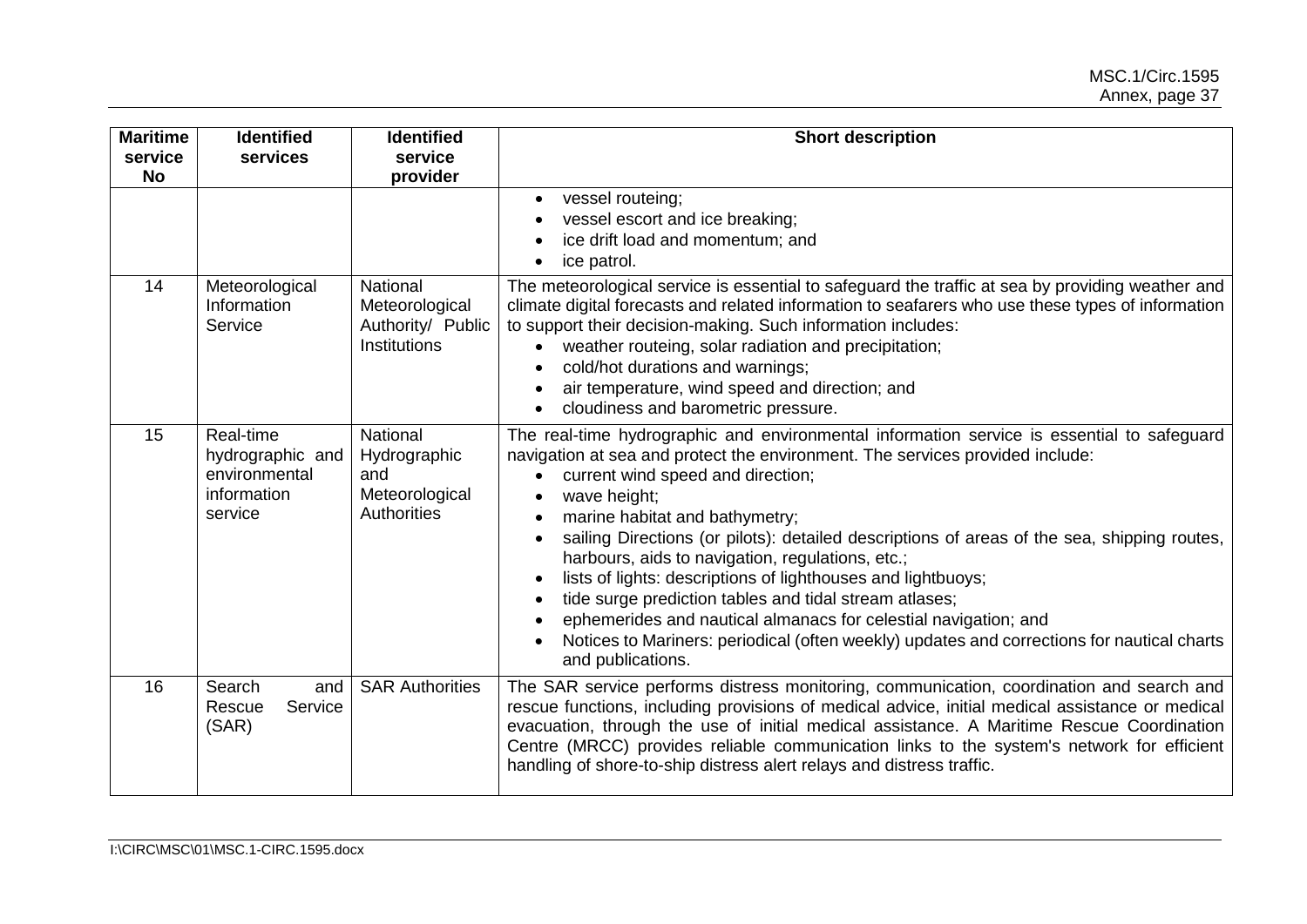| <b>Maritime</b><br>service<br><b>No</b> | <b>Identified</b><br>services | <b>Identified</b><br>service<br>provider | <b>Short description</b>                                                                                                                                                                                                                                                                                                                                                                                                                                          |
|-----------------------------------------|-------------------------------|------------------------------------------|-------------------------------------------------------------------------------------------------------------------------------------------------------------------------------------------------------------------------------------------------------------------------------------------------------------------------------------------------------------------------------------------------------------------------------------------------------------------|
|                                         |                               |                                          | In maintaining a state of full readiness the MRCC may perform rescue functions for the following:<br>survivors of any aircraft (not in an act of war) crashes or forced landings at sea;<br>$\bullet$<br>crew and passengers of vessels in distress; and<br>survivors of maritime accidents or incidents.                                                                                                                                                         |
|                                         |                               |                                          | The SAR services must also coordinate the evacuation of a seriously injured or ill person from<br>a vessel at sea when the person requires medical treatment sooner than the vessel would be<br>able to get him or her to a suitable medical facility.                                                                                                                                                                                                            |
|                                         |                               |                                          | MRCCs may also be pro-actively involved in activities such as:<br>information collection, distribution and coordination;<br>$\bullet$<br>monitoring towing operations;<br>monitoring and evaluating levels of risk from Maritime Safety Information (MSI)<br>broadcasts to ensure an immediate response in case of life-threatening situations<br>developing;<br>monitoring vessels not under command; and<br>pollution reports and vessels aground.<br>$\bullet$ |
|                                         |                               |                                          | E-navigation can provide additional information such as number of persons on board, type of<br>ship, port of destination, etc. and enable provision of additional information such as available<br>SAR resources on board ships, etc.                                                                                                                                                                                                                             |
|                                         |                               |                                          | Information on other vessels in the area can be crucial for an effective rescue.                                                                                                                                                                                                                                                                                                                                                                                  |
|                                         |                               |                                          | Communication solutions used for e-navigation will be able to exchange information about SAR<br>areas and allocate search patterns and provide facilities for MRCCs to set up a common<br>information sharing log or chatroom for MRCCs, on-scene coordinators and other resources to<br>share and update information during a SAR incident.                                                                                                                      |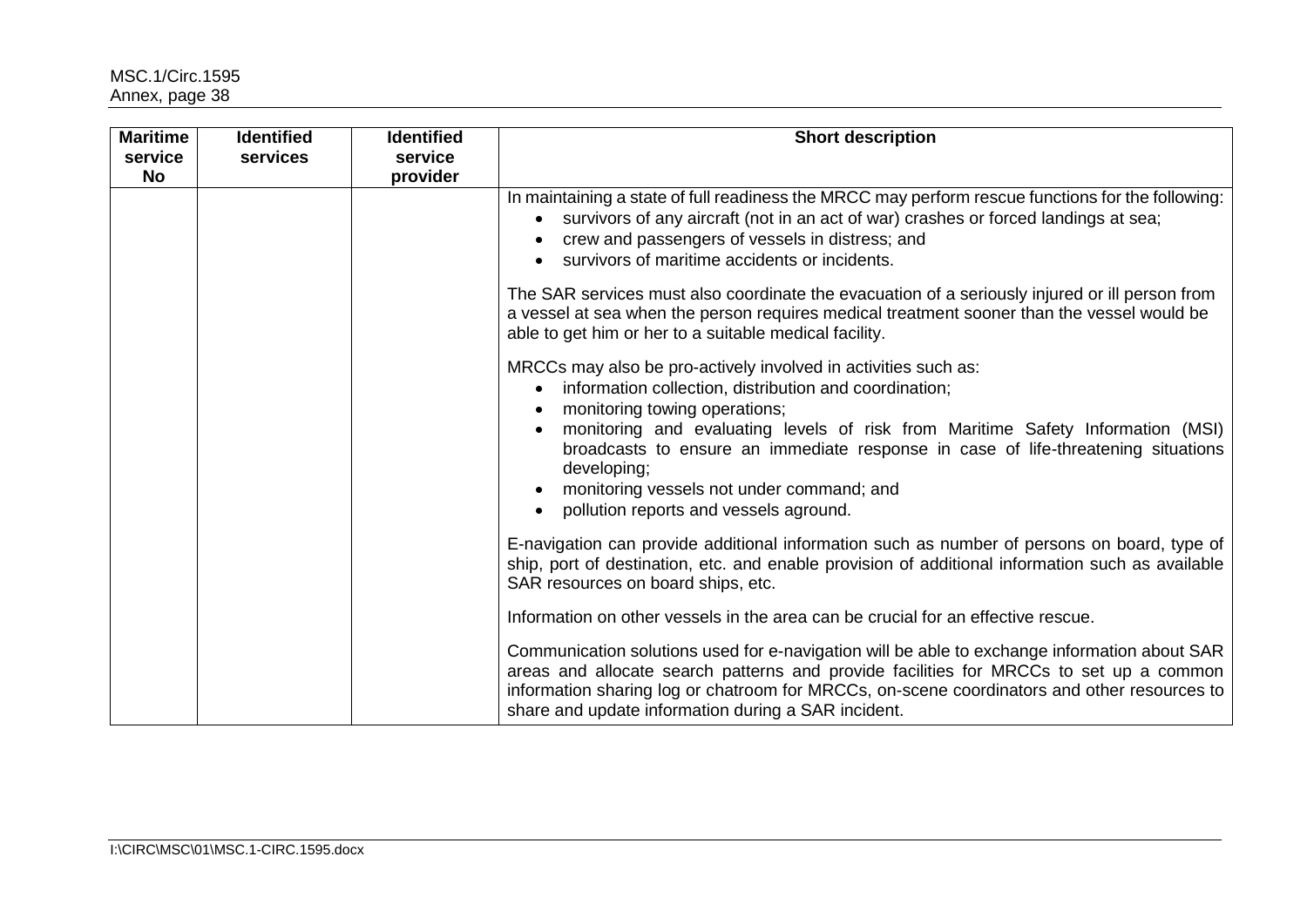## ANNEX 3

# **USER NEEDS AND PRIORITIES**

## **Shipboard user needs and priorities**

| User need                                                                                                                                                                                                                                             | <b>Justification</b>                                                                                                                                                                                                                                                                                                                                                                                                                                        | <b>Relation to IMO strategy</b>                                    | Priority in terms of work<br>required                                                                                                                                                                                                                                                                                                                                                                                                                                                                                                                                                                                                                                                                                                                                | <b>Issues to consider</b>                                                                                                                                                                                                                                                                                                                                                                                                                                                                                                                                                                                                 |
|-------------------------------------------------------------------------------------------------------------------------------------------------------------------------------------------------------------------------------------------------------|-------------------------------------------------------------------------------------------------------------------------------------------------------------------------------------------------------------------------------------------------------------------------------------------------------------------------------------------------------------------------------------------------------------------------------------------------------------|--------------------------------------------------------------------|----------------------------------------------------------------------------------------------------------------------------------------------------------------------------------------------------------------------------------------------------------------------------------------------------------------------------------------------------------------------------------------------------------------------------------------------------------------------------------------------------------------------------------------------------------------------------------------------------------------------------------------------------------------------------------------------------------------------------------------------------------------------|---------------------------------------------------------------------------------------------------------------------------------------------------------------------------------------------------------------------------------------------------------------------------------------------------------------------------------------------------------------------------------------------------------------------------------------------------------------------------------------------------------------------------------------------------------------------------------------------------------------------------|
| <b>Human Machine</b><br>Interface Issues<br><b>Improved</b><br><b>Ergonomics</b><br>Seafarers have expressed a<br>desire for bridge layouts,<br>equipment and systems to<br>be better designed from an<br>ergonomic and user-friendly<br>perspective. | Many ship bridges have<br>been<br>designed without much thought given<br>to the effective layout of equipment or<br><b>Seafarers</b><br>workstations.<br>have<br>expressed that in an e-navigation era,<br>work stations, navigation displays,<br>communication devices and other<br>bridge equipment must be designed<br>to improve effective bridge operation.<br>Such layouts should take into account<br>expanded bridge teams, including the<br>pilot. | • Human-Machine Interface<br>• Human-centred presentation<br>needs | Harmonize and apply existing<br>documentation. Take note of: IMO<br>documents:<br>MSC.252(83)<br>Resolution<br>(Adoption of<br>Revised<br>the<br>standards<br>performance<br>for<br>Integrated Navigation Systems<br>(INS) - valid for equipment<br>installed on or after 1 January<br>2011)<br>• Resolution MSC.86(70), annex 3<br>(Performance standards for an<br>Integrated Navigation System<br>$(INS)$ – valid for equipment<br>installed on or after 1 January<br>2000 but before 1 January 2011)<br>• MSC/Circ.982 (Guidelines on<br>Ergonomic Criteria for Bridge<br>Equipment and Layout)<br>MSC.191(79)<br>Resolution<br>(Performance standards for the<br>presentation of navigation-related<br>information<br>shipborne<br>on<br>navigational displays) | It should be noted that much work<br>has been done in this area, however<br>not widely applied. Consideration of<br>more prescriptive bridge layout<br>requirements. Consideration of<br>more prescriptive work station<br>requirements. Better application of<br>centralized and effective dimming of<br>screens. Innovations and<br>new<br>solutions<br>should<br>technology<br>concentrate on the needs and<br>capabilities of the users.<br>Promotion of access to information<br>at one place where appropriate<br>(multi-functional workplaces).<br>Methodology to consider usability of<br>navigational equipment. |
|                                                                                                                                                                                                                                                       |                                                                                                                                                                                                                                                                                                                                                                                                                                                             |                                                                    | • Other industry standards.                                                                                                                                                                                                                                                                                                                                                                                                                                                                                                                                                                                                                                                                                                                                          |                                                                                                                                                                                                                                                                                                                                                                                                                                                                                                                                                                                                                           |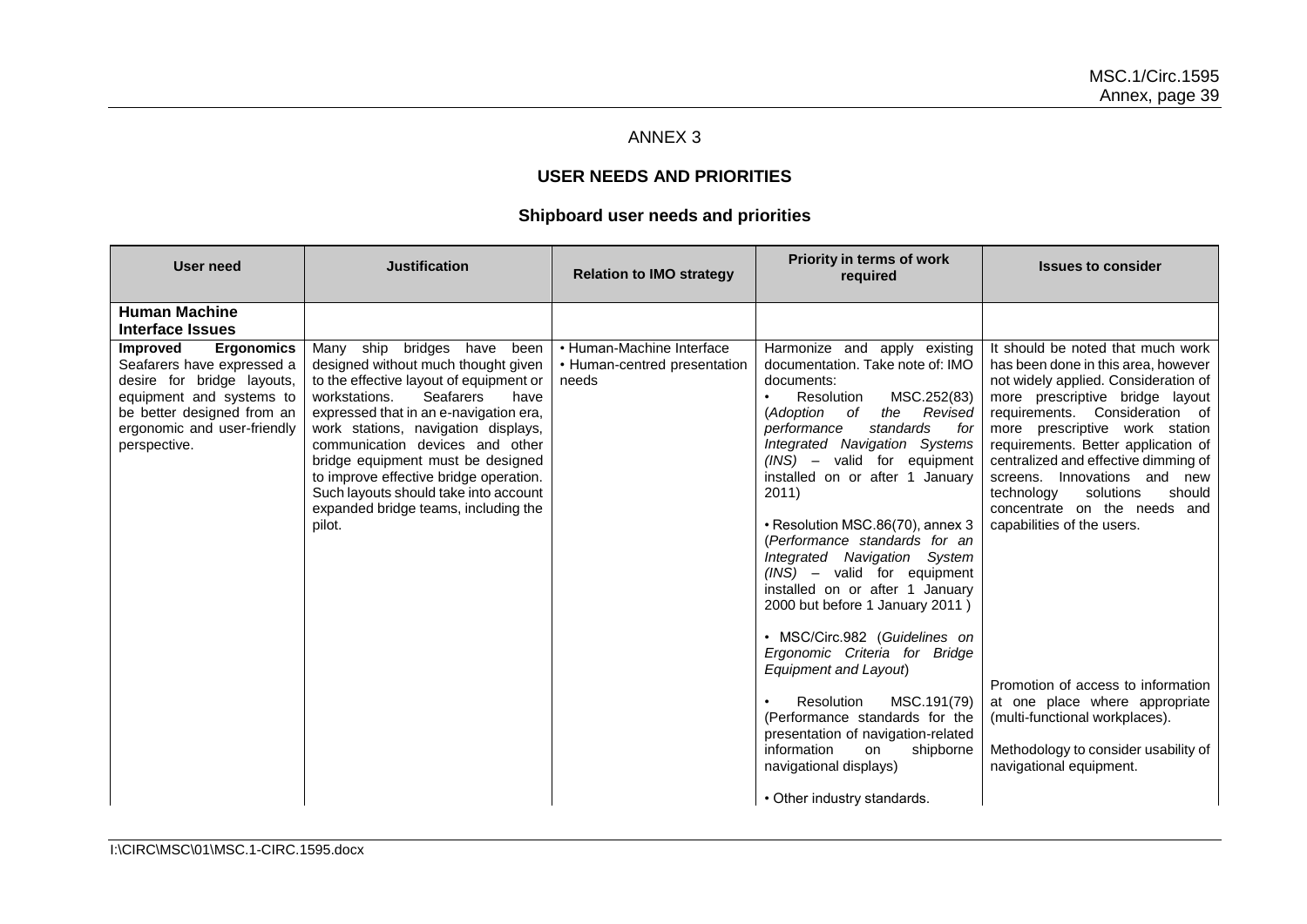| <b>User need</b>                                                                                                                                                                                                       | <b>Justification</b>                                                                                                                                                                                                                                                                                                                                                                                                                                                                                                                                                                             | <b>Relation to IMO strategy</b>                                                        | Priority in terms of work<br>required                                                                                                                                                                                                                                                                                                                                                                                                                                        | <b>Issues to consider</b>                                                                                                                                                                                                     |
|------------------------------------------------------------------------------------------------------------------------------------------------------------------------------------------------------------------------|--------------------------------------------------------------------------------------------------------------------------------------------------------------------------------------------------------------------------------------------------------------------------------------------------------------------------------------------------------------------------------------------------------------------------------------------------------------------------------------------------------------------------------------------------------------------------------------------------|----------------------------------------------------------------------------------------|------------------------------------------------------------------------------------------------------------------------------------------------------------------------------------------------------------------------------------------------------------------------------------------------------------------------------------------------------------------------------------------------------------------------------------------------------------------------------|-------------------------------------------------------------------------------------------------------------------------------------------------------------------------------------------------------------------------------|
| <b>Standard Interface</b><br>Seafarers<br>expressed<br>a<br>for<br>desire<br>greater<br>of<br>standardization<br>functionality for navigation<br>displays (human-machine<br>interface).                                | Navigation<br>functions.<br>system<br>operations<br>and<br>presentation<br>(including ECDIS, Radar, AIS,<br>GPS, GMDSS, etc.) can vary widely<br>between manufacturers and even<br>between models by<br>a single<br>differences<br>The<br>manufacturer.<br>include where certain information is<br>displayed (i.e. Speed and Course),<br>how it is displayed, menu functions<br>and interface devices such as knobs<br>or joysticks. This makes type specific<br>training difficult, and leads to<br>ineffective use of features particularly<br>by those watchkeepers who are new<br>to a ship. | Human-centred<br>presentation needs<br>• Human-machine interface<br>Analysis           | Research should be conducted<br>regarding the functionality of<br>standard interfaces.<br>Take note of:<br><b>IMO</b> documents:<br>• Resolution<br>MSC.191(79)<br>(Performance standards for the<br>of<br>navigation-<br>presentation<br>related information on shipborne<br>navigational displays)<br>MSC.252(83)<br>• Resolution<br>(Adoption<br>of<br>Revised<br>standards<br>for<br>performance<br>Integrated Navigation Systems<br>(INS))<br>Other industry standards. | Design specification for current<br>equipment.<br>Note should be made of concept of<br>S-Mode.<br>Need to update and establish<br>balance between standardization<br>and innovation.                                          |
| <b>Familiarization</b><br><b>Requirements</b><br><b>Seafarers</b><br>need<br>all<br>safety-related equipment to<br>provided<br>with<br>be<br>familiarization<br>material<br>specific to the model and<br>installation. | Seafarers often join ships where<br>non-standard<br>equipment<br>and<br>functions exist. It was thought that if<br>these pieces of equipment or systems<br>could be provided with familiarization<br>material or tutorials, safety would<br>improve.                                                                                                                                                                                                                                                                                                                                             | Human-machine interface<br>$\bullet$<br>Analysis<br>$\bullet$<br>Implementation issues | Identify where<br>familiarization<br>material specifications need to be<br>developed for existing and<br>developing<br>performance<br>standards.<br>Take note of:<br>IMO document (SN.1/Circ.274)<br>Guidelines for application of the<br>modular concept to performance<br>standards.                                                                                                                                                                                       | Consideration should be given to<br>such<br>requiring<br>familiarization<br>material to be provided by the<br>manufacturer.<br>Consider for example using INS<br><b>Standards</b><br>Performance<br>(resolution MSC.252(83)). |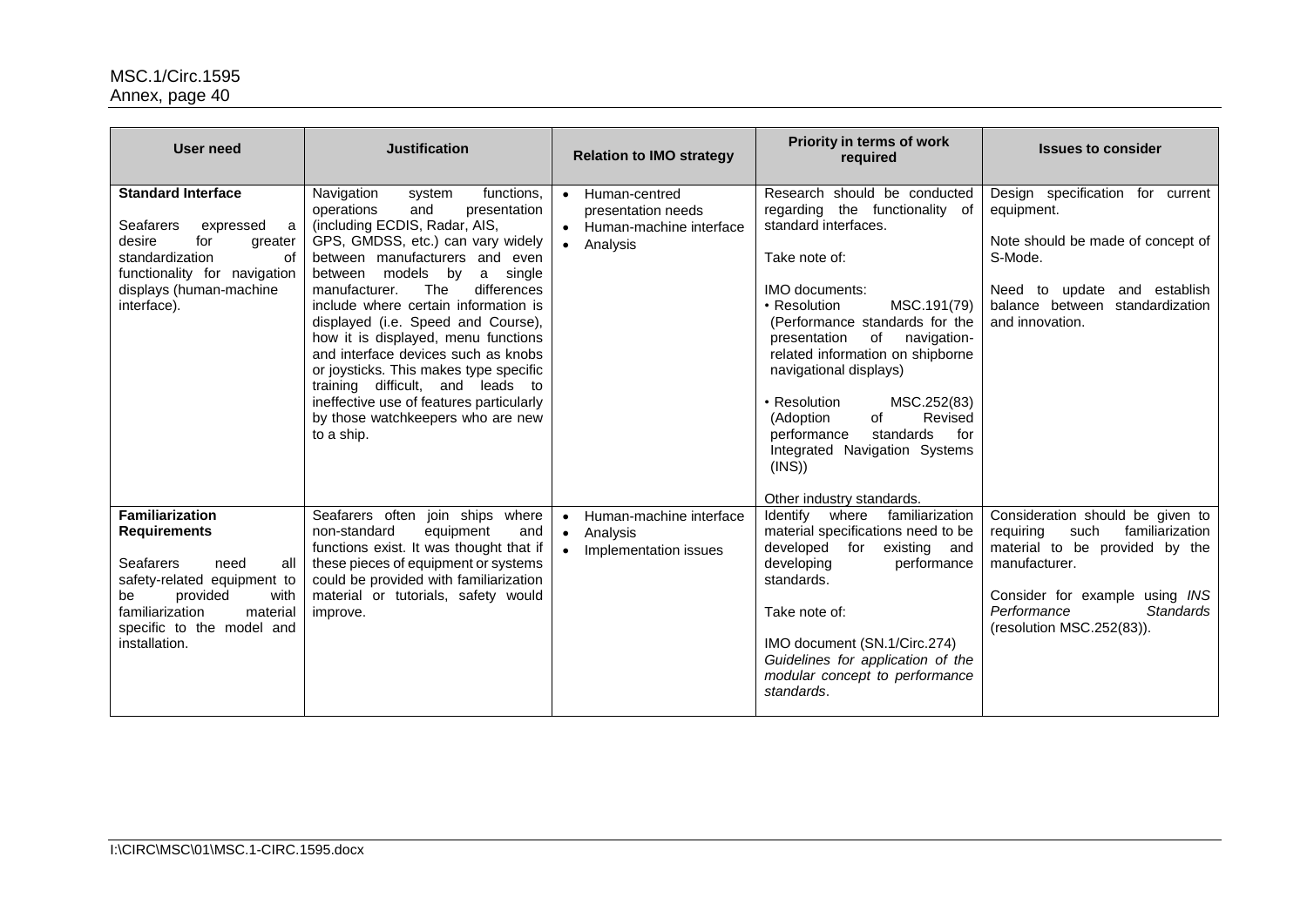| <b>User need</b>                                                                                                                                                        | <b>Justification</b>                                                                                                                                                                                                                                                                                                                                                                                                                                                                                                                                                                                                                                                                                                                                                   | <b>Relation to IMO strategy</b>                                                                                | Priority in terms of work<br>required                                                                                                                                                                                                                        | <b>Issues to consider</b>                                                                                                                                                                                                                                                                                                                                                                     |
|-------------------------------------------------------------------------------------------------------------------------------------------------------------------------|------------------------------------------------------------------------------------------------------------------------------------------------------------------------------------------------------------------------------------------------------------------------------------------------------------------------------------------------------------------------------------------------------------------------------------------------------------------------------------------------------------------------------------------------------------------------------------------------------------------------------------------------------------------------------------------------------------------------------------------------------------------------|----------------------------------------------------------------------------------------------------------------|--------------------------------------------------------------------------------------------------------------------------------------------------------------------------------------------------------------------------------------------------------------|-----------------------------------------------------------------------------------------------------------------------------------------------------------------------------------------------------------------------------------------------------------------------------------------------------------------------------------------------------------------------------------------------|
| User-selectable<br>of<br>presentation<br>information received via<br>communication equipment                                                                            | Seafarers expressed a desire to have<br>possibility<br>to<br>the<br>present<br>user-selectable information received<br>via communication equipment on the<br>navigational displays (e.g. ship in<br>distress, wind speed/ direction, AtoN<br>status, restricted areas). They further<br>requested the possibility to filter some<br>transmitted data for presentation<br>according to user-set parameters<br>information<br>only<br>from<br>(e.g.<br>user-selected sea areas).                                                                                                                                                                                                                                                                                         | • Effective communication:<br>• Human-centred<br>presentation needs<br>• Human-machine interface<br>• Analysis | Research should be conducted<br>regarding the type of information,<br>equipment and systems involved<br>and how to present and/or filter<br>such information.                                                                                                | Availability<br>of<br>information<br>$\overline{\mathsf{in}}$<br>real-time with possible presentation<br>on the shipborne navigational<br>displays. Information overload<br>needs to be prevented, therefore,<br>presentation of information should<br>be user-selectable to filter required<br>information.<br>Task-oriented<br>presentation based on INS-tasks<br>(resolution MSC.252(83)). |
| <b>Maritime</b><br>Safety<br><b>Information (MSI)</b><br>Seafarers<br>expressed a<br>desire to sort and display<br>MSI, such as NAVTEX,<br>SafetyNET, more effectively. | On most ships, NAVTEX information<br>is displayed on a separate screen or<br>printed on a scroll of paper. The<br>Latitude and Longitude of the MSI<br>must then be compared to that of the<br>ship by the watchkeeper to identify<br>whether the information is relevant<br>and poses a risk. For example,<br>notifications of new and dangerous<br>wreck carriers are not prioritized over<br>drifting buoys, possibly hundreds of<br>miles away from the ship's intended<br>route.<br>This is a very time-consuming and<br>distracting task, and susceptible to<br>human error. Seafarers considered<br>presenting<br>such<br>safety<br>that<br>information on the ship's navigation<br>display would be far more effective<br>and a clear benefit of e-navigation. | • Effective communication<br>• Human-centred presentation<br>needs<br>• Human-machine interface<br>• Analysis  | Work with relevant stakeholders<br>to address technical requirements<br>for presenting MSI on shipborne<br>navigation displays.<br>Take note of Methodology for<br>developing<br>e-navigation<br>user<br>needs using a task-based<br>approach (NAV 55/11/4). | Possible re-formatting of<br>NAVTEX data and continuing with<br>transmitting<br>data<br>on<br>same<br>frequencies.<br>Transition from old to new format.<br>Task-oriented presentation based<br>on INS-tasks<br>(resolution MSC.252(83)).                                                                                                                                                     |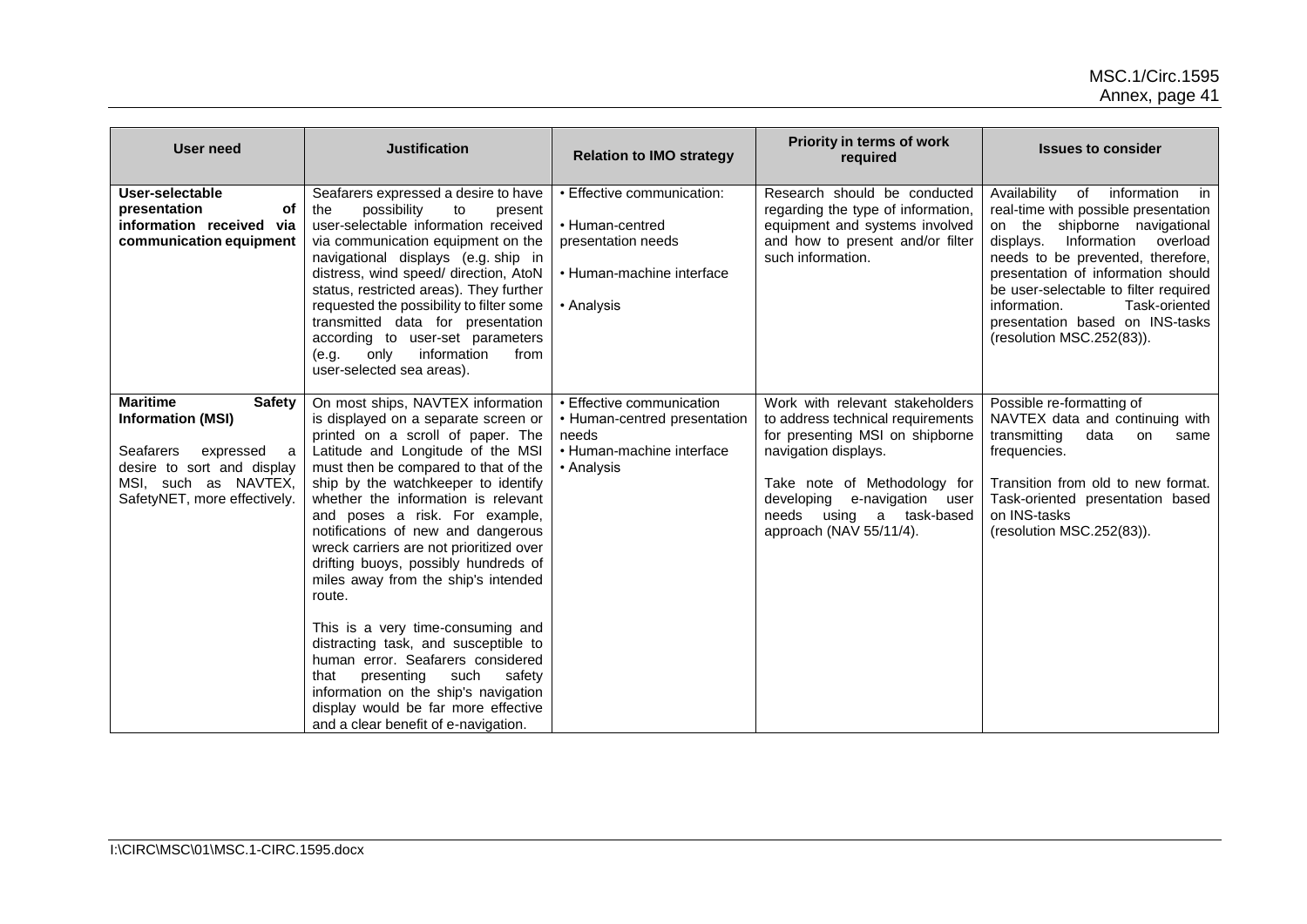| User need                                                                                                                                                                                             | <b>Justification</b>                                                                                                                                                                                                                                                                                                                                                                                                                                                                                                            | <b>Relation to IMO strategy</b>                                                                                 | Priority in terms of work<br>required                                                                                                                                                                                                                                                                                                                            | <b>Issues to consider</b>                                                                                                                                                                    |
|-------------------------------------------------------------------------------------------------------------------------------------------------------------------------------------------------------|---------------------------------------------------------------------------------------------------------------------------------------------------------------------------------------------------------------------------------------------------------------------------------------------------------------------------------------------------------------------------------------------------------------------------------------------------------------------------------------------------------------------------------|-----------------------------------------------------------------------------------------------------------------|------------------------------------------------------------------------------------------------------------------------------------------------------------------------------------------------------------------------------------------------------------------------------------------------------------------------------------------------------------------|----------------------------------------------------------------------------------------------------------------------------------------------------------------------------------------------|
| <b>Alert Management</b><br>Bridge alerts (emergency<br>alarms, alarms, warnings<br>cautions) must be<br>and<br>coordinated, weighted, and<br>decision-making<br>support<br>without undue distraction. | It is not uncommon for the bridge of a<br>ship to have in excess of 500 alarms<br>pertaining to navigation, propulsion,<br>cargo and communication systems.<br>These<br>alarms<br>are<br>usually<br>uncoordinated, physically located all<br>over the bridge, and give little<br>of severity<br>without<br>indication<br>interrogation, which distracts the<br>navigator. As systems<br>become<br>increasingly complex, all bridge<br>alarms must be coordinated to avoid<br>undue distraction.                                 | • Human-centred presentation<br>needs<br>• Data and system integrity<br>• Analysis                              | Investigate possibility to apply<br>existing IMO regulations to INS<br>alert management and<br>bridge<br>alert management.<br>Take note of:<br><b>IMO documents:</b><br>· Resolution A.1021(26) on Code<br>on Alerts and Indicators, 2009<br>• Resolution MSC.252(83) (INS)<br>Resolution MSC.302(87) on<br>Performance standards for Bridge<br>Alert Management |                                                                                                                                                                                              |
| <b>Indication of Reliability</b>                                                                                                                                                                      | Seafarers have expressed a concern<br>that on systems such as ECDIS, the<br>ship's position is always indicated as<br>an absolute, leaving seafarers to rely<br>on their understanding of technically<br>complex systems to assess the<br>accuracy of such indicated positions.<br>Seafarers have expressed a desire<br>for systems to automatically assess<br>the accuracy and integrity of<br>hydrographic data, position fixing<br>data, radar, and other ship sensors to<br>return a graphical indication of<br>assessment. | • Human-centred presentation<br>needs<br>• Human-machine interface<br>• Data and system integrity<br>• Analysis | Investigate effective ways to<br>indicate levels of reliability using<br>graphical representation. Take<br>note of:<br>• Resolution MSC.252(83) (INS)<br>• Other industry standards.                                                                                                                                                                             | Consideration of using, e.g. ellipses<br>of uncertainty to indicate expected<br>accuracy. Consideration of using,<br>e.g. colour or shading changes to<br>indicate integrity of information. |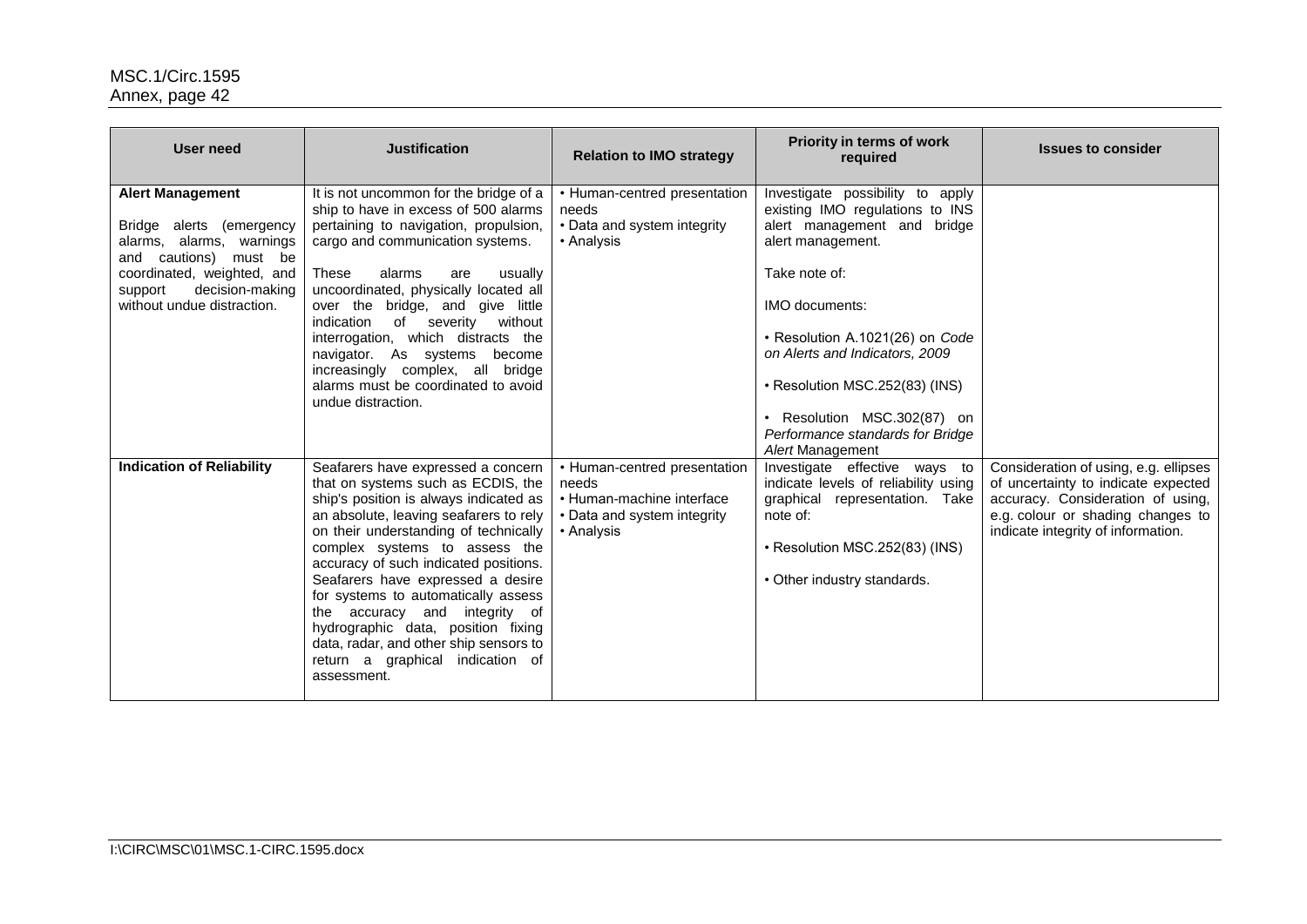| <b>User need</b>                                                                                                                                                                                                                                                                                                                                                                                                                   | <b>Justification</b>                                                                                                                                                                                                                                                                                                                                                                                                                                                                                                                                                                                                                                                                                          | <b>Relation to IMO strategy</b>                                                                                                                                            | Priority in terms of work<br>required                                                                                                                                                                    | <b>Issues to consider</b>                                                                                                                                                                               |
|------------------------------------------------------------------------------------------------------------------------------------------------------------------------------------------------------------------------------------------------------------------------------------------------------------------------------------------------------------------------------------------------------------------------------------|---------------------------------------------------------------------------------------------------------------------------------------------------------------------------------------------------------------------------------------------------------------------------------------------------------------------------------------------------------------------------------------------------------------------------------------------------------------------------------------------------------------------------------------------------------------------------------------------------------------------------------------------------------------------------------------------------------------|----------------------------------------------------------------------------------------------------------------------------------------------------------------------------|----------------------------------------------------------------------------------------------------------------------------------------------------------------------------------------------------------|---------------------------------------------------------------------------------------------------------------------------------------------------------------------------------------------------------|
| <b>Operational Issues</b>                                                                                                                                                                                                                                                                                                                                                                                                          |                                                                                                                                                                                                                                                                                                                                                                                                                                                                                                                                                                                                                                                                                                               |                                                                                                                                                                            |                                                                                                                                                                                                          |                                                                                                                                                                                                         |
| <b>Improved Reliability</b><br>seafarers<br>Before<br>are<br>confident in e-navigation<br>systems, they must prove far<br>more reliable than many of<br>the present systems.                                                                                                                                                                                                                                                       | Seafarers today often struggle with<br>electronic equipment that fails or<br>malfunctions in some respect. This<br>may relate to poor performance from<br>radar; electronic chart software faults;<br>incorrect AIS data, GMDSS alerts or<br>loss of position fixing systems. Even<br>a 99% reliability rating would result in<br>a problem for 1 voyage in every 100.<br>This has resulted in many seafarers<br>distrusting electronic systems, and<br>now having grave doubts about<br>relying on e-navigation.<br>It must be recognized that there is<br>little competence for fixing such<br>systems on board, and obtaining the<br>services of a qualified technician in<br>some ports can be difficult. | Effective<br>and<br>robust<br>$\bullet$<br>communications<br>• Data and system integrity                                                                                   | It will be necessary to carry out an<br>assessment to quantify reliability<br>parameters. To include specific<br>assessment of reliability of<br>electronic position fixing systems.                     | Design specification for current<br>equipment.<br>Type approval process.<br>Competence of installation and<br>repair technicians.<br>Better control and visibility of<br>software and hardware updates. |
| <b>Standardized</b><br>and<br>automated reporting<br>Seafarers have expressed a<br>keen desire to reduce the<br>0f<br>ship/shore<br>amount<br>reporting and to adopt the<br>principle of single entry for<br>any information into the<br>system. They have further<br>expressed a desire for<br>globally<br>standardized<br>reporting procedures and<br>forms to avoid repetition of<br>reporting<br>and<br>to reduce<br>workload. | A major frustration and distraction for<br>seafarers is the repeated reporting of<br>static and dynamic information<br>pertaining to the ship, cargo, crew,<br>and voyage to shore authorities.<br>A major benefit of e-navigation would<br>be for a ship's crew to enter such<br>information into their system only<br>once and for it to be shared by<br>authorized authorities without further<br>intervention by the ship.                                                                                                                                                                                                                                                                                | Common<br>maritime<br>information/data structure<br>• Automated and<br>standardized<br>reporting<br>functions<br>Effective<br>and<br>robust<br>$\bullet$<br>communications | Investigate methods for global<br>standardization<br>of<br>reporting<br>procedures and technology.<br>Investigate<br>the<br>legal aspects<br>with access<br>associated<br>and<br>sharing of information. | Possible increased use of AIS.<br>Possible increased demands on<br>communication<br>means,<br>i.e. spectrum and bandwidth.                                                                              |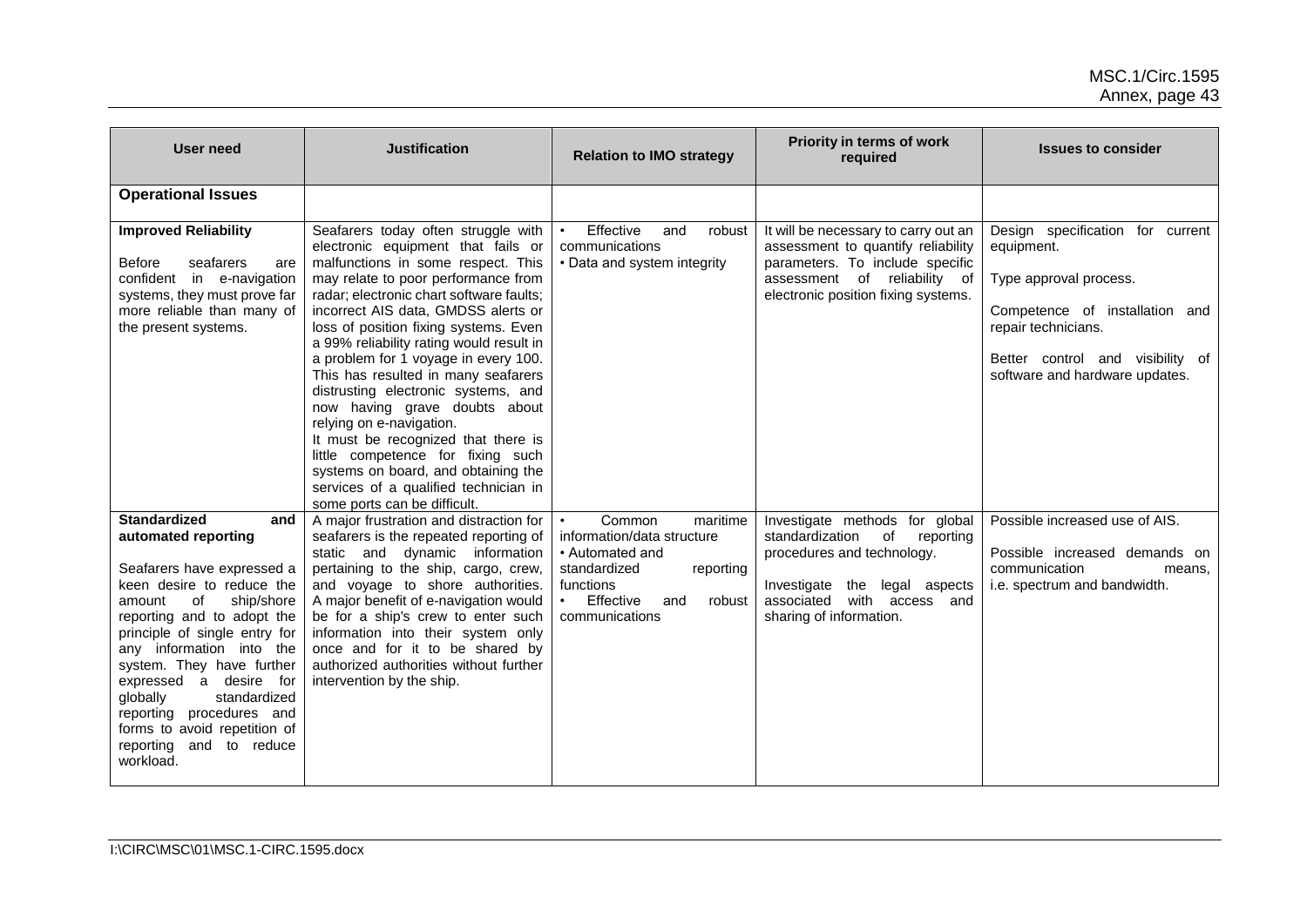| <b>User need</b>                                                                                                                                                                                | <b>Justification</b>                                                                                                                                                                                                                                                                                                                                                                                                                                                                            | <b>Relation to IMO strategy</b>                                                                                                                    | Priority in terms of work<br>required                                                                                                                                | <b>Issues to consider</b>                                                                                                                                                                                                                                                                                                                                                                                                                                                                               |
|-------------------------------------------------------------------------------------------------------------------------------------------------------------------------------------------------|-------------------------------------------------------------------------------------------------------------------------------------------------------------------------------------------------------------------------------------------------------------------------------------------------------------------------------------------------------------------------------------------------------------------------------------------------------------------------------------------------|----------------------------------------------------------------------------------------------------------------------------------------------------|----------------------------------------------------------------------------------------------------------------------------------------------------------------------|---------------------------------------------------------------------------------------------------------------------------------------------------------------------------------------------------------------------------------------------------------------------------------------------------------------------------------------------------------------------------------------------------------------------------------------------------------------------------------------------------------|
| <b>Improved Target Detection</b><br>Seafarers would be grateful<br>if e-navigation could facilitate<br>better detection of targets.                                                             | Seafarers are constantly concerned<br>with identifying targets, including<br>leisure and fishing craft, pirates,<br>flotsam and jetsam, ice, etc. Better<br>detection of small targets is<br>considered a priority.                                                                                                                                                                                                                                                                             | Effective<br>and<br>robust<br>$\bullet$<br>communications<br>• Human-centred<br>presentation needs<br>• Data and System<br>Integrity<br>• Analysis | Investigate technologies to assist<br>with better detection of targets<br>and risk of collision.                                                                     | High resolution X-band NT radar<br>has potential benefit in this area.                                                                                                                                                                                                                                                                                                                                                                                                                                  |
| <b>Guard Zones</b><br><b>Seafarers</b><br>expressed<br>a<br>desire to have more effective<br>Guard Zones<br>to notify<br>watchkeepers of hazards<br>pertaining to collisions and<br>groundings. | As target detection become more<br>effective, MSI becomes integrated,<br>and passage plans are programmed<br>in ECDIS, seafarers feel that guard<br>zones in three dimensions can be an<br>effective way to warn watchkeepers<br>of undetected hazards. This should<br>include hazards of grounding taking<br>into account UKC in a dynamic<br>environment; air draft; and risk of<br>collision. Warnings from this Guard<br>Zone feature should be integrated<br>into the bridge alert system. | • Human-centred presentation<br>needs<br>• Human-machine<br>Interface<br>• Data and system<br>integrity<br>• Analysis                              | Research effective means of<br>implementing the use of Guard<br>Zones or other means in order to<br>avoid collisions and groundings.                                 | It should be noted that the use of<br>such Guard Zone facility will need to<br>be intrinsic in the training syllabus.<br>Use of Guard Zones must be taught<br>as a decision support feature. Many<br>ships have aspects of Guard Zones<br>on present equipment but don't use<br>them due to poor training with<br>reference to their function and their<br>value.                                                                                                                                       |
| <b>Reduction</b><br>of<br>administrative burden and<br>increase use of electronic<br>documentation                                                                                              | Seafarers expressed the need to<br>reduce the amount of administrative<br>work on board. They also expressed<br>a desire to replace paper information<br>and documentation by electronic<br>means for<br>location<br>0f<br>easy<br>information.                                                                                                                                                                                                                                                 | • Human-centred presentation<br>needs<br>• Data and system integrity                                                                               | Investigate the best way to<br>harmonize and present maritime<br>documentation in an electronic<br>format to improve efficiency and<br>reduce administrative burden. | Electronic<br>documents<br>should<br>localization of<br>support:<br>easy<br>information (e.g. with the help of a<br>search function); automatic updates<br>(e.g. of Notices to Mariners);<br>possible integration of information<br>multiple<br>from<br>sources:<br>the<br>integration of information in other<br>systems on the bridge (e.g. ECDIS)<br>electronic documents should be<br>printable or be additionally provided<br>as paper version; the need for<br>traceability and ability to audit. |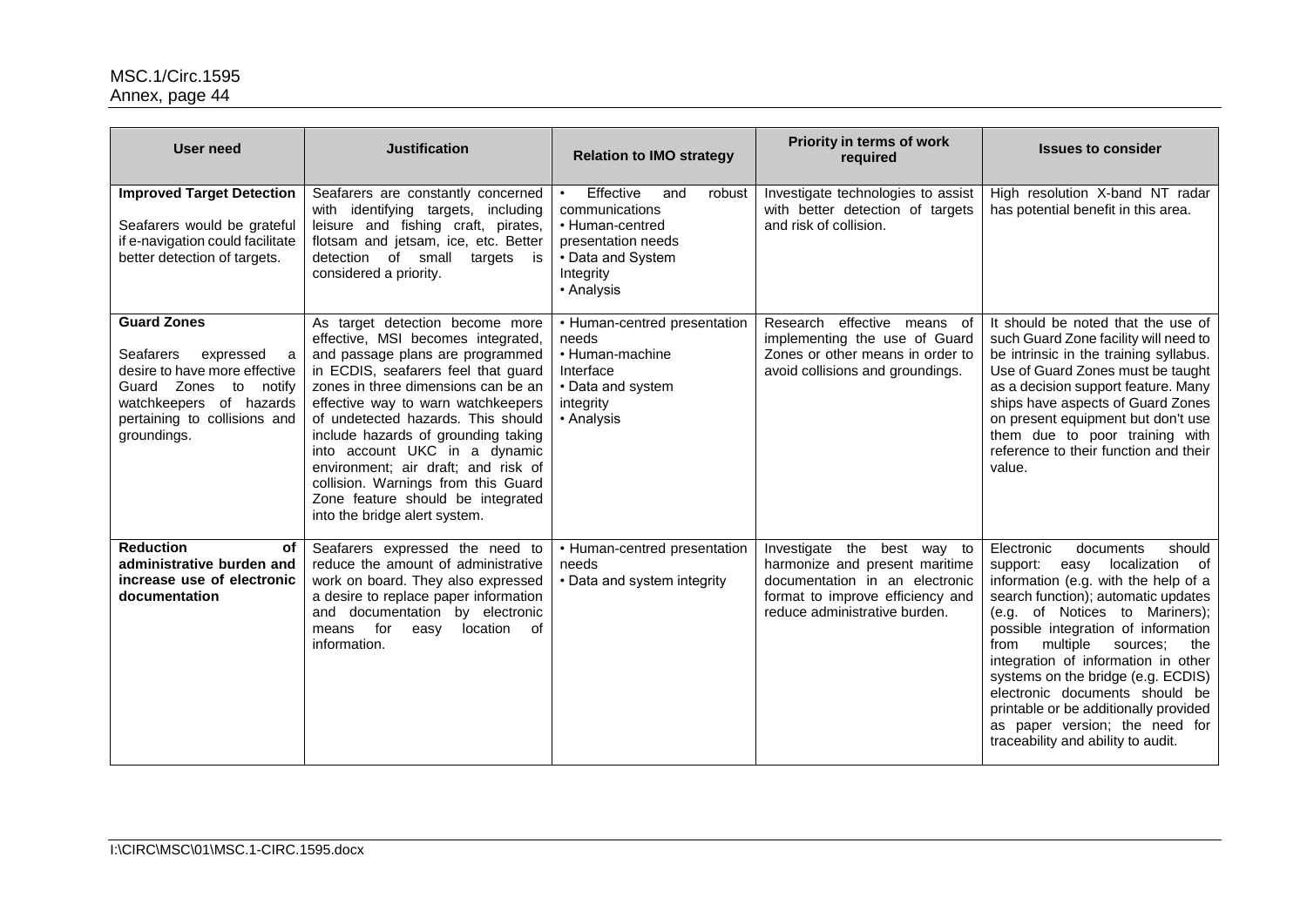| <b>User need</b>                                                                                                                                                                                                                                                                              | <b>Justification</b>                                                                                                                                                                                                                                                                                                                                                                                                                                                                                                                                                                                                                                                                                                                                                                                                                                                                                                                                                                                                                                                                                                                                         | <b>Relation to IMO strategy</b>                                                                                                                       | Priority in terms of work<br>required                                                                                                                                                                                 | <b>Issues to consider</b>                                                                                                                                                                                                                                                      |
|-----------------------------------------------------------------------------------------------------------------------------------------------------------------------------------------------------------------------------------------------------------------------------------------------|--------------------------------------------------------------------------------------------------------------------------------------------------------------------------------------------------------------------------------------------------------------------------------------------------------------------------------------------------------------------------------------------------------------------------------------------------------------------------------------------------------------------------------------------------------------------------------------------------------------------------------------------------------------------------------------------------------------------------------------------------------------------------------------------------------------------------------------------------------------------------------------------------------------------------------------------------------------------------------------------------------------------------------------------------------------------------------------------------------------------------------------------------------------|-------------------------------------------------------------------------------------------------------------------------------------------------------|-----------------------------------------------------------------------------------------------------------------------------------------------------------------------------------------------------------------------|--------------------------------------------------------------------------------------------------------------------------------------------------------------------------------------------------------------------------------------------------------------------------------|
| Automated<br>Updating of<br><b>Baseline</b><br><b>Data</b><br>and<br><b>Documents</b><br><b>Seafarers</b><br>expressed<br>a<br>desire for documents such<br>and voyage<br>charts<br>as<br>planning publications to be<br>automatically updated, with<br>minimal<br>shipboard<br>intervention. | Seafarers are required to use a<br>plethora of publications associated<br>with voyage planning and monitoring.<br>These include, but are not limited to:<br>charts, lights list, lists of radio signals,<br>sailing directions, port guides, etc.<br>Currently, most of these are kept on<br>board in paper format and require a<br>considerable amount of time to keep<br>constantly<br>Seafarers<br>updated.<br>believe that e-navigation can be of<br>benefit if it ensures that all these<br>of<br>information<br>are<br>sources<br>automatically maintained up to date,<br>and all of this information is<br>accessible from a<br>centralized<br>Seafarers<br>location.<br>have<br>also<br>for<br>this<br>expressed<br>a<br>desire<br>information to be easy to access, sort<br>and make sense of. This may be<br>achieved by standard formats or<br>smart systems. Seafarers are very<br>concerned that e-navigation may lead<br>to more information being made<br>available to them, leading to further<br>overburdening. It is essential that the<br>provision of information<br>via<br>e-navigation should be managed and<br>presented effectively. | • Common maritime<br>information/data<br>structure<br>• Effective and robust<br>communications<br>• Human-centred<br>presentation needs<br>• Analysis | Investigate and harmonize means<br>for automated<br>updating<br>of<br>baseline data and documents,<br>including consideration of legal<br>aspects communication costs.                                                | Consideration should be given to a<br>proper electronic format for the data<br>rather than digital copies of existing<br>paper publications. This would allow<br>the presentation of relevant data in<br>a succinct manner. The need for<br>traceability and ability to audit. |
| <b>Effective and robust</b><br>communications                                                                                                                                                                                                                                                 | A clear need was expressed for there<br>to be an effective and robust means<br>of communications for ship and shore<br>users. Shore-based users require an<br>effective means of communicating<br>with ships to facilitate safety, security<br>and environmental protection and to<br>provide operational information. To<br>be effective, communication with and                                                                                                                                                                                                                                                                                                                                                                                                                                                                                                                                                                                                                                                                                                                                                                                            | • Automated and standardized<br>reporting functions<br>Effective<br>robust<br>and<br>communications<br>Common<br>marine/data<br>structure             | Research into how voice and<br>digital communication can be<br>made more effective.<br>Plan for greater use of IMO SMCP<br>(resolution A.918(22)).<br>Identify reliability standards for<br>communication technology. | Route exchange.<br>Use of AIS application specific<br>messages.<br>Use of Wireless technology (Wi-Fi<br>and Wi-MAX).                                                                                                                                                           |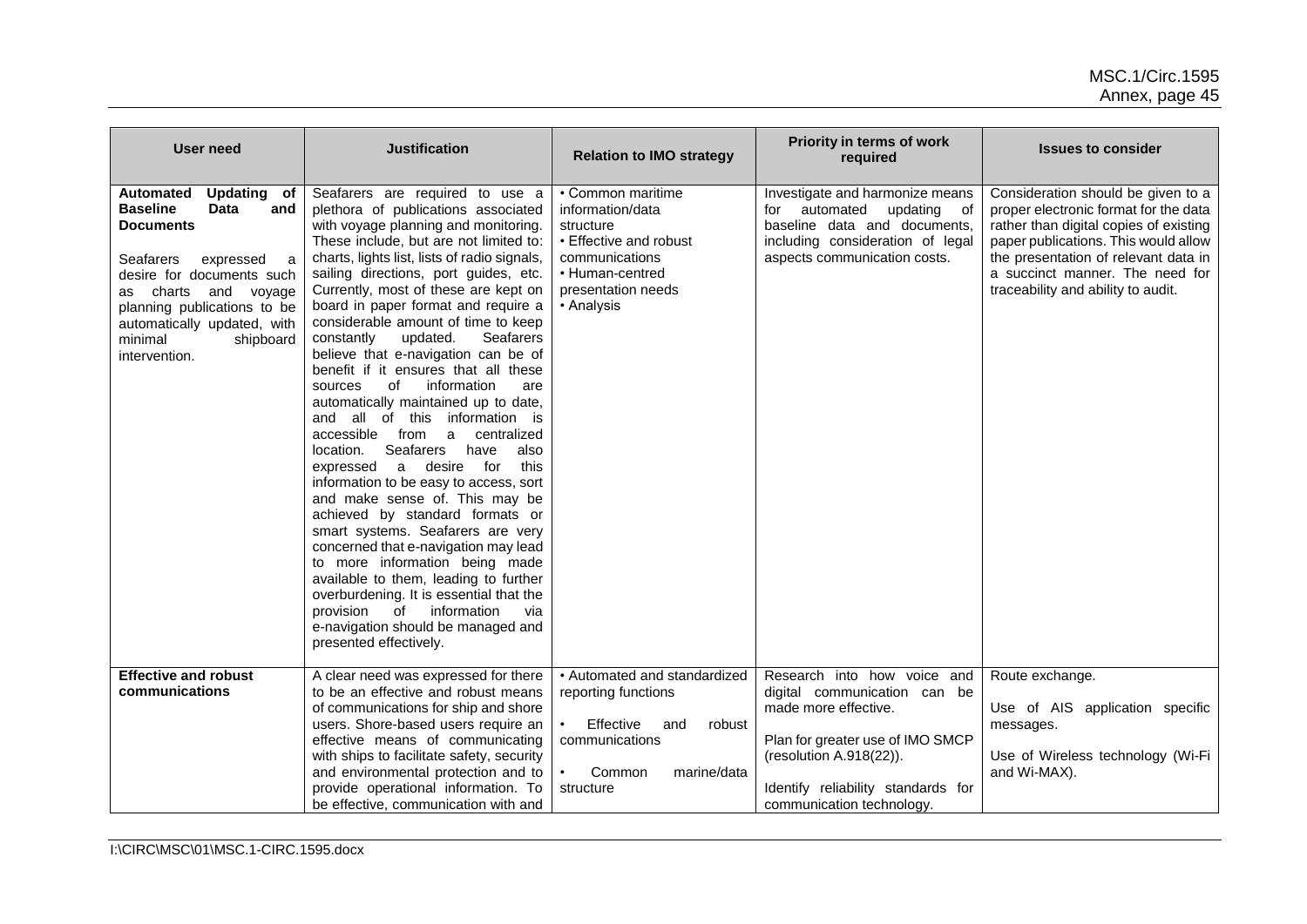| User need | <b>Justification</b>                                                                                                                                                                                                                                                                                                                                                                                                                  | <b>Relation to IMO strategy</b>                                      | Priority in terms of work<br>required                                                                                       | <b>Issues to consider</b> |
|-----------|---------------------------------------------------------------------------------------------------------------------------------------------------------------------------------------------------------------------------------------------------------------------------------------------------------------------------------------------------------------------------------------------------------------------------------------|----------------------------------------------------------------------|-----------------------------------------------------------------------------------------------------------------------------|---------------------------|
|           | between ships should make best use<br>of audio/visual aids and standard<br>phrases to minimize linguistic<br>challenges and distractions to<br>operators. Research has indicated<br>that a high percentage of seafarers<br>regard language incompatibility and<br>non-standard phrases as a major<br>problem. They also highlighted<br>equipment failure and busy<br>communication channels a concern<br>that needed to be addressed. | • Data and system integrity<br>• Human-centred presentation<br>needs | Identify communication capacity<br>issues to<br>adequate<br>ensure<br>bandwidth<br>essential<br>for<br>communication needs. |                           |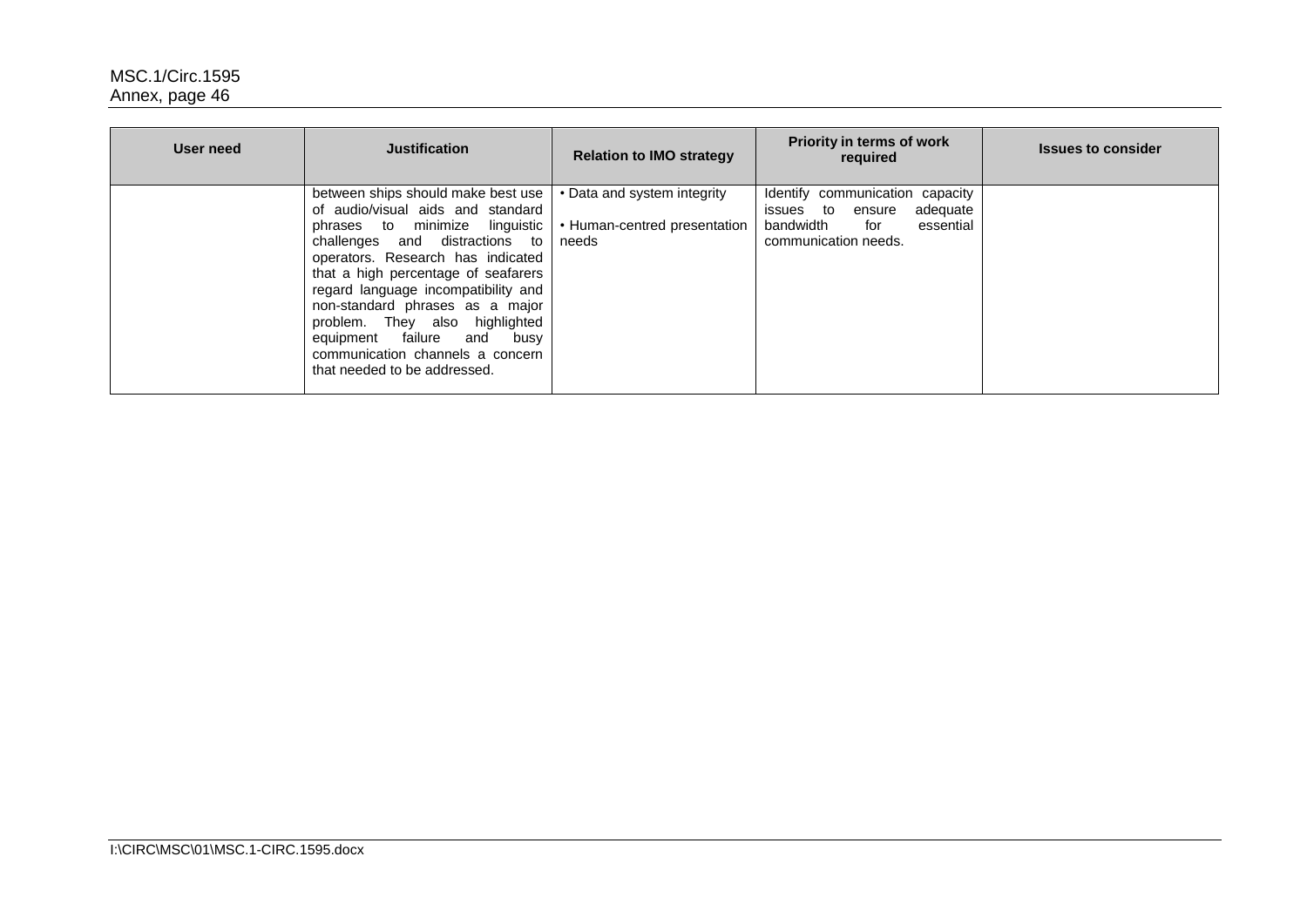### **Shore-based user needs**

| User need                 | <b>Justification</b>                                                                                                                                                                                                                                                                                                                                                                                                                                                                                                                                                                                                                                                                                                                                                               | <b>Relation to IMO strategy</b>                                                                                                                                                                                    | <b>Priority in terms of work</b><br>required                                                                                                                                                                                                                                                                                                                                                                                                                                                                     | <b>Issues to consider</b>                                                                                                                                                                                                                                                                                                                                                                                                                                                                                                                                                                                                                                                                                                                           |
|---------------------------|------------------------------------------------------------------------------------------------------------------------------------------------------------------------------------------------------------------------------------------------------------------------------------------------------------------------------------------------------------------------------------------------------------------------------------------------------------------------------------------------------------------------------------------------------------------------------------------------------------------------------------------------------------------------------------------------------------------------------------------------------------------------------------|--------------------------------------------------------------------------------------------------------------------------------------------------------------------------------------------------------------------|------------------------------------------------------------------------------------------------------------------------------------------------------------------------------------------------------------------------------------------------------------------------------------------------------------------------------------------------------------------------------------------------------------------------------------------------------------------------------------------------------------------|-----------------------------------------------------------------------------------------------------------------------------------------------------------------------------------------------------------------------------------------------------------------------------------------------------------------------------------------------------------------------------------------------------------------------------------------------------------------------------------------------------------------------------------------------------------------------------------------------------------------------------------------------------------------------------------------------------------------------------------------------------|
| Collection of information | Complete marine domain awareness is<br>essential for the early identification of<br>risks and effective response.<br>The collection of information is necessary<br>to build an enhanced domain awareness.<br>to support safety, security, environment<br>protection and efficiency. This allows for<br>faster and more informed decisions.<br>There are rules that require coastal<br>States to maintain domain awareness.<br>There is currently a gap between the<br>information collected and information<br>required.<br>A change in the type of service offered by<br>(i.e. Information<br>Service,<br>VTS<br>а<br>Navigational Assistance Service or a<br>Service)<br>Traffic<br>Organization<br>may<br>change the functional requirements of<br>the domain awareness system. | Common<br>maritime<br>information/ data structure<br>• Automated and standardized<br>reporting functions<br>Effective<br>$\bullet$<br>and<br>robust<br>communications<br>• Data and system integrity<br>• Analysis | Identify the data that will be<br>required.<br>Identify the data sources that will<br>be required.<br>Identify the key data providers, the<br>standards that apply, the types of<br>data they provide and any<br>limitations.<br>Identify the relationship between<br>key data providers and users.<br>Identify relevant legislation.<br>Identify harmonization needs for<br>standards, formats and protocols.<br>Develop a system to allow the<br>global exchange of ship and other<br>maritime reporting data. | Such information may include both<br>static and dynamic information<br>including<br>hydrographic,<br>environmental, vessel data, AtoN<br>information and known hazards.<br>Take into account AIS and GMDSS<br>standards.<br>Take into account the functionality<br>of existing web-based systems.<br>Take into account the development<br>of Service Level Agreements with<br>data providers.<br>Take into account existing ship<br>reporting systems.<br>multitude<br>There<br>0f<br>are<br>a<br>communication<br>methods<br>that<br>should be considered.<br>Consideration will need to be given<br>liability<br>legal and<br>to<br>issues.<br>specifically with<br>regard<br>to the<br>handling of data.<br>Take into account the lessons learnt |
|                           |                                                                                                                                                                                                                                                                                                                                                                                                                                                                                                                                                                                                                                                                                                                                                                                    |                                                                                                                                                                                                                    |                                                                                                                                                                                                                                                                                                                                                                                                                                                                                                                  | from development of ECDIS.                                                                                                                                                                                                                                                                                                                                                                                                                                                                                                                                                                                                                                                                                                                          |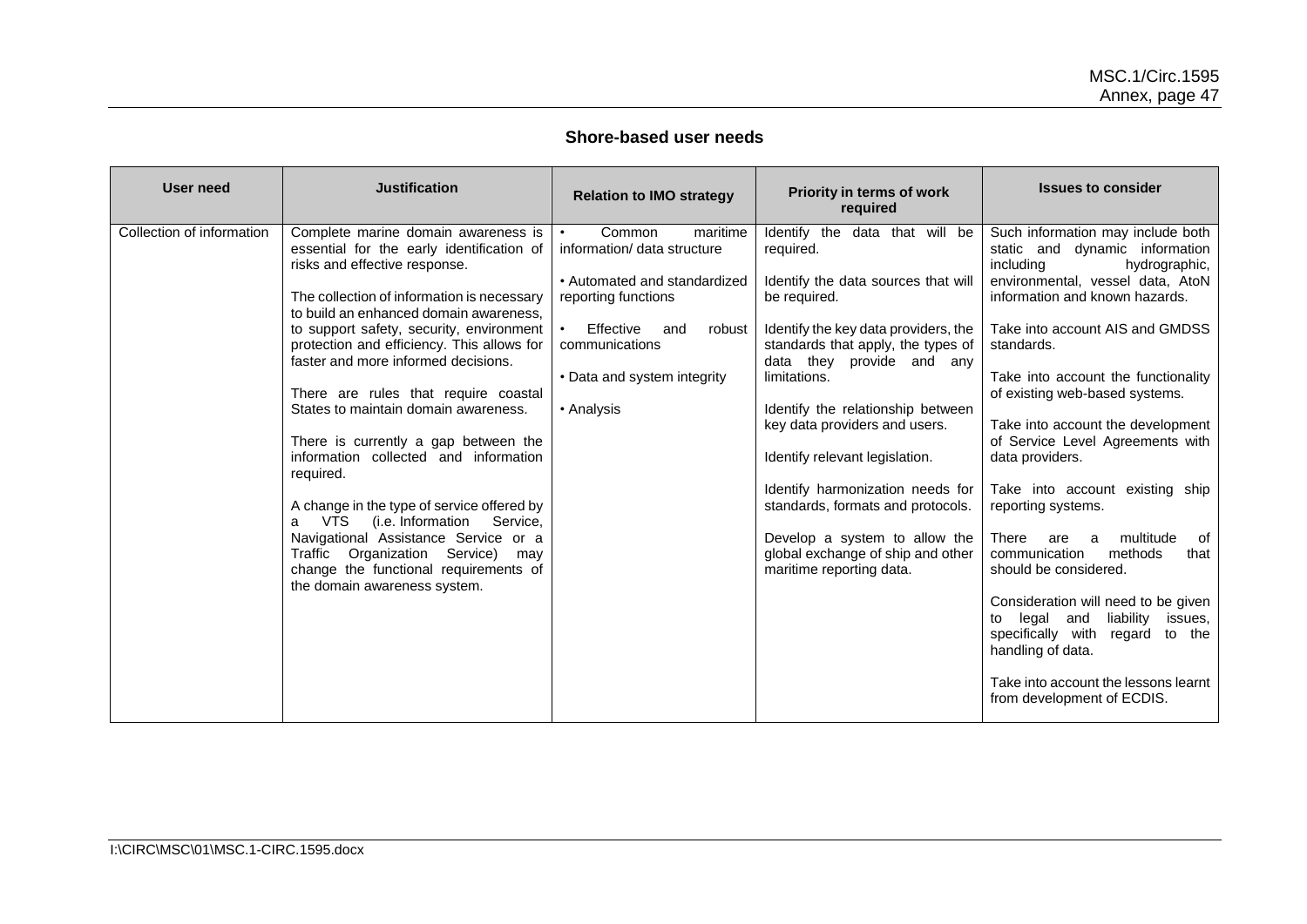| <b>User need</b>             | <b>Justification</b>                                                                                                                                                                                                                                                                                                                                                                                                                                                                                                                                                                                                                                                                                                                                                                                                                                               | <b>Relation to IMO strategy</b>                                                                                                                                                                                                                                         | Priority in terms of work<br>required                                                                                                                                                                                                                                                                                                                                                                                                                                                                                                                  | <b>Issues to consider</b>                                                                                                                                                                                                                                                                                                                                                                 |
|------------------------------|--------------------------------------------------------------------------------------------------------------------------------------------------------------------------------------------------------------------------------------------------------------------------------------------------------------------------------------------------------------------------------------------------------------------------------------------------------------------------------------------------------------------------------------------------------------------------------------------------------------------------------------------------------------------------------------------------------------------------------------------------------------------------------------------------------------------------------------------------------------------|-------------------------------------------------------------------------------------------------------------------------------------------------------------------------------------------------------------------------------------------------------------------------|--------------------------------------------------------------------------------------------------------------------------------------------------------------------------------------------------------------------------------------------------------------------------------------------------------------------------------------------------------------------------------------------------------------------------------------------------------------------------------------------------------------------------------------------------------|-------------------------------------------------------------------------------------------------------------------------------------------------------------------------------------------------------------------------------------------------------------------------------------------------------------------------------------------------------------------------------------------|
| Management of<br>information | Shore<br>authorities<br>need<br>tools<br>for<br>managing increased levels of information<br>pertaining to the maritime domain<br>awareness.<br>A harmonized and holistic approach to<br>information management will enable<br>shore authorities to manage resources<br>more efficiently.<br>harmonized<br>enhanced<br><b>The</b><br>and<br>presentation of domain awareness will<br>improve situational awareness for allied <sup>1</sup><br>and other support services.<br>Enhanced information management is<br>for<br>improving<br>required<br>logistics<br>management and in support of safety,<br>security and environment protection.<br>Currently, there are major challenges to<br>managing and sharing a diverse range of<br>information from dissimilar systems.<br>Current systems suffer without a<br>harmonized approach to quality and<br>structure. | Common<br>maritime<br>$\bullet$<br>information/data structure<br>• Automated and standardized<br>reporting functions<br>Effective<br>and<br>robust<br>$\bullet$<br>communications<br>• Human-centred presentation<br>needs<br>• Data and system integrity<br>• Analysis | Identify<br>the<br>sources<br>and<br>ownership of information to be<br>managed.<br>Identify communication methods/<br>variety<br>of<br>communication<br>methods.<br>Identify quality parameters for<br>different types of information,<br>including accuracy, reliability,<br>latency, etc.<br>Identify specific requirements for<br>alerting for the loss of integrity or<br>system failure.<br>Identify the legal issues pertaining<br>to capturing, storing and sharing<br>data.<br>Seek to harmonize policies for the<br>security and use of data. | A gap analysis should be used to<br>identify the capability of present<br>information management systems<br>to deal with an increasing amount of<br>information in a timely manner.<br>Take into account best practice for<br>information<br>management<br>and<br>examples from other industries,<br>such as aviation.<br>Take into account the benefits of<br>open architecture systems. |

 $\overline{a}$ 

Allied services are services actively involved in the safe and efficient passage of the vessel through the VTS area (IMO resolution A.857(20)).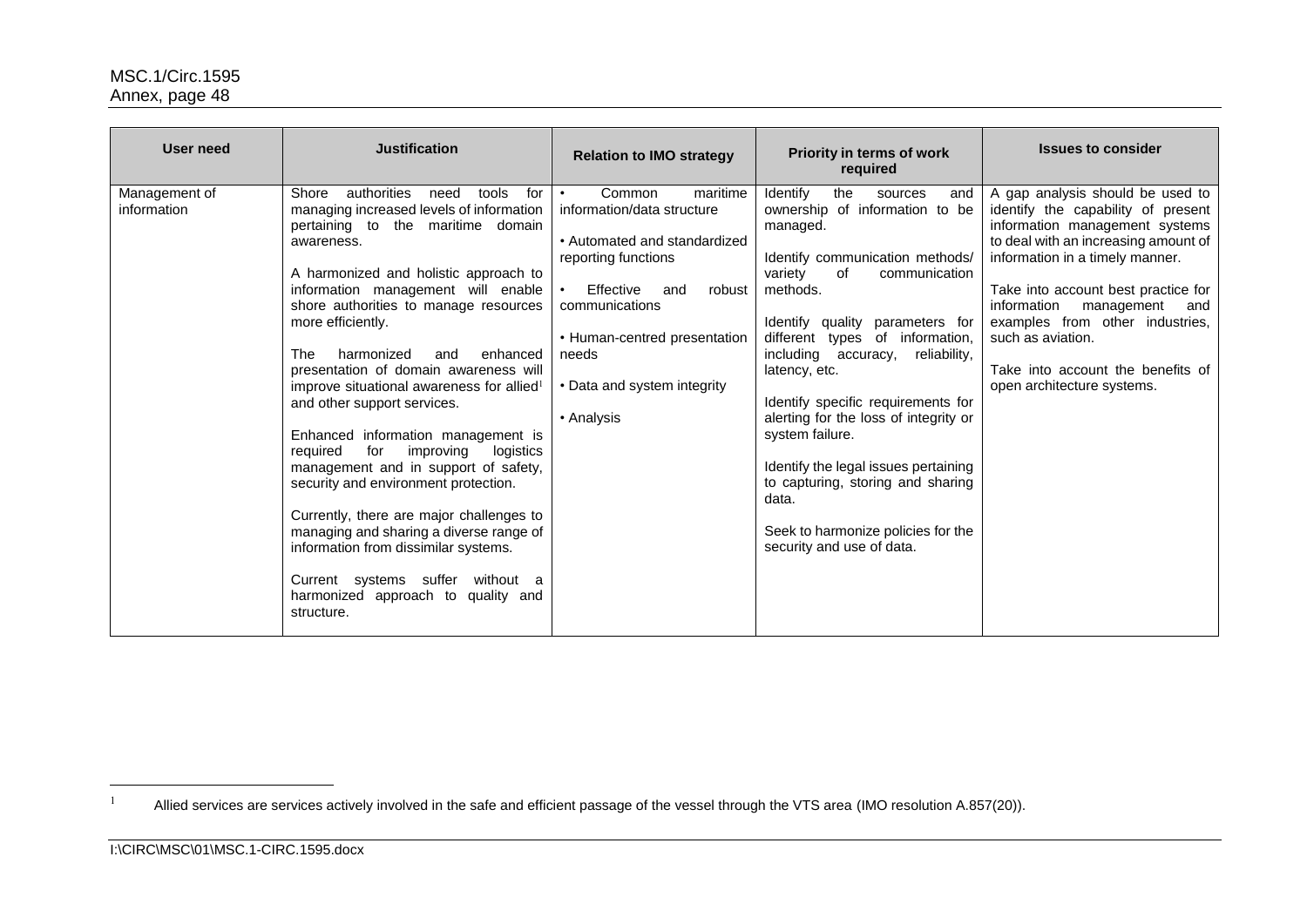| <b>User need</b>                     | <b>Justification</b>                                                                                                                                                                                                                                                                                                                                                                                        | <b>Relation to IMO strategy</b>                                                                                                                                                                                                                | Priority in terms of work<br>required                                                                                                                                                                                                                                                                                                                                | <b>Issues to consider</b>                                                                                                                                                                                                                                                                                                                                                                                                                                                                                                                                                                                                                    |
|--------------------------------------|-------------------------------------------------------------------------------------------------------------------------------------------------------------------------------------------------------------------------------------------------------------------------------------------------------------------------------------------------------------------------------------------------------------|------------------------------------------------------------------------------------------------------------------------------------------------------------------------------------------------------------------------------------------------|----------------------------------------------------------------------------------------------------------------------------------------------------------------------------------------------------------------------------------------------------------------------------------------------------------------------------------------------------------------------|----------------------------------------------------------------------------------------------------------------------------------------------------------------------------------------------------------------------------------------------------------------------------------------------------------------------------------------------------------------------------------------------------------------------------------------------------------------------------------------------------------------------------------------------------------------------------------------------------------------------------------------------|
| Provision of information<br>to ships | Shore authorities have an obligation to<br>provide maritime information to ships.<br>There is a need to improve the delivery<br>and presentation of such information to<br>enhance onboard decision-making.<br>Effective<br>harmonized<br>and<br>communication should allow for the<br>provision of such information in an<br>operationally effective manner.                                               | Common<br>maritime<br>information/ data structure<br>• Automated and standardized<br>reporting functions<br>Effective<br>and<br>robust<br>communications<br>• Human-centred presentation<br>needs<br>• Data and system integrity<br>• Analysis | Identify the information necessary<br>to be provided to vessels, taking<br>into account the responsibility<br>assigned to<br>the shore-based<br>provider.<br>Identify<br>the<br>means<br>οf<br>communicating the information to<br>vessels.                                                                                                                          | Consider the efficient provision of<br>relevant information pertaining to<br>logistics and commercial activities.<br>Consider how to provide information<br>to the seafarers efficiently and<br>effectively. This pertains to traffic<br>information, MSI, security-related<br>information, updates to nautical<br>publications,<br>met-ocean<br>information, etc.<br>Take into account the need for<br>scalability.<br>facility for shore<br>Consider a<br>authorities to assess the real time<br>status of shore systems and to<br>disseminate this information as<br>appropriate.<br>Take into account the use of AIS<br>binary messages. |
| Quality assurance                    | The shore authority needs to have<br>confidence that the navigation systems<br>being used on board are operating<br>correctly.<br>Shore authorities need to be confident<br>that the information which they receive<br>from and send to the ship is correct.<br>Shore authorities have a need to be<br>establishing<br>capable of<br>effective<br>communication with bridge teams and<br>other shore users. | Common<br>maritime<br>information/ data structure<br>• Automated and standardized<br>reporting functions<br>Effective<br>robust<br>and<br>communications<br>• Data and system integrity<br>• Analysis                                          | It will be necessary to carry out an<br>assessment to quantify reliability<br>parameters, taking into account<br>IEC<br>standards/IMO<br>existing<br>Standards<br>Performance<br>for<br>onboard equipment.<br>Investigate the technical<br>and<br>capabilities<br>procedural<br>for<br>monitoring quality.<br>Consider how information can<br>have a quality rating. | Consider how shore authorities are<br>assured of the navigation system<br>status on board ships in real time.<br>And for system faults ashore to be<br>brought to the attention of seafarers<br>as appropriate.<br>Consider<br>the<br>effectiveness<br>of<br>of<br>communications<br>in<br>terms<br>technology and language.<br>Consider legal and liability issues.                                                                                                                                                                                                                                                                         |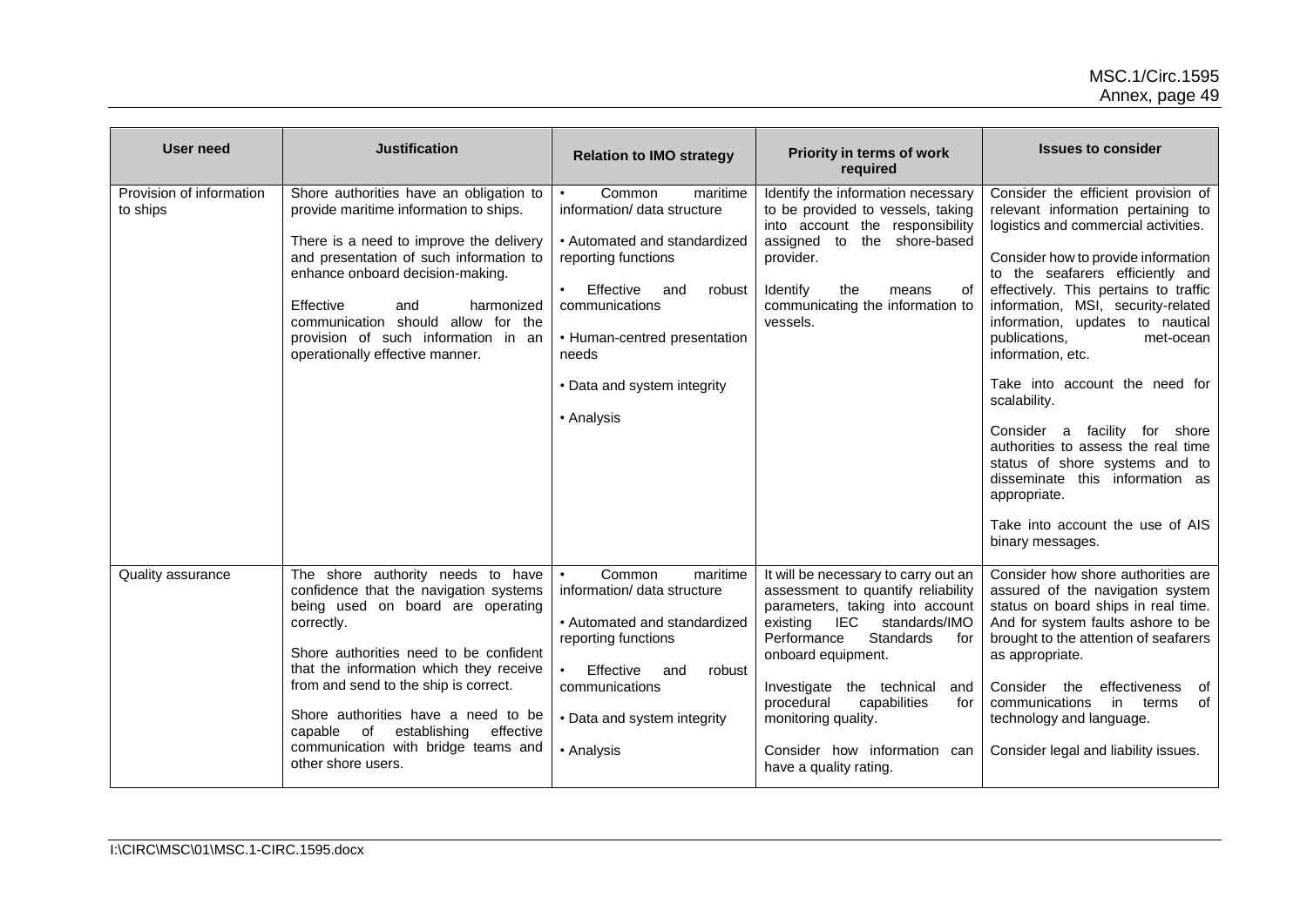| User need                                    | <b>Justification</b>                                                                                                                                                                                                                                                                                                                                                                                                                                                                                                                                                                                                                                                                                                                                                                                              | <b>Relation to IMO strategy</b>                                                                                                                                                                                                               | Priority in terms of work<br>required                                                                                                                                                                                                                                                                                                                | <b>Issues to consider</b>                                                                                                                                                       |
|----------------------------------------------|-------------------------------------------------------------------------------------------------------------------------------------------------------------------------------------------------------------------------------------------------------------------------------------------------------------------------------------------------------------------------------------------------------------------------------------------------------------------------------------------------------------------------------------------------------------------------------------------------------------------------------------------------------------------------------------------------------------------------------------------------------------------------------------------------------------------|-----------------------------------------------------------------------------------------------------------------------------------------------------------------------------------------------------------------------------------------------|------------------------------------------------------------------------------------------------------------------------------------------------------------------------------------------------------------------------------------------------------------------------------------------------------------------------------------------------------|---------------------------------------------------------------------------------------------------------------------------------------------------------------------------------|
| Shore-to-shore<br>information exchange       | Shore authorities need an enhanced<br>ability to share maritime information<br>amongst authorized shore users to<br>ensure consistency and reduce the<br>reporting burden by ship personnel.<br>More<br>effective<br>shore-to-shore<br>information exchange will aid safety,<br>security, the identification of risk,<br>environmental protection and improve<br>logistics management.                                                                                                                                                                                                                                                                                                                                                                                                                            | Common<br>maritime<br>information/ data structure<br>• Automated and standardized<br>reporting functions<br>Effective<br>and<br>robust<br>communications<br>• Human-centred presentation<br>need<br>• Data and system integrity<br>• Analysis | Identify and/or develop necessary<br>protocols, formats and data<br>structures.<br>Investigate methods for global<br>data sharing.<br>Identify<br>relevant legal<br>and<br>regulatory implications.                                                                                                                                                  | Consider the need for data security<br>and ownership issues.<br>Consider work done in other<br>relevant industries.<br>Consider the use of standard data<br>exchange protocols. |
| Effective<br>and<br>robust<br>communications | A clear need was expressed for there to<br>be an effective and robust means of<br>communication for ship and shore users.<br>Shore-based users require an effective<br>means of communicating with ships to<br>facilitate<br>safety,<br>security<br>and<br>environmental protection and to provide<br>operational information. To be effective,<br>communication with and between ships<br>should make best use of audio/visual<br>aids and standard phrases to minimize<br>linguistic challenges and distractions to<br>operators.<br>Research has indicated that a high<br>percentage of seafarers regard language<br>incompatibility and non-standard phrases<br>as a major problem. They also<br>highlighted equipment failure and busy<br>communication channels as concerns<br>that needed to be addressed. | • Automated and standardized<br>reporting functions<br>Effective<br>robust<br>and<br>communications                                                                                                                                           | Research into how voice and<br>digital communication can be<br>made more effective.<br>Plan for greater use of IMO SMCP<br>(resolution A.918(22)).<br>Identify reliability standards for<br>communication technology.<br>Identify communication capacity<br>adequate<br>issues to<br>ensure<br>bandwidth<br>for<br>essential<br>communication needs. |                                                                                                                                                                                 |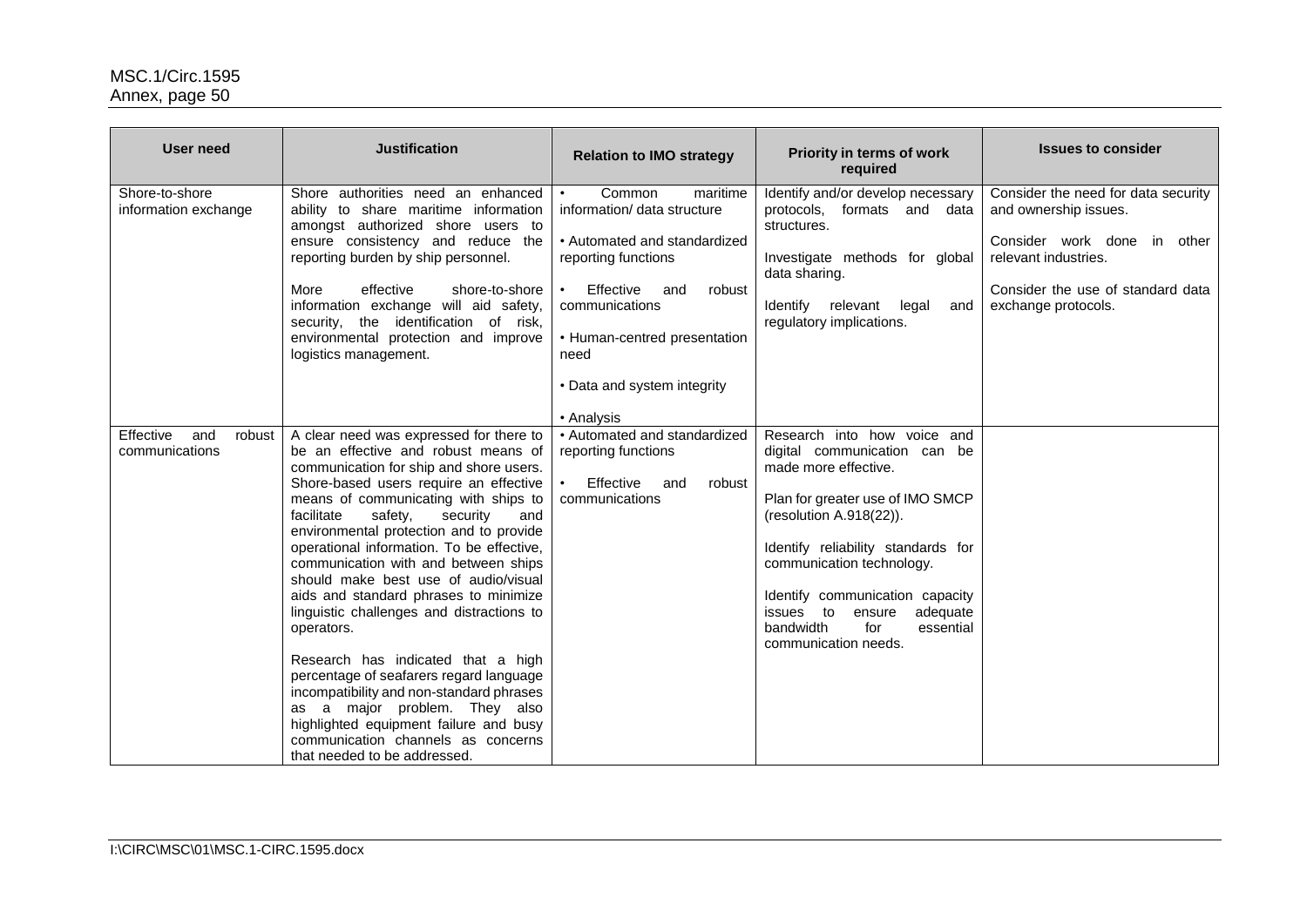# **SAR authority user needs for e-navigation**

| <b>User need</b>                                                                                                                        | <b>Justification</b>                                                                                                                                        | <b>Relation to IMO strategy</b>                                                                  | Priority in terms of work<br>required | <b>Issues to consider</b> |
|-----------------------------------------------------------------------------------------------------------------------------------------|-------------------------------------------------------------------------------------------------------------------------------------------------------------|--------------------------------------------------------------------------------------------------|---------------------------------------|---------------------------|
| SAR should have access<br>to relevant information<br>within the<br>contained<br>e-navigation domain.                                    | SAR need a full range of information<br>pertaining to ships and their domain to<br>support the saving of lives.                                             | • Common data structure •<br>Automated<br>reporting<br>• Robust communications data<br>integrity |                                       |                           |
| <b>Effective Communication</b><br>and information sharing.                                                                              | SAR must be able to use the e-navigation<br>infrastructure to communicate and share<br>information effectively with all parties<br>involved in an incident. | • Common data structure •<br>Automated<br>reporting<br>• Robust communications data<br>integrity |                                       |                           |
| Priority<br>distress<br>for<br>communications.                                                                                          | Within the e-navigation domain, distress<br>communications should take priority over<br>all other communications.                                           | • Common data structure •<br>Automated<br>reporting<br>Robust communications data<br>integrity   |                                       |                           |
| Authorities<br>SAR<br>need<br>access to the details of all<br>relevant<br>onboard<br>communication<br>equipment<br>and<br>capabilities. | To maximize incident response, SAR<br>need to be able to determine the best<br>means for communications.                                                    |                                                                                                  |                                       |                           |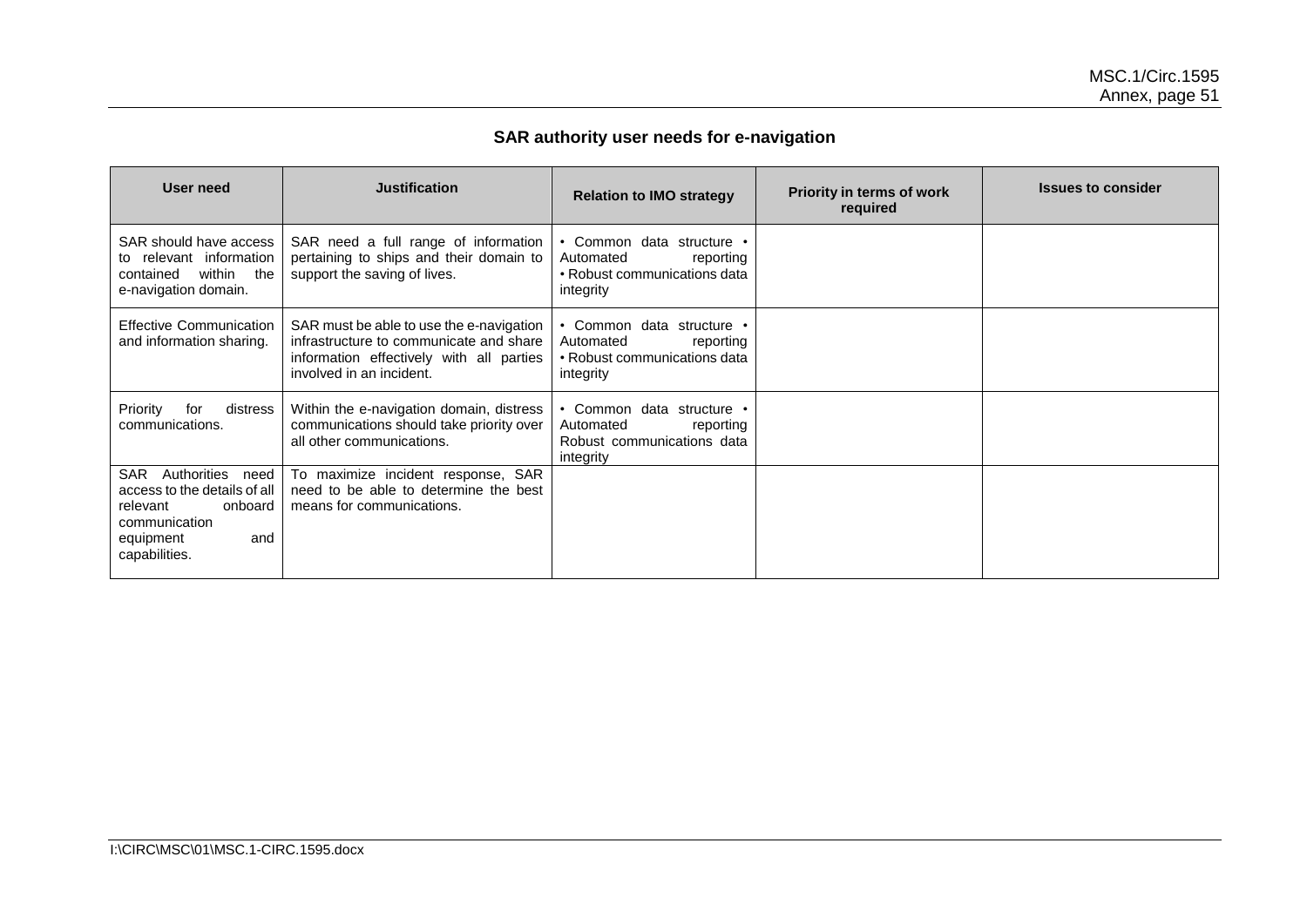### ANNEX 4

### **LIST OF STANDARDS THAT COULD BE EVALUATED FOR E-NAVIGATION**

Some of the IMO performance standards already have interfaces and displays which might be suitable for use in an e-navigation context. However, some existing equipment standards do not currently have all the appropriate interfaces or use the appropriate up-to-date display standards, but manufacturers may be providing them as an extra feature. For example, it is not currently an IMO requirement to be able to display AIS information on an ECDIS but some manufacturers' equipment has this facility.

The following tables list the communications and navigation equipment currently required by SOLAS chapters III, IV and V. This equipment is mandatory depending on the configuration of the ship (tonnage, etc.) and GMDSS sea area (A1, A2, A3 or A4). The INS has been added because, although it is not currently a carriage requirement, it might be an essential element of e-navigation.

The fifth column of the tables indicates if the equipment might be used for e-navigation (i.e. has appropriate interfaces, etc.).

- **E** = may be used without modification to the existing standards
- **= future upgrade may be needed for interfacing**
- **M** = standards may need to be modified for e-navigation
- **P** = presentation rules may apply
- *Note:* Some equipment standards are subject to clarification from circulars from MSC, NAV and COMSAR.

Until the Organization's review of the GMDSS is complete, the communications devices in the table below are based on the current GMDSS.

Where the equipment is radio-based, the appropriate ITU recommendations are not cited, as none have been identified yet that may need changing.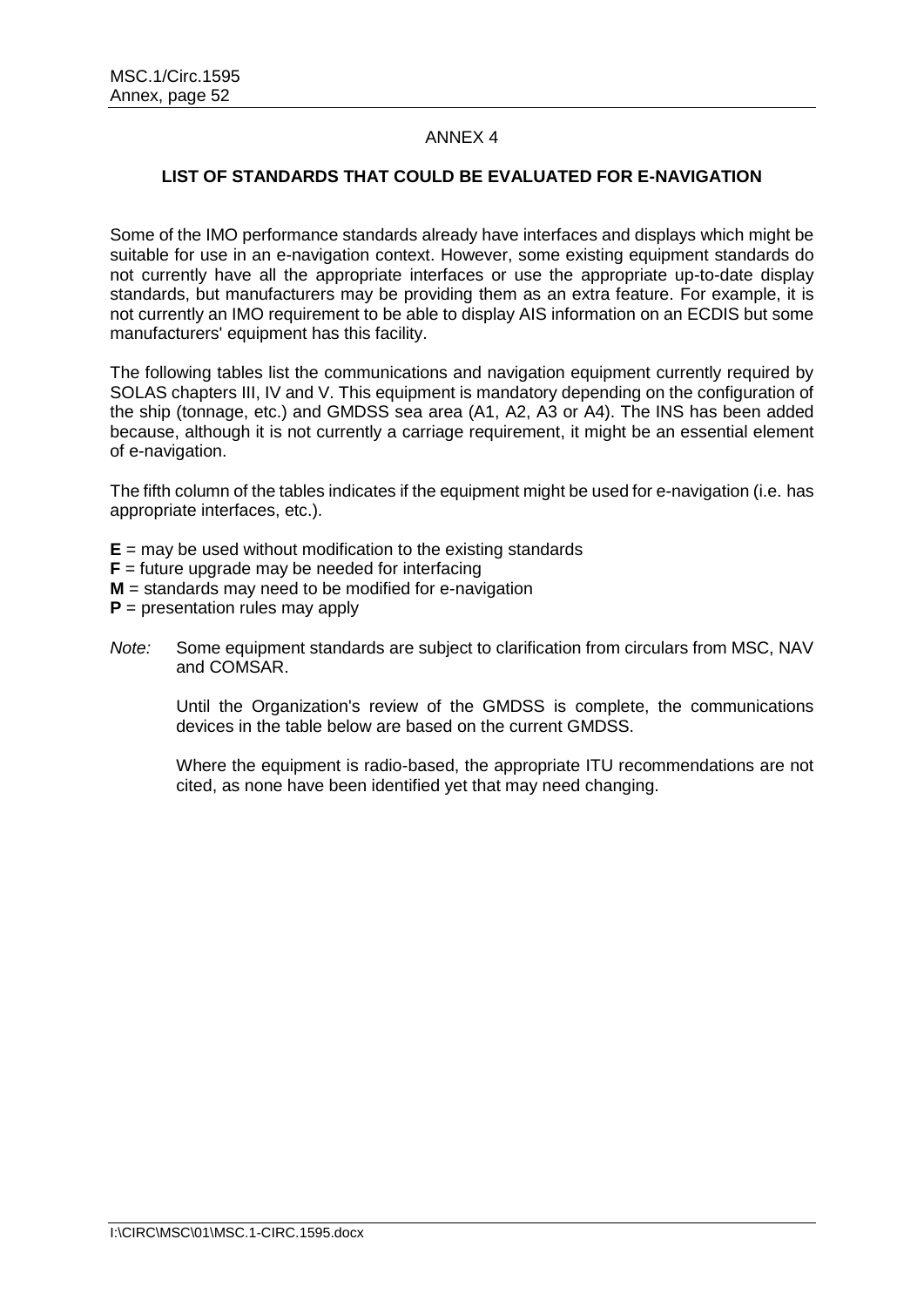#### **Table 1 – Communications equipment from SOLAS chapter IV**

(including those required by SOLAS chapter III on Life-saving appliances and arrangements)

| <b>Item</b>                                                                                        | <b>SOLAS 74 where</b>                                                                                        | Regulations of SOLAS 74 and the relevant                                                                                                                                                                                                | <b>International</b>                                                                 | <b>Suitability for</b> |
|----------------------------------------------------------------------------------------------------|--------------------------------------------------------------------------------------------------------------|-----------------------------------------------------------------------------------------------------------------------------------------------------------------------------------------------------------------------------------------|--------------------------------------------------------------------------------------|------------------------|
| designation                                                                                        | "type approval" is                                                                                           | resolutions and circulars of the IMO, as applicable                                                                                                                                                                                     | <b>Testing</b>                                                                       | e-navigation           |
|                                                                                                    | required                                                                                                     |                                                                                                                                                                                                                                         | standards                                                                            |                        |
| <b>VHF</b><br>radio<br>capable<br>0f<br>transmitting and<br>receiving DSC<br>and<br>radiotelephony | Reg. IV/14,<br>Reg. X/3,<br>Res. MSC.36(63)-(1994 HSC<br>Code) 14,<br>Res. MSC.97(73)-(2000 HSC<br>Code) 14. | Reg. IV/7,<br>Reg. X/3,<br>Res. A.385(X),<br>Res. A.524(13),<br>Res. A.694(17),<br>Res. A.801(19),<br>Res. A.803(19),<br>Res. MSC.36(63)-(1994 HSC Code) 14,<br>Res. MSC.97(73)-(2000 HSC Code) 14,<br>MSC/Circ.862,<br>COMSAR Circ.32, | IEC 61097-3 (1994),<br>IEC 61097-7 (1996),<br>IEC 61162 series,<br>IMO MSC/Circ.862. | E<br>P                 |
| <b>VHF</b><br><b>DSC</b><br>watchkeeping<br>receiver                                               | Reg. IV/14,<br>Reg. X/3,<br>Res. MSC.36(63)-(1994 HSC<br>Code) 14,<br>Res. MSC.97(73)-(2000 HSC<br>Code) 14. | Reg. IV/7,<br>Reg. X/3,<br>Res. A.694(17),<br>Res. A.801(19),<br>Res. A.803(19).<br>Res. MSC.36(63)-(1994 HSC Code) 14,<br>MSC.97(73)-(2000 HSC Code) 14,<br>COMSAR Circ.32,                                                            | IEC 60945 (2002),<br>IEC 61097-3 (1994),<br>IEC 61097-8 (1998).                      | E                      |
| Navtex receiver                                                                                    | Reg. IV/14,<br>Reg. X/3,<br>Res. MSC.36(63)-(1994 HSC<br>Code) 14.<br>Res. MSC.97(73)-(2000 HSC<br>Code) 14. | Reg. IV/7,<br>Reg. X/3,<br>Res. A.694(17),<br>Res. A.801(19).<br>Res. MSC.36(63)-(1994 HSC Code) 14,<br>Res. MSC.97(73)-(2000 HSC Code) 14,<br>Res. MSC.148(77),<br>COMSAR Circ.32,                                                     | IEC 60945 (2002),<br>IEC 61097-6 (2005-12).                                          | M<br>P                 |
| <b>EGC</b> receiver                                                                                | Reg. IV/14,<br>Reg. X/3,<br>Res. MSC.36(63)-(1994 HSC<br>Code) 14.<br>Res. MSC.97(73)-(2000 HSC<br>Code) 14. | Reg. IV/7,<br>Reg. X/3,<br>Res. A.570(14),<br>Res. A.664(16),<br>Res. A.694(17),<br>Res. A.801(19).<br>Res. MSC.36(63)-(1994 HSC Code) 14,<br>Res. MSC.97(73)-(2000 HSC Code) 14,<br>COMSAR Circ.32.                                    | IEC 60945 (2002),<br>IEC 61097-4 (1994).                                             | M<br>P                 |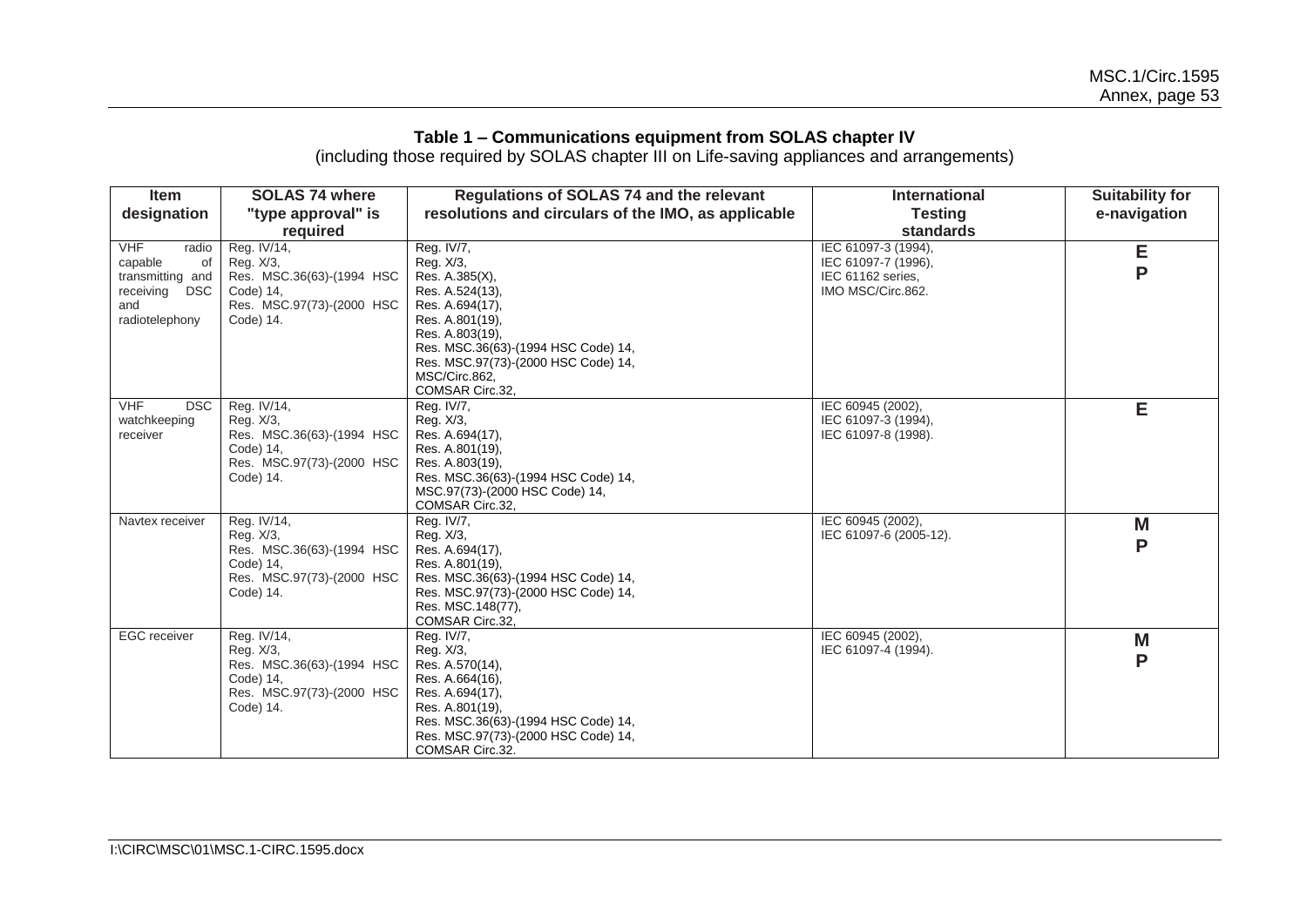| Item                                                                                                             | <b>SOLAS 74 where</b>                                                                                        | Regulations of SOLAS 74 and the relevant                                                                                                                                                                                                                                                                   | <b>International</b>                                                                                          | <b>Suitability for</b> |
|------------------------------------------------------------------------------------------------------------------|--------------------------------------------------------------------------------------------------------------|------------------------------------------------------------------------------------------------------------------------------------------------------------------------------------------------------------------------------------------------------------------------------------------------------------|---------------------------------------------------------------------------------------------------------------|------------------------|
| designation                                                                                                      | "type approval" is<br>required                                                                               | resolutions and circulars of the IMO, as applicable                                                                                                                                                                                                                                                        | <b>Testing</b><br><b>standards</b>                                                                            | e-navigation           |
| HF marine safety<br>information<br>(MSI) equipment<br>H<br><b>NBDP</b><br>receiver)                              | Reg. IV/14,<br>Reg. X/3,<br>Res. MSC.36(63)-(1994 HSC<br>Code) 14,<br>Res. MSC.97(73)-(2000 HSC<br>Code) 14  | Reg. IV/7,<br>Reg. X/3,<br>Res. A.694(17),<br>Res. A.699(17),<br>Res. A.700(17),<br>Res. A.801(19),<br>Res. A.806(19),<br>Res. MSC.36(63)-(1994 HSC Code) 14,<br>Res. MSC.97(73)-(2000 HSC Code) 14,<br>COMSAR Circ.32,                                                                                    | ETSI ETS 300067 Ed.1 (1990-11),<br>ETSI ETS 300067/A1 Ed.1 (1993-10),<br>EN 60945 (2002),<br>EN 61162 Series. | M<br>P                 |
| MF<br>radio<br>capable<br>0f<br>transmitting and<br>receiving<br>DSC<br>and<br>radiotelephony                    | Reg. IV/14,<br>Reg. X/3,<br>Res. MSC.36(63)-(1994 HSC<br>Code) 14,<br>Res. MSC.97(73)-(2000 HSC<br>Code) 14. | Reg. IV/9,<br>Reg. IV/10,<br>Reg. X/3,<br>Res. A.694(17),<br>Res. A.801(19),<br>Res. A.804(19),<br>Res. MSC.36(63)-(1994 HSC Code) 14,<br>Res. MSC.97(73)-(2000 HSC Code) 14,<br>COMSAR Circ.32,                                                                                                           | IEC 60945 (2002),<br>IEC 61097-3 (1994),<br>IEC 61097-9 (1997),<br>IEC 61162 series.<br>IMO MSC/Circ.862.     | M<br>P                 |
| Inmarsat-C SES                                                                                                   | Reg. IV/14,<br>Reg. X/3,<br>Res. MSC.36(63)-(1994 HSC<br>Code) 14,<br>Res. MSC.97(73)-(2000 HSC<br>Code) 14. | Reg. IV/10,<br>Reg. X/3,<br>Res. A.570(14),<br>Res. A.664 (16), (applicable only if Inmarsat C SES comprises EGC<br>functions),<br>Res. A.694(17),<br>Res. A.801(19),<br>Res. A.807(19).<br>Res. MSC.36(63)-(1994 HSC Code) 14,<br>Res. MSC.97(73)-(2000 HSC Code) 14,<br>MSC/Circ.862.<br>COMSAR Circ.32. | IEC 60945 (2002),<br>IEC 61097-4 (2007),<br>EN 61162 series,<br>IMO MSC/Circ.862.                             | Е<br>P                 |
| MF/HF<br>radio<br>capable<br>of<br>transmitting and<br>DSC.<br>receiving<br><b>NBDP</b><br>and<br>radiotelephony | Reg. IV/14,<br>Reg. X/3,<br>Res. MSC.36(63)-(1994 HSC<br>Code) 14,<br>Res. MSC.97(73)-(2000 HSC<br>Code) 14. | Reg. IV/10,<br>Reg. X/3,<br>Res. A.694(17),<br>Res. A.801(19),<br>Res. A.806(19),<br>Res. MSC.36(63)-(1994 HSC Code) 14,<br>Res. MSC.97(73)-(2000 HSC Code) 14,<br>MSC/Circ.862,<br>COMSAR Circ.32,                                                                                                        | IEC 60945 (2002),<br>IEC 61097-3 (1994),<br>IEC 61097-9 (1997),<br>IEC 61162 series.<br>IMO MSC/Circ.862.     | M<br>P                 |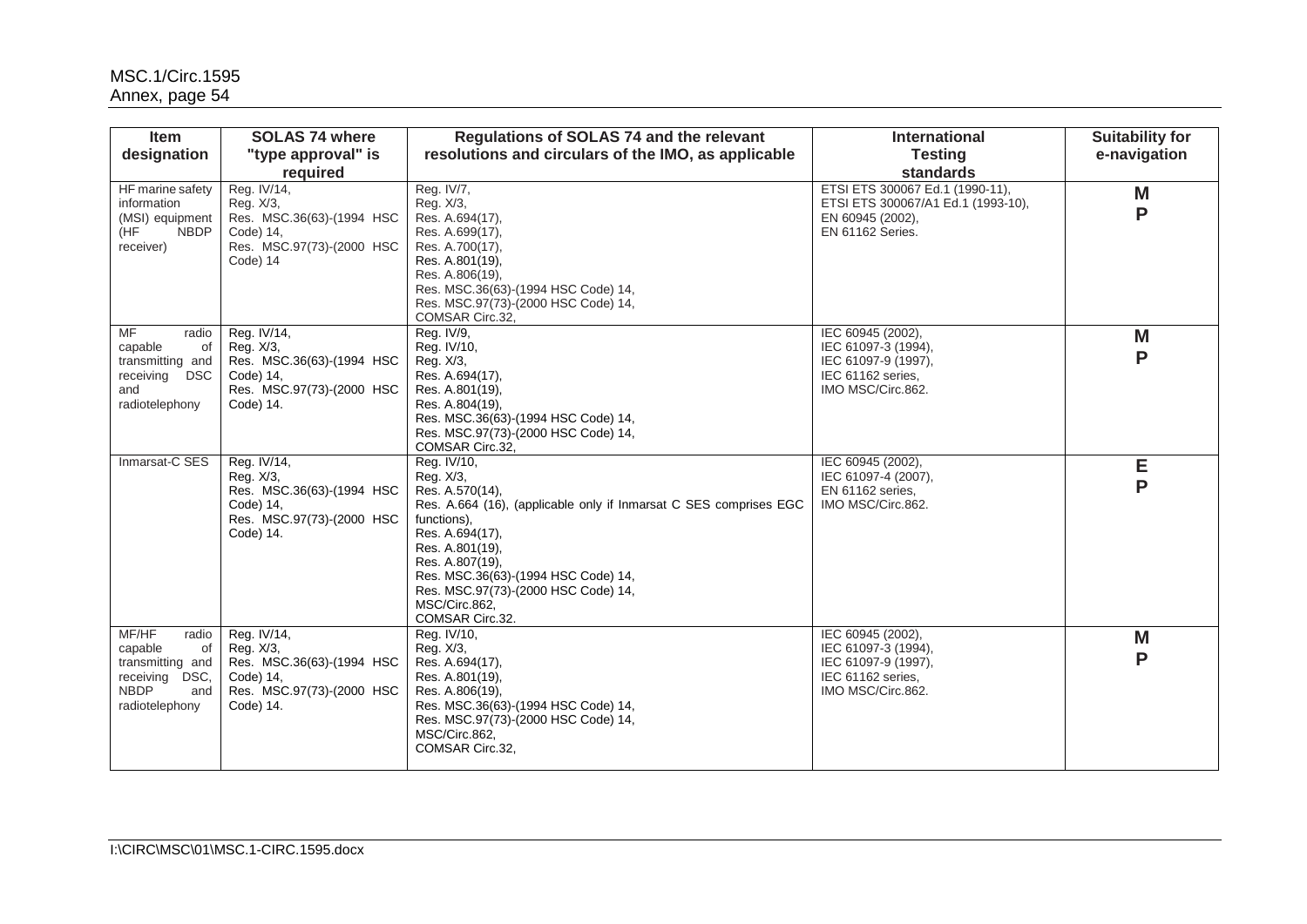| <b>Item</b><br>designation | <b>SOLAS 74 where</b><br>"type approval" is<br><b>required</b>                                               | Regulations of SOLAS 74 and the relevant<br>resolutions and circulars of the IMO, as applicable                                                                                                              | <b>International</b><br>Testing<br>standards                   | <b>Suitability for</b><br>e-navigation |
|----------------------------|--------------------------------------------------------------------------------------------------------------|--------------------------------------------------------------------------------------------------------------------------------------------------------------------------------------------------------------|----------------------------------------------------------------|----------------------------------------|
| Inmarsat-F SES             | Reg. IV/14,<br>Reg. X/3,<br>Res. MSC.36(63)-(1994 HSC<br>Code) 14,<br>Res. MSC.97(73)-(2000 HSC<br>Code) 14. | Reg. IV/10,<br>Res. A.570 (14).<br>Res. A.801(19),<br>Res. A.808 (19).<br>Res. A.694 (17).<br>Res. MSC.36(63)-(1994 HSC Code) 14,<br>Res. MSC.97(73)-(2000 HSC Code) 14,<br>MSC/Circ.862,<br>COMSAR Circ.32. | IEC 60945 (2002),<br>IEC 61097-13 (2003),<br>IMO MSC/Circ.862. |                                        |

#### **Table 2 – Navigation equipment**

(Including those required by SOLAS chapter III)

| <b>Item</b><br>designation                                    | <b>SOLAS 74 where</b><br>"type approval" is<br>required                                                                   | Regulations of SOLAS 74 and the relevant<br>resolutions and circulars of the IMO, as applicable                                          | <b>Testing standards</b>                                                                               | <b>Suitability for</b><br>e-navigation |
|---------------------------------------------------------------|---------------------------------------------------------------------------------------------------------------------------|------------------------------------------------------------------------------------------------------------------------------------------|--------------------------------------------------------------------------------------------------------|----------------------------------------|
| Integrated<br>Navigation<br>System (INS)                      | Reg. V/18<br>carriage<br>Not currently<br>a<br>requirement                                                                | Reg. V/19<br>Res.A.694(17)<br>Res. MSC.252(83)                                                                                           | IEC 60945 (2002)<br>IEC 61924 ed 2 (tba)                                                               | M, P                                   |
| Magnetic<br>compass                                           | Reg. V/18.                                                                                                                | Reg. V/19,<br>Res. A.382(X),<br>Res. A.694(17).                                                                                          | ISO 449 (1997),<br>ISO 694 (2000),<br>ISO 1069 (1973),<br>ISO 2269 (1992),<br>IEC 60945 (2002).        | E                                      |
| Transmitting<br>heading device<br>THD<br>(magnetic<br>method) | Reg. V/18,<br>Reg. V/19,<br>Reg. X/3,<br>Res. MSC.36(63)-(1994 HSC<br>Code) 13,<br>Res. MSC.97(73)-(2000 HSC<br>Code) 13. | Reg. V/19, -<br>Res. A.694 $(17)$ , —<br>Res. MSC.36(63)-(1994 HSC Code) 13,<br>Res. MSC.97(73)-(2000 HSC Code) 13,<br>Res. MSC.116(73). | IEC 60945 (2002),<br>IEC 61162 series.<br>22090-2<br>(2004),<br>including<br>ISO.<br>Corrigendum 2005. | E                                      |
| Gyro compass                                                  | Reg. V/18.                                                                                                                |                                                                                                                                          | ISO 8728 (1997),<br>IEC 60945 (2002),<br>IEC 61162 series,<br>IEC 62288 Ed.1.0 (2008).                 | E                                      |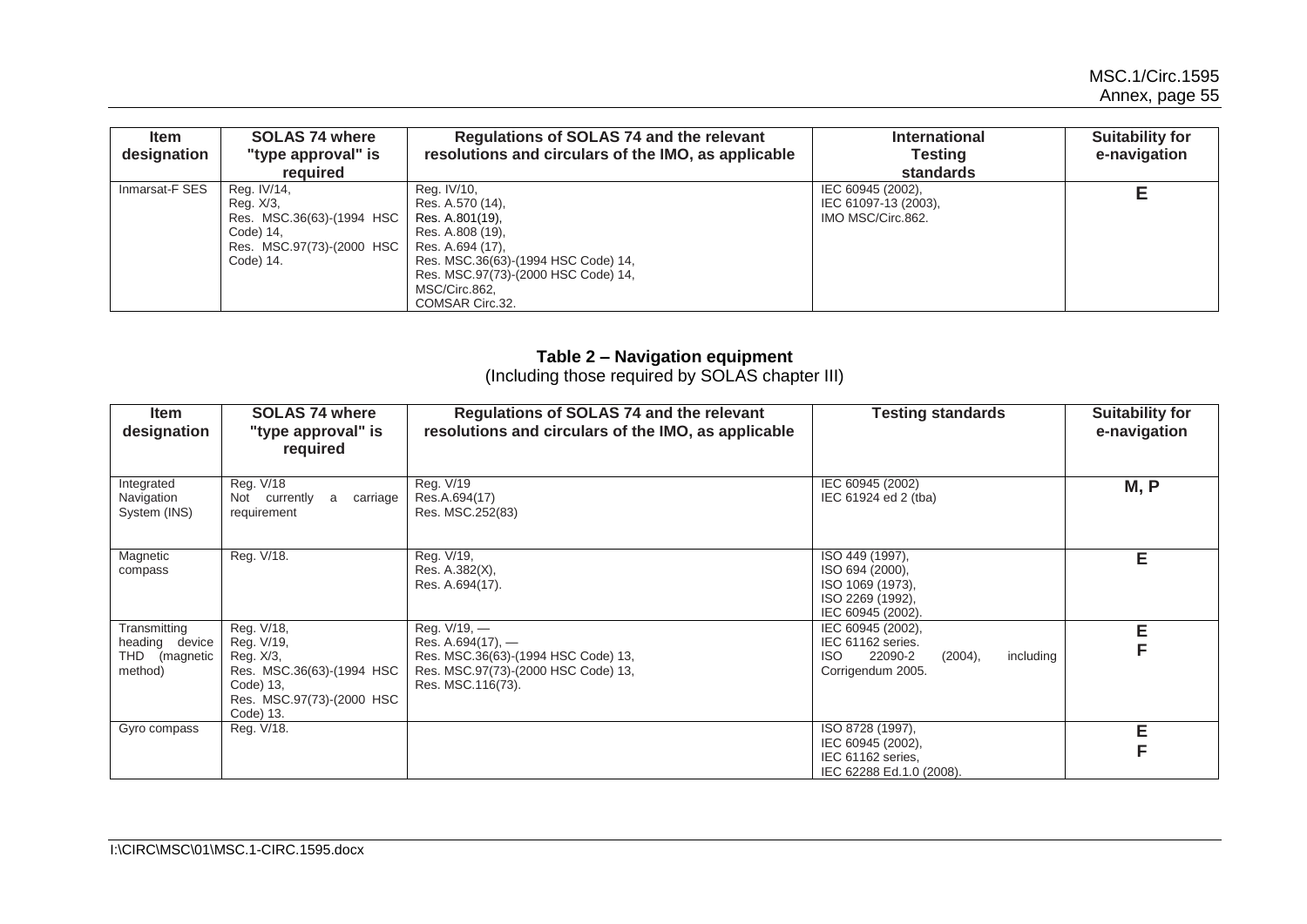| <b>Item</b><br>designation                                | <b>SOLAS 74 where</b><br>"type approval" is<br>required                                                     | Regulations of SOLAS 74 and the relevant<br>resolutions and circulars of the IMO, as applicable                                                                                                                                             | <b>Testing standards</b>                                                                  | <b>Suitability for</b><br>e-navigation |
|-----------------------------------------------------------|-------------------------------------------------------------------------------------------------------------|---------------------------------------------------------------------------------------------------------------------------------------------------------------------------------------------------------------------------------------------|-------------------------------------------------------------------------------------------|----------------------------------------|
| Echo Sounding<br>Equipment                                | Reg. V/18,<br>Reg. X/3.<br>Res. MSC.36(63)-(1994 HSC<br>Code) 13,<br>Res. MSC.97(73)-(2000 HSC<br>Code) 13. | Reg. V/19,<br>Res. A.424(XI),<br>Res. A.694(17),<br>Res. A.224(VII),<br>Res. A.694(17),<br>Res. MSC.36(63)-(1994 HSC Code) 13,<br>Res. MSC.74(69) Annex 4,<br>Res. MSC.97(73)-(2000 HSC Code) 13,<br>Res. MSC.191(79).<br>Res. MSC.191(79). | ISO 9875 (2000),<br>IEC 60945 (2002),<br>IEC 61162 series,<br>IEC 62288 Ed.1.0 (2008).    | Е<br>P                                 |
| Speed<br>and<br><b>Distance</b><br>Measuring<br>Equipment | Reg. V/18,<br>Rea. X/3.<br>Res. MSC.36(63)-(1994 HSC<br>Code) 13,<br>Res. MSC.97(73)-(2000 HSC<br>Code) 13. | Reg. V/19,<br>Res. A.694(17).<br>Res. A.824(19),<br>Res. MSC.36(63)-(1994 HSC Code) 13,<br>Res. MSC.96(72),<br>Res. MSC.97(73)-(2000 HSC Code) 13,<br>Res. MSC.191(79).                                                                     | IEC 60945 (2002),<br>IEC 61023 (2007),<br>IEC 61162 series.<br>IEC 62288 Ed.1.0 (2008)    | Е<br>P                                 |
| Rate of<br>Turn<br>Indicator                              | Reg. V/18,<br>Reg. X/3,<br>Res. MSC.36(63)-(1994 HSC<br>Code) 13,<br>Res. MSC.97(73)-(2000 HSC<br>Code) 13. | Reg. V/19,<br>Res. A.526(13),<br>Res. A.694(17),<br>Res. MSC.36(63)-(1994 HSC Code) 13,<br>Res. MSC.97(73)-(2000 HSC Code) 13,<br>Res. MSC.191(79).                                                                                         | IEC 60945 (2002).<br>IEC 61162 series.<br>ISO 20672 (2007),<br>IEC 62288 Ed.1.0 (2008).   | E<br>P<br>F                            |
| GPS equipment                                             | Reg. V/18,<br>Reg. X/3,<br>Res. MSC.36(63)-(1994 HSC<br>Code) 13.<br>Res. MSC.97(73)-(2000 HSC<br>Code) 13. | Reg. V/19,<br>Res. A.694(17),<br>Res. MSC.36(63)-(1994 HSC Code),<br>Res. MSC.97(73)-(2000 HSC Code),<br>Res. MSC.112(73),<br>Res. MSC.191(79).                                                                                             | IEC 60945 (2002),<br>IEC 61108-1 (2003),<br>IEC 61162 series,<br>IEC 62288 Ed.1.0 (2008). | E<br>F<br>P                            |
| Glonass<br>equipment                                      | Reg. V/18,<br>Reg. X/3,<br>Res. MSC.36(63)-(1994 HSC<br>Code) 13,<br>Res. MSC.97(73)-(2000 HSC<br>Code) 13. | Reg. V/19,<br>Res. A.694(17).<br>Res. MSC.36(63)-(1994 HSC Code) 13,<br>Res. MSC.97(73)-(2000 HSC Code) 13,<br>Res. MSC.113(73),<br>Res. MSC.191(79).                                                                                       | IEC 60945 (2002),<br>IEC 61108-2 (1998),<br>IEC 61162 series,<br>IEC 62288 Ed.1.0 (2008). | E<br>F<br>P                            |
| Galileo                                                   | Reg V/18<br>$res$ $[]$                                                                                      |                                                                                                                                                                                                                                             |                                                                                           | E<br>F<br>P                            |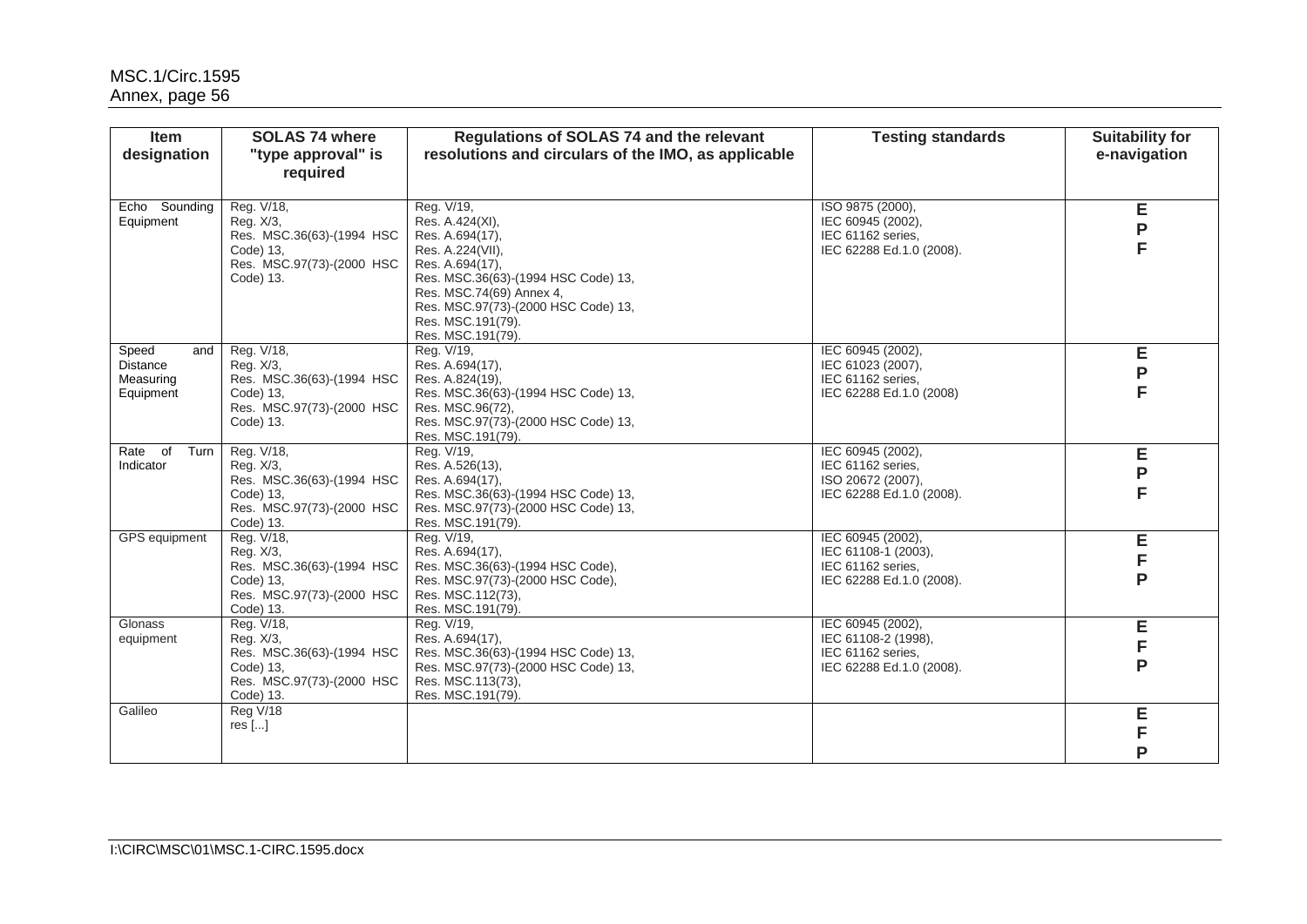| Item<br>designation                                                                                                                       | <b>SOLAS 74 where</b><br>"type approval" is<br>required                                                                   | Regulations of SOLAS 74 and the relevant<br>resolutions and circulars of the IMO, as applicable                                                                                                                                                                                                                                                                               | <b>Testing standards</b>                                                                     | <b>Suitability for</b><br>e-navigation |
|-------------------------------------------------------------------------------------------------------------------------------------------|---------------------------------------------------------------------------------------------------------------------------|-------------------------------------------------------------------------------------------------------------------------------------------------------------------------------------------------------------------------------------------------------------------------------------------------------------------------------------------------------------------------------|----------------------------------------------------------------------------------------------|----------------------------------------|
| Rudder<br>angle<br>indicator                                                                                                              | Reg. V/18,<br>Reg. X/3,<br>Res. MSC.36(63)-(1994 HSC<br>Code) 13,<br>Res. MSC.97(73)-(2000 HSC<br>Code) 13.               | Reg. V/19,<br>Res. A.526(13),<br>Res. A.694(17),<br>Res. MSC.36(63)-(1994 HSC Code) 13,<br>Res. MSC.97(73)-(2000 HSC Code) 13,<br>Res. MSC.191(79).                                                                                                                                                                                                                           | IEC 60945 (2002),<br>ISO 20673 (2007).<br>IEC 62288 Ed.1.0 (2008).                           | M<br>F<br>P                            |
| Propeller<br>revolution<br>indicator                                                                                                      | Reg. V/18,                                                                                                                | Reg. V/19,<br>Res. A.694(17),<br>Res. MSC.191(79),                                                                                                                                                                                                                                                                                                                            | IEC 60945 (2002),<br>ISO 22554 (2007),<br>IEC 62288 Ed.1.0(2008).                            | M<br>F<br>P                            |
| Pitch indicator                                                                                                                           | Reg. V/18,                                                                                                                | Reg. V/19,<br>Res. A.694(17),<br>Res. MSC.191(79).                                                                                                                                                                                                                                                                                                                            | IEC 60945 (2002),<br>ISO 22555 (2007),<br>IEC 62288 Ed.1.0 (2008).                           | M<br>F<br>P                            |
| Voyage<br>data<br>recorder (VDR)                                                                                                          | Reg. V/18,<br>Reg. V/20,<br>Reg. X/3,<br>Res. MSC.36(63)-(1994 HSC<br>Code) 13,<br>Res. MSC.97(73)-(2000 HSC<br>Code) 13. | Reg. V/20,<br>Res. A.694 (17),<br>Res. A.861 (20),<br>Res. MSC.36(63)-(1994 HSC Code) 13,<br>Res. MSC.97(73)-(2000 HSC Code) 13,<br>Res. MSC.214(81),<br>Res. MSC.191(79).                                                                                                                                                                                                    | IEC 60945 (2002),<br>IEC 61162 Series,<br>IEC 61996-1 (2007-11),<br>IEC 62288 Ed.1.0 (2008). | M<br>F                                 |
| Electronic chart<br>display<br>and<br>information<br>system (ECDIS)<br>with backup, and<br>raster<br>chart<br>display<br>system<br>(RCDS) | Reg. V/18,<br>Reg. X/3.<br>Res. MSC.36(63)-(1994 HSC<br>Code) 13,<br>Res. MSC.97(73)-(2000 HSC<br>Code) 13.               | Reg. V/19,<br>Res. A.694(17),<br>Res. MSC.36(63)-(1994 HSC Code) 13<br>Res. MSC.64(67),<br>Res. MSC.86(70),<br>Res. MSC.97(73)-(2000 HSC Code) 13,<br>Res. MSC.191(79),<br>Res. MSC.232(82).<br>ECDIS back-up and RCDS are only applicable when this functionality is<br>included in the ECDIS. The module B certificate shall indicate whether<br>these options were tested. | IEC 60945 (2002),<br>IEC 61162 Series.<br>IEC 61174 (2008),<br>IEC 62288 Ed.1.0 (2008).      | E<br>F<br>P                            |
| compass<br>Gyro<br>high-speed<br>for<br>craft                                                                                             | Reg. X/3,<br>Res. MSC.36(63)-(1994 HSC<br>Code) 13,<br>Res. MSC.97(73)-(2000 HSC<br>Code) 13.                             | Res. A.694(17).<br>Res. A.821(19),<br>Res. MSC.36(63)-(1994 HSC Code) 13,<br>Res. MSC.97(73)-(2000 HSC Code) 13,<br>Res. MSC.191(79).                                                                                                                                                                                                                                         | ISO 16328 (2001),<br>IEC 60945 (2002),<br>EN 61162 Series.<br>IEC 62288 Ed.1.0 (2008).       | Е<br>F                                 |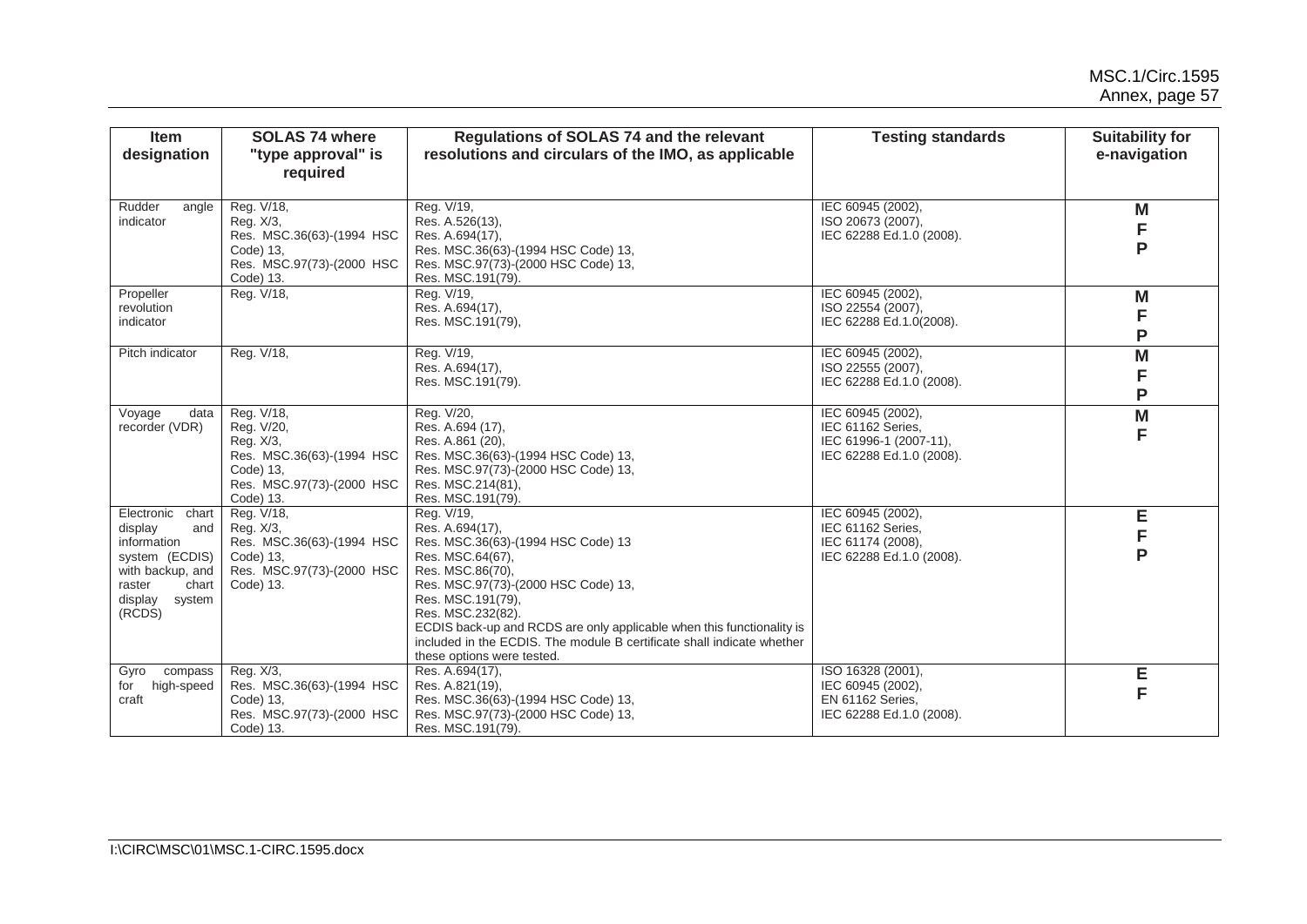| <b>Item</b><br>designation                                                                                              | <b>SOLAS 74 where</b><br>"type approval" is<br>required                                                     | Regulations of SOLAS 74 and the relevant<br>resolutions and circulars of the IMO, as applicable                                                                                                                                                                                                        | <b>Testing standards</b>                                                                       | <b>Suitability for</b><br>e-navigation |
|-------------------------------------------------------------------------------------------------------------------------|-------------------------------------------------------------------------------------------------------------|--------------------------------------------------------------------------------------------------------------------------------------------------------------------------------------------------------------------------------------------------------------------------------------------------------|------------------------------------------------------------------------------------------------|----------------------------------------|
| Universal<br>automatic<br>identification<br>system<br>equipment (AIS)                                                   | Reg. V/18,<br>Reg. X/3,<br>Res. MSC.36(63)-(1994 HSC<br>Code) 13,<br>Res. MSC.97(73)-(2000 HSC<br>Code) 13. | Reg. V/19,<br>Res. A.694 (17),<br>Res. MSC.36(63)-(1994 HSC Code) 13,<br>Res. MSC.74(69),<br>Res. MSC.97(73)-(2000 HSC Code) 13,<br>Res. MSC.191(79),<br>ITU-R M. 1371-3(2007).<br>Note: ITU-R M. 1371-3(2007) Annex 3 shall only be applicable in<br>accordance with requirements of Res. MSC.74(69). | IEC 60945 (2002).<br>IEC 61162 Series,<br>IEC 61993-2 (2001),<br>IEC 62288 Ed.1.0 (2008).      | Е<br>P<br>F                            |
| Track<br>control<br>system<br>(working at ship's<br>speed<br>from<br>minimum<br>manoeuvring<br>speed up to 30<br>knots) | Reg. V/18.                                                                                                  | Reg. V/19,<br>Res. A.694(17),<br>Res. MSC.74(69).                                                                                                                                                                                                                                                      | IEC 60945 (2002),<br>IEC 61162 Series,<br>IEC 62065 (2002).                                    | Е<br>F<br>P                            |
| Radar equipment<br>CAT <sub>1</sub>                                                                                     | Reg. V/18.                                                                                                  | Reg. V/19,<br>Res. A.278(VIII),<br>Res. A.694(17),<br>Res. A.823(19),<br>Res. MSC.191(79),<br>Res. MSC.192(79),<br>ITU-R M. 628-3(11/93),<br>ITU-R M. 1177-3(06/03).                                                                                                                                   | IEC 60945 (2002),<br>IEC 61162 Series,<br>IEC 62288 Ed.1.0 (2008),<br>IEC 62388 Ed.1.0 (2007). | E<br>F<br>P                            |
| Radar equipment<br>CAT <sub>2</sub>                                                                                     | Reg. V/18.                                                                                                  | Reg. V/19,<br>Res. A.278(VIII),<br>Res. A.694(17),<br>Res. MSC.191(79),<br>Res. MSC.192(79),<br>ITU-R M. 628-3(11/93),<br>ITU-R M. 1177-3(06/03).                                                                                                                                                      | IEC 60945 (2002),<br>IEC 61162 Series,<br>IEC 62288 Ed.1.0 (2008),<br>IEC 62388 Ed.1.0 (2007). | Ε<br>F<br>P                            |
| Radar equipment<br>CAT <sub>3</sub>                                                                                     | Reg. V/18.                                                                                                  | Reg. V/19,<br>Res. A.278(VIII),<br>Res. A.694(17),<br>Res. MSC.191(79),<br>Res. MSC.192(79),<br>ITU-R M. 628-3(11/93),<br>ITU-R M. 1177-3(06/03).                                                                                                                                                      | IEC 60945 (2002),<br>IEC 61162 Series,<br>IEC 62288 Ed.1.0 (2008),<br>IEC 62388 Ed.1.0 (2007). | E<br>F<br>P                            |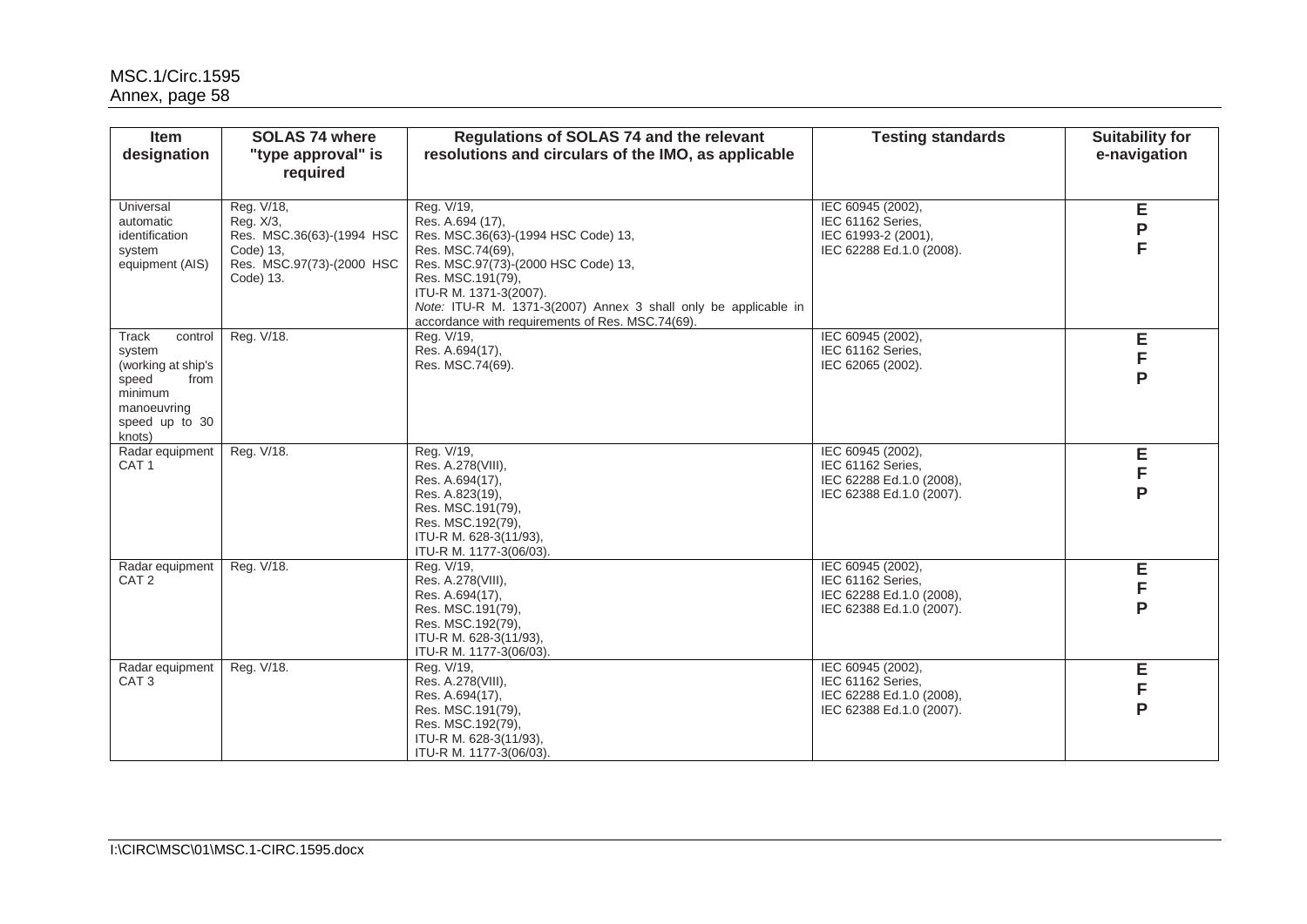| <b>Item</b><br>designation                                                                       | <b>SOLAS 74 where</b><br>"type approval" is<br>required                                                     | <b>Regulations of SOLAS 74 and the relevant</b><br>resolutions and circulars of the IMO, as applicable                                                                                                                               | <b>Testing standards</b>                                                                                              | <b>Suitability for</b><br>e-navigation |
|--------------------------------------------------------------------------------------------------|-------------------------------------------------------------------------------------------------------------|--------------------------------------------------------------------------------------------------------------------------------------------------------------------------------------------------------------------------------------|-----------------------------------------------------------------------------------------------------------------------|----------------------------------------|
| Radar equipment<br>for high-speed<br>craft applications<br>(CAT 1H, CAT<br>2H and CAT 3H)        | Reg. X/3,<br>Res. MSC.36(63)-(1994 HSC<br>Code) 13,<br>Res. MSC.97(73)-(2000 HSC<br>Code) 13.               | Res. A.278(VIII),<br>Res. A.694(17),<br>Res. A.820(19).<br>Res. MSC.36(63)-(1994 HSC Code) 13,<br>Res. MSC.97(73)-(2000 HSC Code) 13,<br>Res. MSC.191(79),<br>Res. MSC.192(79),<br>ITU-R M. 628-3(11/93),<br>ITU-R M. 1177-3(06/03). | IEC 60945 (2002).<br>IEC 61162 Series,<br>IEC 62288 Ed.1.0 (2008),<br>IEC 62388 Ed.1.0 (2007).                        | Е<br>F<br>P                            |
| Radar equipment<br>approved with a<br>chart<br>option<br>(CAT 1HC, CAT<br>2HC and CAT<br>$3HC$ ) | Reg. X/3,<br>Res. MSC.36(63)-(1994 HSC<br>Code) 13,<br>Res. MSC.97(73)-(2000 HSC<br>Code) 13.               | Res. A.278(VIII),<br>Res. A.694(17),<br>Res. A.820(19).<br>Res. MSC.36(63)-(1994 HSC Code) 13,<br>Res. MSC.97(73)-(2000 HSC Code) 13,<br>Res. MSC.191(79),<br>Res. MSC.192(79),<br>ITU-R M. 628-3(11/93),<br>ITU-R M. 1177-3(06/03). | IEC 60945 (2002),<br>IEC 61162 Series.<br>IEC 62288 Ed.1.0 (2008),<br>IEC 62388 Ed.1.0 (2007).                        | Ε<br>F<br>P                            |
| Transmitting<br>heading device<br><b>THD</b><br>(GNSS<br>method)                                 | Reg. V/18,<br>Reg. X/3,<br>Res. MSC.36(63)-(1994 HSC<br>Code) 13,<br>Res. MSC.97(73)-(2000 HSC<br>Code) 13. | Reg. V/19,<br>Res. A.694(17),<br>Res. MSC.36(63)-(1994 HSC Code) 13,<br>Res. MSC.97(73)-(2000 HSC Code) 13,<br>Res. MSC.116(73),<br>Res. MSC.191(79).                                                                                | ISO 22090-3 (2004),<br>IEC 60945 (2002),<br>IEC 61162 series,<br>IEC 62288 Ed.1.0 (2008).                             | Е<br>F                                 |
| Differential<br>beacon receiver<br>for DGPS and D<br>Glonass<br>equipment                        | Reg. V/18,<br>Reg. X/3,<br>Res. MSC.36(63)-(1994 HSC<br>Code) 13,<br>Res. MSC.97(73)-(2000 HSC<br>Code) 13. | Reg. V/19,<br>Res. A.694 (17),<br>Res. MSC.36(63)-(1994 HSC Code) 13,<br>Res. MSC.97(73)-(2000 HSC Code) 13,<br>Res. MSC.114(73).                                                                                                    | IEC 60945 (2002),<br>IEC 61108-4 (2004),<br>IEC 61162 series.                                                         | Е                                      |
| Chart facilities for<br>shipborne radar                                                          | Reg. V/18,<br>Reg. X/3,<br>Res. MSC.36(63)-(1994 HSC<br>Code) 13,<br>Res. MSC.97(73)-(2000 HSC<br>Code) 13. | Reg. V/19,<br>Res. A.694(17),<br>Res. A.817(19),<br>Res. MSC.36(63)-(1994 HSC Code) 13,<br>Res. MSC.64(67),<br>Res. MSC.97(73)-(2000 HSC Code) 13,<br>Res. MSC.191(79),<br>Res. MSC.192(79).                                         | IEC 60936-3 (2002),<br>IEC 60945 (2002),<br>IEC 61162 series,<br>IEC 62288 Ed.1.0 (2008),<br>IEC 62388 Ed.1.0 (2007). | ?                                      |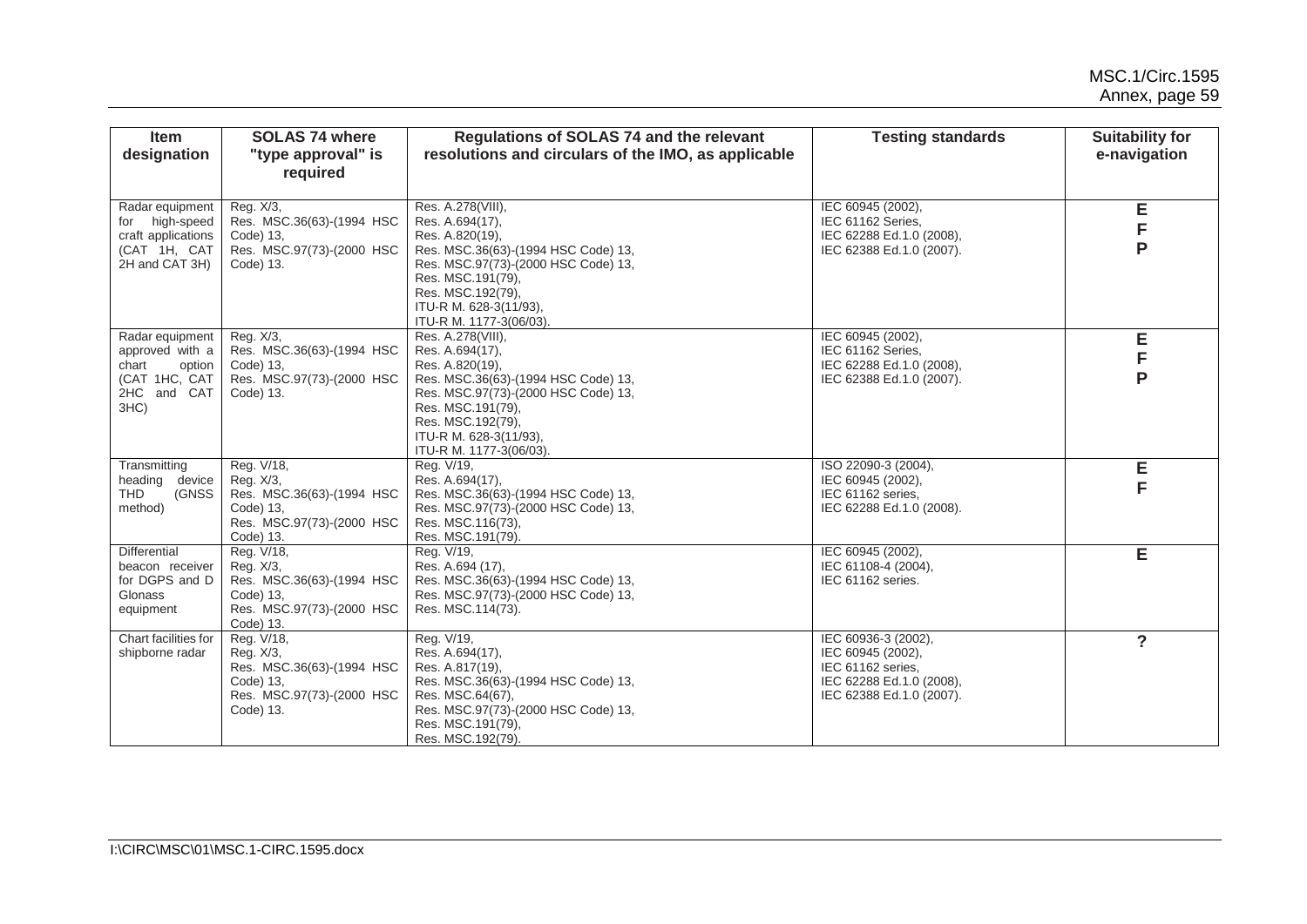| <b>Item</b><br>designation                                   | <b>SOLAS 74 where</b><br>"type approval" is<br>required                                                     | Regulations of SOLAS 74 and the relevant<br>resolutions and circulars of the IMO, as applicable                                                        | <b>Testing standards</b>                                                                                               | <b>Suitability for</b><br>e-navigation |
|--------------------------------------------------------------|-------------------------------------------------------------------------------------------------------------|--------------------------------------------------------------------------------------------------------------------------------------------------------|------------------------------------------------------------------------------------------------------------------------|----------------------------------------|
| Transmitting<br>heading device<br>THD (gyroscopic<br>method) | Reg. V/18.<br>Reg. X/3,<br>Res. MSC.36(63)-(1994 HSC<br>Code) 13,<br>Res. MSC.97(73)-(2000 HSC<br>Code) 13. | Reg. V/19,<br>Res. A.694 (17),<br>Res. MSC.36(63)-(1994 HSC Code) 13,<br>Res. MSC.97(73)-(2000 HSC Code) 13,<br>Res. MSC.116(73).                      | (2002) including Corr.1<br>22090-1<br>ISO.<br>(2005),<br>IEC 60945 (2002),<br>IEC 61162 series.                        | F<br>F                                 |
| <b>DGPS</b><br>equipment                                     | Reg. V/18,<br>Reg. X/3,<br>Res. MSC.36(63)-(1994 HSC<br>Code) 13,<br>Res. MSC.97(73)-(2000 HSC<br>Code) 13. | Reg. V/19,<br>Res. A.694 (17).<br>Res. MSC.36(63)-(1994 HSC Code) 13,<br>Res. MSC.97(73)-(2000 HSC Code) 13,<br>Res. MSC.114(73),<br>Res. MSC.191(79). | IEC 60945 (2002),<br>IEC 61108-1 (2003),<br>IEC 61108-4 (2004),<br>IEC $61162$ series, $-$<br>IEC 62288 Ed.1.0 (2008). | Е                                      |
| Glonass<br>D.<br>equipment                                   | Reg. V/18,<br>Reg. X/3,<br>Res. MSC.36(63)-(1994 HSC<br>Code) 13,<br>Res. MSC.97(73)-(2000 HSC<br>Code) 13. | Reg. V/19,<br>Res. A.694 (17).<br>Res. MSC.36(63)-(1994 HSC Code) 13,<br>Res. MSC.97(73)-(2000 HSC Code) 13,<br>Res. MSC.114(73),<br>Res. MSC.191(79). | IEC 60945 (2002),<br>IEC 61108-2 (1998),<br>IEC 61108-4 (2004).<br>IEC 61162 series,<br>IEC 62288 Ed.1.0 (2008).       | Ρ                                      |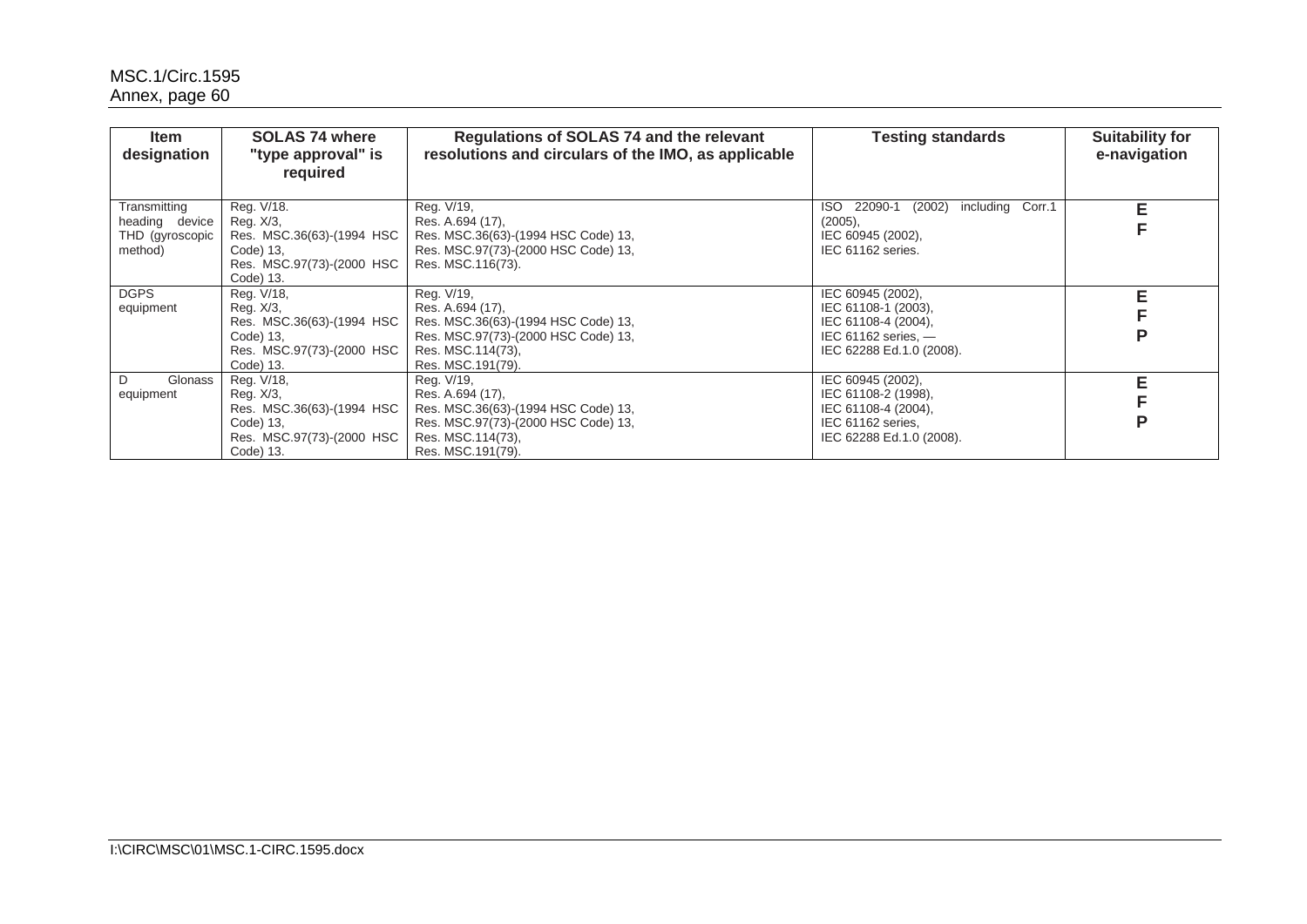# ANNEX 5

# **LIST OF REFERENCED DOCUMENTS IN THE SIP**

<span id="page-62-6"></span><span id="page-62-5"></span><span id="page-62-4"></span><span id="page-62-3"></span><span id="page-62-2"></span><span id="page-62-1"></span><span id="page-62-0"></span>

| Number                                    | Title                                                                                                                                                                                                    | Date of approval<br>/adoption | Remark |
|-------------------------------------------|----------------------------------------------------------------------------------------------------------------------------------------------------------------------------------------------------------|-------------------------------|--------|
| A.694(17)                                 | General requirements for shipborne radio equipment forming part of the global<br>maritime distress and safety system (GMDSS) and for electronic navigational<br>aids                                     | 06/11/1991                    |        |
| A.811(19)                                 | Performance standards for a shipborne integrated radiocommunication system<br>(IRCS) when used in the GMDSS                                                                                              | 23/11/1995                    |        |
| A.851(20)                                 | General principles for ship reporting systems and ship reporting requirements,<br>including guidelines for reporting incidents involving dangerous goods, harmful<br>substances and/or marine pollutants | 27/11/1997                    |        |
| A.950(23)                                 | Maritime Assistance Services (MAS)                                                                                                                                                                       | 05/12/2003                    |        |
| A.960(23)                                 | Recommendations on training and certification and operational procedures for<br>maritime pilots other than deep-sea pilots                                                                               | 05/12/2003                    |        |
| A.1053(27)                                | Survey guidelines under the harmonized system of survey and certification<br>(HSSC), 2007                                                                                                                | 30/11/2011                    |        |
| MSC.191(79)                               | Performance standards for the presentation of navigational related information<br>on shipborne navigational displays                                                                                     | 06/12/2004                    |        |
| MSC.192(79)                               | Adoption of the Revised performance standards for radar equipment                                                                                                                                        | 06/12/2004                    |        |
| MSC.252(83)                               | Revised performance standards for integrated navigation systems (INS)                                                                                                                                    | 08/10/2007                    |        |
| MSC.302(87)                               | Performance standards for Bridge Alert Management                                                                                                                                                        | 17/05/2010                    |        |
| MSC.401(95),<br>amended by<br>MSC.432(98) | Performance standards for multi-system shipborne radionavigation receivers                                                                                                                               | 08/06/2015<br>16/06/2017      |        |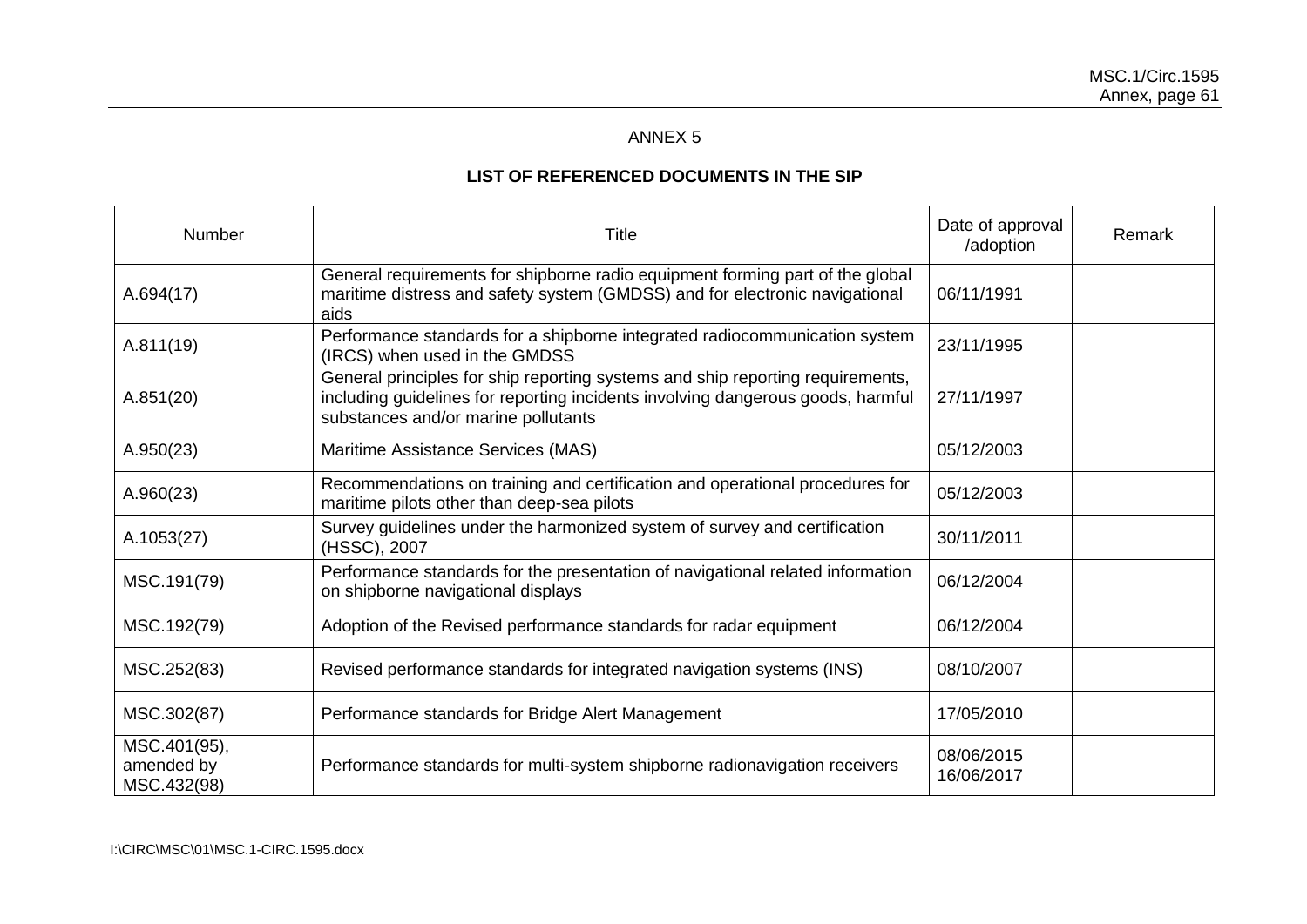<span id="page-63-12"></span><span id="page-63-11"></span><span id="page-63-10"></span><span id="page-63-9"></span><span id="page-63-8"></span><span id="page-63-7"></span><span id="page-63-6"></span><span id="page-63-5"></span><span id="page-63-4"></span><span id="page-63-3"></span><span id="page-63-2"></span><span id="page-63-1"></span><span id="page-63-0"></span>

| Number                 | <b>Title</b>                                                                                                                                                                                                                                                                                | Date of approval<br>/adoption | Remark |
|------------------------|---------------------------------------------------------------------------------------------------------------------------------------------------------------------------------------------------------------------------------------------------------------------------------------------|-------------------------------|--------|
| <b>IEC 60945</b>       | Maritime navigation and radiocommunication equipment and systems -<br>general requirements - methods of testing and required test results                                                                                                                                                   | 01/04/2008                    |        |
| IEC 61162              | Maritime navigation and radiocommunication equipment and systems - Digital<br>interfaces                                                                                                                                                                                                    | 2016                          |        |
| IEC 61993-2            | Maritime navigation and radiocommunication equipment and systems -<br>Automatic identification systems (AIS) - Part 2: Class A shipborne equipment<br>of the automatic identification system (AIS) - Operational and performance<br>requirements, methods of test and required test results | 2012                          |        |
| <b>ISO 8468</b>        | Ships and marine technology - Ship's bridge layout and associated equipment<br>- Requirements and guidelines                                                                                                                                                                                | 2007                          |        |
| <b>ITU-R M.1371-5</b>  | Technical characteristics for an automatic identification system using time<br>division multiple access in the VHF maritime mobile frequency band                                                                                                                                           | 02/2014                       |        |
| MSC/Circ.982           | Guidelines on ergonomic criteria for bridge equipment and layout                                                                                                                                                                                                                            | 20/12/2000                    |        |
| MSC.1/Circ.1389        | Guidance on procedures for updating shipborne navigation and communication<br>equipment                                                                                                                                                                                                     | 07/12/2010                    |        |
| MSC.1/Circ.1503/Rev.1  | <b>ECDIS</b> – Guidance for Good Practice                                                                                                                                                                                                                                                   | 16/06/2017                    |        |
| MSC.1/Circ.1512        | Guidelines on software quality assurance and human-centred design for<br>e-navigation                                                                                                                                                                                                       | 13/07/2015                    |        |
| <b>MSC.1/Circ.1575</b> | Guidelines for shipborne position, navigation and timing (PNT) data processing                                                                                                                                                                                                              | 16/06/2017                    |        |
| <b>SN.1/Circ.265</b>   | Guidelines on the Application of SOLAS Regulation V/15 to INS, IBS and<br><b>Bridge Design</b>                                                                                                                                                                                              | 19/10/2007                    |        |
| <b>SN.1/Circ.274</b>   | Guidelines for application of the modular concept to performance standards                                                                                                                                                                                                                  | 10/12/2008                    |        |
| <b>SN.1/Circ.288</b>   | Guidelines for bridge equipment and systems, their arrangement and<br>integration (BES)                                                                                                                                                                                                     | 02/06/2010                    |        |